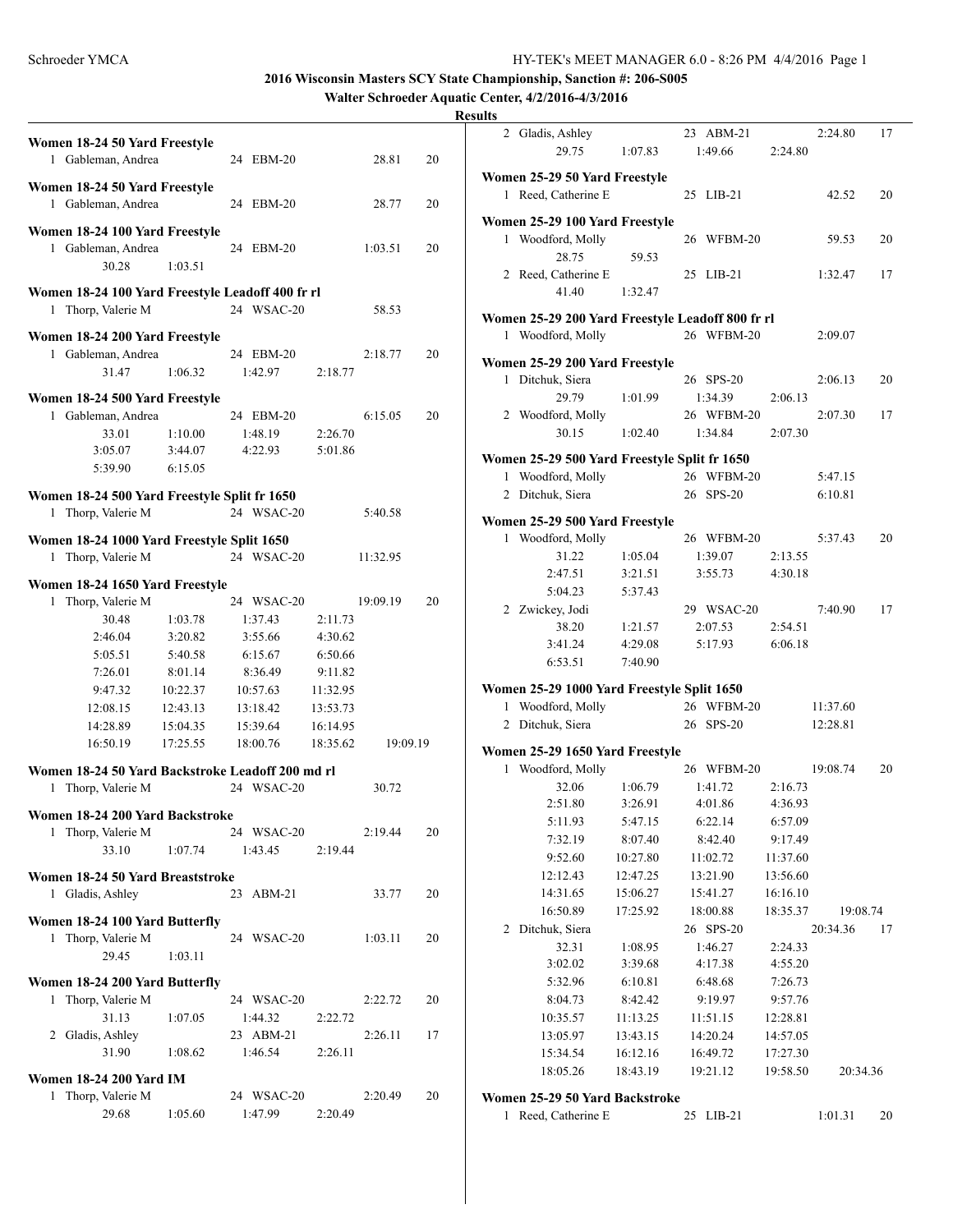**Walter Schroeder Aquatic Center, 4/2/2016-4/3/2016**

|   | Women 25-29 100 Yard Backstroke                                   |         |    |            |         |         |    |
|---|-------------------------------------------------------------------|---------|----|------------|---------|---------|----|
|   | 1 Woodford, Molly                                                 |         |    | 26 WFBM-20 |         | 1:09.79 | 20 |
|   | 34.37                                                             | 1:09.79 |    |            |         |         |    |
|   | Women 25-29 200 Yard Backstroke                                   |         |    |            |         |         |    |
|   | 1 Woodford, Molly                                                 |         |    | 26 WFBM-20 |         | 2:26.55 | 20 |
|   | 35.55                                                             | 1:12.37 |    | 1:49.56    | 2:26.55 |         |    |
|   | 2 Zwickey, Jodi                                                   |         |    | 29 WSAC-20 |         | 3:06.67 | 17 |
|   | 42.07                                                             | 1:28.83 |    | 2:17.88    | 3:06.67 |         |    |
|   | Women 25-29 100 Yard Butterfly                                    |         |    |            |         |         |    |
|   | 1 Ditchuk, Siera                                                  |         |    | 26 SPS-20  |         | 1:02.23 | 20 |
|   | 28.59                                                             | 1:02.23 |    |            |         |         |    |
|   |                                                                   |         |    |            |         |         |    |
|   | <b>Women 25-29 200 Yard IM</b>                                    |         |    |            |         |         |    |
|   | 1 Woodford, Molly                                                 |         |    | 26 WFBM-20 |         | 2:31.91 | 20 |
|   | 31.79                                                             | 1:10.70 |    | 1:57.11    | 2:31.91 |         |    |
|   | Women 30-34 50 Yard Freestyle                                     |         |    |            |         |         |    |
|   | 1 Liberty, Laurel M                                               |         |    | 34 LIB-21  |         | 27.40   | 20 |
|   | 2 Siegrist, Emily M                                               |         |    | 34 WFBM-20 |         | 34.50   | 17 |
|   | Women 30-34 50 Yard Freestyle                                     |         |    |            |         |         |    |
|   | 1 Kintop, Kristy L                                                |         | 33 | TF-20      |         | 28.01   | 20 |
|   | 2 Ellison, Kristen L                                              |         | 30 | $IM-21$    |         | 28.18   | 17 |
|   |                                                                   |         |    |            |         |         |    |
|   | Women 30-34 50 Yard Freestyle Leadoff 200 fr rl                   |         |    |            |         |         |    |
|   | 1 Kintop, Kristy L                                                |         |    | 33 TF-20   |         | 29.19   |    |
|   | Women 30-34 100 Yard Freestyle                                    |         |    |            |         |         |    |
|   | 1 Liberty, Laurel M                                               |         |    | 34 LIB-21  |         | 59.31   | 20 |
|   | 29.01                                                             | 59.31   |    |            |         |         |    |
|   | 2 LaPoint, Meghan L                                               |         |    | 32 OSHY-20 |         | 1:08.49 | 17 |
|   | 32.51                                                             | 1:08.49 |    |            |         |         |    |
|   | Women 30-34 200 Yard Freestyle                                    |         |    |            |         |         |    |
|   | 1 Liberty, Laurel M                                               |         |    | 34 LIB-21  |         | 2:08.27 | 20 |
|   | 30.24                                                             | 1:02.77 |    | 1:35.93    | 2:08.27 |         |    |
|   | 2 Siegrist, Emily M                                               |         |    | 34 WFBM-20 |         | 2:56.05 | 17 |
|   | 38.17                                                             | 1:22.35 |    | 2:09.12    | 2:56.05 |         |    |
|   |                                                                   |         |    |            |         |         |    |
| 1 | Women 30-34 500 Yard Freestyle Split fr 1650<br>LaPoint, Meghan L |         |    | 32 OSHY-20 |         | 7:04.58 |    |
|   |                                                                   |         |    |            |         |         |    |
|   | Women 30-34 500 Yard Freestyle                                    |         |    |            |         |         |    |
|   | 1 Liberty, Laurel M                                               |         |    | 34 LIB-21  |         | 5:37.25 | 20 |
|   | 31.14                                                             | 1:04.94 |    | 1:39.17    | 2:13.60 |         |    |
|   | 2:47.97                                                           | 3:22.16 |    | 3:56.26    | 4:30.14 |         |    |
|   | 5:03.75                                                           | 5:37.25 |    |            |         |         |    |
| 2 | Benetti, Kristen A                                                |         |    | 30 LIB-21  |         | 6:10.84 | 17 |
|   | 33.25                                                             | 1:09.18 |    | 1:45.68    | 2:22.89 |         |    |
|   | 3:00.47                                                           | 3:38.18 |    | 4:15.60    | 4:53.83 |         |    |
|   | 5:32.32<br>Bolf, Victoria A                                       | 6:10.84 |    |            |         | 6:30.59 |    |
| 3 |                                                                   |         |    | 30 IM-21   |         |         | 16 |
|   | 33.69                                                             | 1:10.96 |    | 1:49.37    | 2:29.30 |         |    |
|   | 3:08.69                                                           | 3:49.37 |    | 4:29.88    | 5:10.85 |         |    |
|   | 5:51.18<br>4 LaPoint, Meghan L                                    | 6:30.59 |    | 32 OSHY-20 |         | 6:56.53 | 15 |
|   | 35.36                                                             | 1:14.55 |    | 1:55.41    | 2:37.34 |         |    |
|   | 3:19.26                                                           | 4:01.96 |    | 4:45.04    | 5:28.96 |         |    |
|   | 6:13.60                                                           | 6:56.53 |    |            |         |         |    |
|   |                                                                   |         |    |            |         |         |    |

|                | Women 30-34 1000 Yard Freestyle Split 1650 |          |    |                      |          |          |    |
|----------------|--------------------------------------------|----------|----|----------------------|----------|----------|----|
|                | 1 LaPoint, Meghan L                        |          |    | 32 OSHY-20           |          | 14:28.09 |    |
|                | Women 30-34 1650 Yard Freestyle            |          |    |                      |          |          |    |
| 1              | LaPoint, Meghan L                          |          |    | 32 OSHY-20           |          | 24:00.24 | 20 |
|                | 36.67                                      | 1:17.34  |    | 1:59.44              | 2:42.48  |          |    |
|                | 3:25.39                                    | 4:08.79  |    | 4:52.46              | 5:36.67  |          |    |
|                | 6:20.98                                    | 7:04.58  |    | 7:48.79              | 8:32.50  |          |    |
|                | 9:16.99                                    | 10:01.61 |    | 10:46.14             | 11:30.57 |          |    |
|                | 12:15.30                                   | 12:59.79 |    | 13:43.85             | 14:28.09 |          |    |
|                | 15:12.38                                   | 15:56.68 |    | 16:40.95             | 17:25.25 |          |    |
|                | 18:09.27                                   | 18:53.67 |    | 19:37.87             | 20:22.27 |          |    |
|                | 21:06.77                                   | 21:50.92 |    | 22:35.31             | 23:19.29 | 24:00.24 |    |
|                | Women 30-34 50 Yard Backstroke             |          |    |                      |          |          |    |
|                | 1 Bolf, Victoria A                         |          |    | 30 IM-21             |          | 34.79    | 20 |
|                | 2 Ellison, Kristen L                       |          | 30 | $IM-21$              |          | 35.44    | 17 |
|                |                                            |          |    |                      |          |          |    |
|                | Women 30-34 100 Yard Backstroke            |          |    |                      |          |          |    |
|                | 1 LaPoint, Meghan L                        |          |    | 32 OSHY-20           |          | 1:22.19  | 20 |
|                | 39.59                                      | 1:22.19  |    |                      |          |          |    |
|                | 2 Siegrist, Emily M                        |          |    | 34 WFBM-20           |          | 1:39.84  | 17 |
|                | Women 30-34 200 Yard Backstroke            |          |    |                      |          |          |    |
|                | 1 Bolf, Victoria A                         |          |    | 30 IM-21             |          | 2:43.33  | 20 |
|                | 38.74                                      | 1:20.33  |    | 2:02.58              | 2:43.33  |          |    |
|                |                                            |          |    |                      |          |          |    |
|                | Women 30-34 50 Yard Breaststroke           |          |    |                      |          |          |    |
|                | 1 Kintop, Kristy L                         |          |    | 33 TF-20             |          | 36.10    | 20 |
|                | 2 Benetti, Kristen A                       |          |    | 30 LIB-21            |          | 36.41    | 17 |
|                | 3 LaPoint, Meghan L                        |          |    | 32 OSHY-20           |          | 40.13    | 16 |
|                | Women 30-34 100 Yard Breaststroke          |          |    |                      |          |          |    |
|                | 1 Kintop, Kristy L                         |          | 33 | $TF-20$              |          | 1:17.49  | 20 |
|                | 36.40                                      | 1:17.49  |    |                      |          |          |    |
|                | 2 Benetti, Kristen A                       |          |    | 30 LIB-21            |          | 1:20.43  | 17 |
|                | 37.87                                      | 1:20.43  |    |                      |          |          |    |
| 3              | Bolf, Victoria A                           |          | 30 | IM-21                |          | 1:26.83  | 16 |
|                | 42.42                                      | 1:26.83  |    |                      |          |          |    |
|                | Women 30-34 200 Yard Breaststroke          |          |    |                      |          |          |    |
|                | 1 Kintop, Kristy L                         |          |    | 33 TF-20             |          | 2:49.25  | 20 |
|                | 37.79                                      | 1:20.76  |    | 2:05.41              | 2:49.25  |          |    |
|                | 2 Benetti, Kristen A                       |          |    | 30 LIB-21            |          | 2:54.43  | 17 |
|                | 39.34                                      | 1:23.55  |    | 2:08.67              | 2:54.43  |          |    |
|                | Women 30-34 50 Yard Butterfly              |          |    |                      |          |          |    |
|                | 1 Ellison, Kristen L                       |          |    | 30 IM-21             |          | 32.06    | 20 |
|                |                                            |          |    |                      |          |          |    |
|                | Women 30-34 100 Yard Butterfly             |          |    |                      |          |          |    |
|                | 1 Liberty, Laurel M                        |          |    | 34 LIB-21            |          | 1:07.97  | 20 |
| $\overline{2}$ | Ellison, Kristen L                         |          | 30 | IM-21                |          | 1:16.11  | 17 |
|                | 34.65                                      | 1:16.11  |    |                      |          |          |    |
|                | <b>Women 30-34 100 Yard IM</b>             |          |    |                      |          |          |    |
|                | 1 LaPoint, Meghan L                        |          |    | 32 OSHY-20           |          | 1:18.78  | 20 |
|                | 37.36                                      | 1:18.78  |    |                      |          |          |    |
|                |                                            |          |    |                      |          |          |    |
|                | <b>Women 30-34 200 Yard IM</b>             |          |    |                      |          |          |    |
|                | 1 Liberty, Laurel M<br>31.70               | 1:10.34  |    | 34 LIB-21<br>1:57.40 | 2:30.71  | 2:30.71  | 20 |
| $\mathbf{2}$   | Benetti, Kristen A                         |          |    | 30 LIB-21            |          | 2:39.34  | 17 |
|                |                                            |          |    |                      |          |          |    |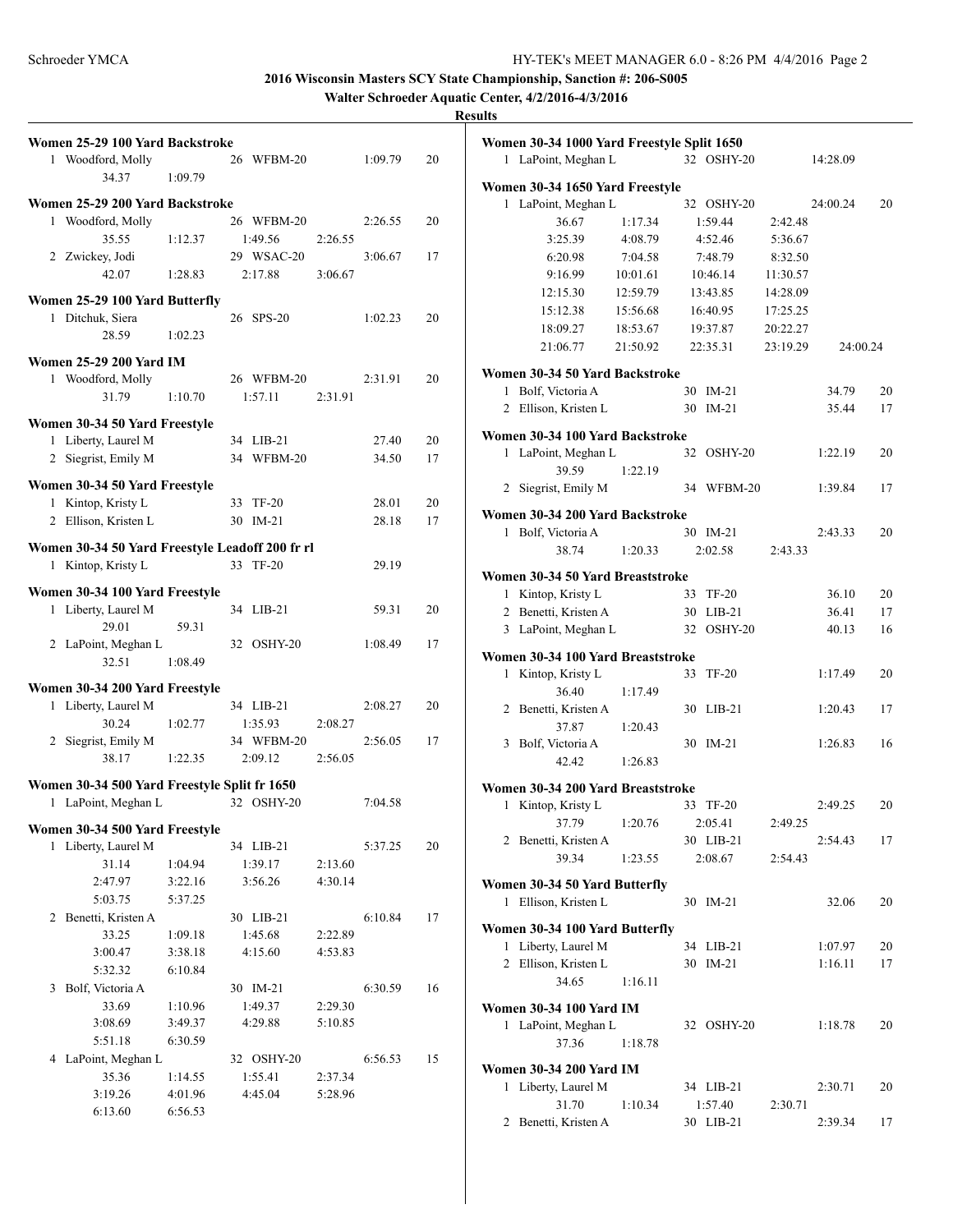**Walter Schroeder Aquatic Center, 4/2/2016-4/3/2016**

|   | <b>Women 30-34 400 Yard IM</b>                 |          |    |              |          |          |          |
|---|------------------------------------------------|----------|----|--------------|----------|----------|----------|
| 1 | Benetti, Kristen A                             |          |    | 30 LIB-21    |          | 5:37.51  | 20       |
|   | 36.86                                          | 1:21.95  |    | 2:06.13      | 2:50.33  |          |          |
|   | 3:35.73                                        | 4:22.05  |    | 4:59.88      | 5:37.51  |          |          |
|   | 2 Bolf, Victoria A                             |          |    | 30 IM-21     |          | 5:47.82  | 17       |
|   | 40.61                                          | 1:25.79  |    | 2:08.49      | 2:51.34  |          |          |
|   | 3:39.63                                        | 4:28.30  |    | 5:08.29      | 5:47.82  |          |          |
|   |                                                |          |    |              |          |          |          |
|   | Women 35-39 50 Yard Freestyle                  |          |    |              |          |          |          |
| 1 | Lorenz, Kate                                   |          | 39 | $IM-21$      |          | 27.31    | 20       |
|   | 2 Couper, Sara L                               |          | 38 | WMAC-20      |          | 31.33    | 17       |
|   | 3 Gitzinger, Laura                             |          | 38 | $LIB-21$     |          | 31.70    | 16       |
|   | Women 35-39 50 Yard Freestyle                  |          |    |              |          |          |          |
| 1 | Schneider, Erin E                              |          | 36 | $EBM-20$     |          | 27.52    | 20       |
| 2 | Olson, Rebecca L                               |          | 39 | WMAC-20      |          | 32.94    | 17       |
|   |                                                |          |    |              |          |          |          |
|   | Women 35-39 100 Yard Freestyle                 |          |    |              |          |          |          |
|   | 1 Lorenz, Kate                                 |          | 39 | $IM-21$      |          | 59.83    | 20       |
|   | 28.14                                          | 59.83    |    |              |          |          |          |
| 2 | Schneider, Erin E                              |          | 36 | $EBM-20$     |          | 1:01.90  | 17       |
|   | 29.82                                          | 1:01.90  |    |              |          |          |          |
| 3 | Gitzinger, Laura                               |          | 38 | $LIB-21$     |          | 1:10.98  | 16       |
|   |                                                |          |    |              |          |          |          |
|   | Women 35-39 200 Yard Freestyle<br>Lorenz, Kate |          |    | 39 IM-21     |          | 2:12.15  | 20       |
| 1 |                                                |          |    |              |          |          |          |
|   | 29.99                                          | 1:02.31  |    | 1:36.36      | 2:12.15  |          |          |
| 2 | Couper, Sara L                                 |          |    | 38 WMAC-20   |          | 2:32.37  | 17       |
|   | 33.48                                          | 1:12.24  |    | 1:52.37      | 2:32.37  |          |          |
|   | 3 Gitzinger, Laura                             |          |    | 38 LIB-21    |          | 2:32.60  | 16       |
|   | 34.30                                          | 1:13.05  |    | 1:52.92      | 2:32.60  |          |          |
|   | Women 35-39 500 Yard Freestyle                 |          |    |              |          |          |          |
| 1 | Lorenz, Kate                                   |          |    | 39 IM-21     |          | 6:06.41  | 20       |
|   | 32.56                                          | 1:07.92  |    | 1:44.58      | 2:21.27  |          |          |
|   | 2:58.11                                        | 3:35.56  |    | 4:13.22      | 4:51.04  |          |          |
|   | 5:29.25                                        | 6:06.41  |    |              |          |          |          |
| 2 | Mortimer, Shannon L                            |          |    | 37 TF-20     |          | 7:04.71  | 17       |
|   | 35.01                                          | 1:14.13  |    | 1:55.42      | 2:37.96  |          |          |
|   | 3:20.92                                        | 4:05.10  |    | 4:49.06      | 5:34.53  |          |          |
|   | 6:19.93                                        | 7:04.71  |    |              |          |          |          |
|   |                                                |          |    |              |          |          |          |
|   | Women 35-39 500 Yard Freestyle Split fr 1650   |          |    |              |          |          |          |
| 1 | Couper, Sara L                                 |          | 38 | WMAC-20      |          | 6:47.10  |          |
| 2 | Mortimer, Shannon L                            |          | 37 | TF-20        |          | 7:09.57  |          |
|   | Women 35-39 1000 Yard Freestyle Split 1650     |          |    |              |          |          |          |
| 1 | Couper, Sara L                                 |          | 38 | WMAC-20      |          | 14:00.30 |          |
| 2 | Mortimer, Shannon L                            |          | 37 | <b>TF-20</b> |          | 14:39.52 |          |
|   |                                                |          |    |              |          |          |          |
|   | Women 35-39 1650 Yard Freestyle                |          |    |              |          |          |          |
| 1 | Couper, Sara L                                 |          |    | 38 WMAC-20   |          | 23:32.31 | 20       |
|   | 35.90                                          | 1:16.88  |    | 1:57.77      | 2:38.46  |          |          |
|   | 3:19.12                                        | 4:00.15  |    | 4:41.08      | 5:22.75  |          |          |
|   | 6:04.47                                        | 6:47.10  |    | 7:29.30      | 8:11.55  |          |          |
|   | 8:54.82                                        | 9:37.76  |    | 10:21.46     | 11:05.17 |          |          |
|   | 11:48.95                                       | 12:32.71 |    | 13:16.30     | 14:00.30 |          |          |
|   | 14:44.89                                       | 15:28.97 |    | 16:12.15     | 16:56.12 |          |          |
|   | 17:40.59                                       | 18:23.21 |    | 19:07.61     | 19:51.67 |          |          |
|   | 20:36.76                                       | 21:21.48 |    | 22:05.95     | 22:49.59 |          | 23:32.31 |

| 2            | Mortimer, Shannon L               |          |    | 37 TF-20      |          | 24:24.89       | 17 |
|--------------|-----------------------------------|----------|----|---------------|----------|----------------|----|
|              | 36.84                             | 1:17.63  |    | 2:00.06       | 2:43.37  |                |    |
|              | 3:27.53                           | 4:12.02  |    | 4:56.44       | 5:40.35  |                |    |
|              | 6:24.96                           | 7:09.57  |    | 7:54.64       | 8:39.60  |                |    |
|              | 9:24.46                           | 10:09.44 |    | 10:54.12      | 11:39.20 |                |    |
|              | 12:24.52                          | 13:09.75 |    | 13:54.69      | 14:39.52 |                |    |
|              | 15:24.79                          | 16:10.02 |    | 16:55.06      | 17:39.83 |                |    |
|              | 18:25.02                          | 19:10.23 |    | 19:55.71      | 20:41.44 |                |    |
|              | 21:26.45                          | 22:11.74 |    | 22:56.91      | 23:41.52 | 24:24.89       |    |
|              |                                   |          |    |               |          |                |    |
|              | Women 35-39 50 Yard Backstroke    |          |    |               |          |                |    |
|              | 1 Mortimer, Shannon L             |          | 37 | <b>TF-20</b>  |          | 35.46          | 20 |
| $\mathbf{2}$ | Gitzinger, Laura                  |          | 38 | $LIB-21$      |          | 38.79          | 17 |
|              | Women 35-39 200 Yard Backstroke   |          |    |               |          |                |    |
| $\mathbf{1}$ | Mortimer, Shannon L               |          |    | 37 TF-20      |          | 2:47.69        | 20 |
|              | 38.48                             | 1:20.26  |    | 2:03.58       | 2:47.69  |                |    |
|              |                                   |          |    |               |          |                |    |
|              | Women 35-39 50 Yard Breaststroke  |          |    |               |          |                |    |
|              | 1 Schneider, Erin E               |          |    | 36 EBM-20     |          | 37.22          | 20 |
|              | 2 Seidler, Mindy E                |          |    | 36 WSAC-20    |          | 38.11          | 17 |
|              | 3 Olson, Rebecca L                |          |    | 39 WMAC-20    |          | 43.93          | 16 |
|              | Women 35-39 100 Yard Breaststroke |          |    |               |          |                |    |
| 1            | Seidler, Mindy E                  |          |    | 36 WSAC-20    |          | 1:31.67        | 20 |
|              | 41.84                             | 1:31.67  |    |               |          |                |    |
|              | Women 35-39 50 Yard Butterfly     |          |    |               |          |                |    |
| 1            | Schneider, Erin E                 |          |    | 36 EBM-20     |          | 29.44          | 20 |
|              | 2 Hanon, Jessica A                |          |    | 35 WMAC-20    |          |                |    |
|              |                                   |          |    | 36 WSAC-20    |          | 31.63<br>31.99 | 17 |
|              | 3 Seidler, Mindy E                |          |    |               |          |                | 16 |
|              | <b>Women 35-39 100 Yard IM</b>    |          |    |               |          |                |    |
| 1            | Mortimer, Shannon L               |          | 37 | $TF-20$       |          | 1:17.51        | 20 |
|              | 34.81                             | 1:17.51  |    |               |          |                |    |
| 2            | Seidler, Mindy E                  |          |    | 36 WSAC-20    |          | 1:17.72        | 17 |
|              | 35.51                             | 1:17.72  |    |               |          |                |    |
|              | 3 Couper, Sara L                  |          |    | 38 WMAC-20    |          | 1:26.89        | 16 |
|              | 40.29                             | 1:26.89  |    |               |          |                |    |
|              | Women 35-39 200 Yard IM           |          |    |               |          |                |    |
| $\mathbf{1}$ | Hanon, Jessica A                  |          |    | 35 WMAC-20    |          | 2:31.84        | 20 |
|              | 32.48                             | 1:12.83  |    | 1:57.44       | 2:31.84  |                |    |
|              |                                   |          |    |               |          |                |    |
|              | <b>Women 35-39 400 Yard IM</b>    |          |    |               |          |                |    |
| 1            | Mortimer, Shannon L               |          |    | 37 TF-20      |          | 6:11.43        | 20 |
|              | 37.48                             | 1:22.01  |    | 2:08.43       | 2:55.60  |                |    |
|              | 3:48.99                           | 4:43.69  |    | 5:27.99       | 6:11.43  |                |    |
| 2            | Couper, Sara L                    |          |    | 38 WMAC-20    |          | 6:27.36        | 17 |
|              | 43.04                             | 1:33.91  |    | 2:20.27       | 3:06.80  |                |    |
|              | 4:04.76                           | 5:03.67  |    | 5:46.18       | 6:27.36  |                |    |
|              | Women 40-44 50 Yard Freestyle     |          |    |               |          |                |    |
| 1            | Schaetz, Trina R                  |          | 43 | EBM-20        |          | 24.86          | 20 |
| 2            | Walther, Amy L                    |          | 42 | WMAC-20       |          | 33.96          | 17 |
| 3            | Snook, Stacy L                    |          | 44 | <b>SPS-20</b> |          | 35.33          | 16 |
|              |                                   |          |    |               |          |                |    |
|              | Women 40-44 100 Yard Freestyle    |          |    |               |          |                |    |
| 1            | Schaetz, Trina R                  |          | 43 | $EBM-20$      |          | 55.54          | 20 |
|              | 26.56                             | 55.54    |    |               |          |                |    |
| 2            | McCarthy, Michelle C              |          | 40 | WMAC-20       |          | 1:03.50        | 17 |
|              | 29.59                             | 1:03.50  |    |               |          |                |    |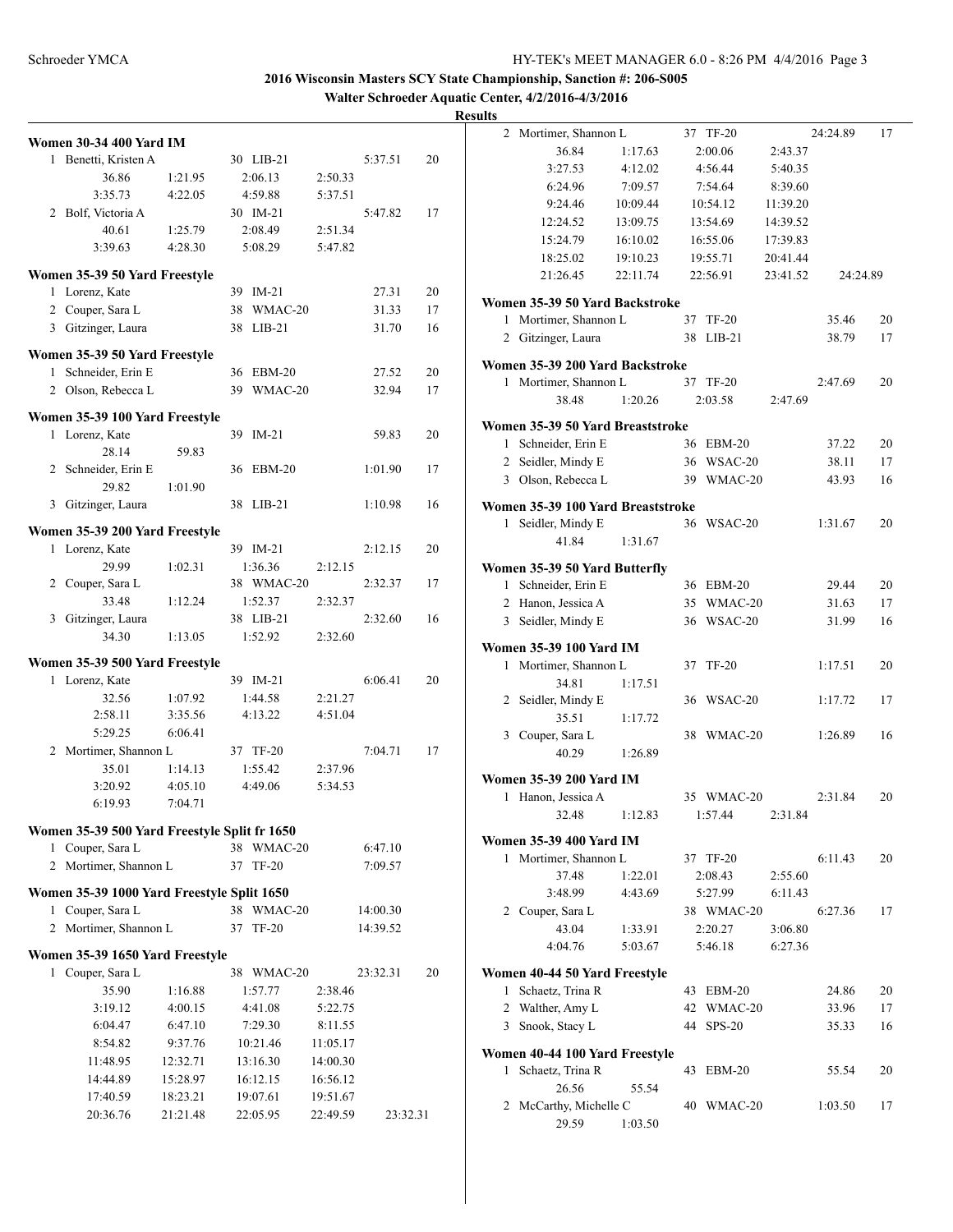**Walter Schroeder Aquatic Center, 4/2/2016-4/3/2016**

|              | (Women 40-44 100 Yard Freestyle)             |          |    |               |          |          |    |
|--------------|----------------------------------------------|----------|----|---------------|----------|----------|----|
|              | 3 Walther, Amy L                             |          |    | 42 WMAC-20    |          | 1:14.02  | 16 |
|              | 35.24                                        | 1:14.02  |    |               |          |          |    |
|              |                                              |          |    |               |          |          |    |
|              | 4 Merson, Nicole M                           |          | 44 | $ABM-21$      |          | 1:22.80  | 15 |
|              | 39.89                                        | 1:22.80  |    |               |          |          |    |
|              | Women 40-44 200 Yard Freestyle               |          |    |               |          |          |    |
|              | 1 McCarthy, Michelle C                       |          |    | 40 WMAC-20    |          | 2:17.18  | 20 |
|              | 30.57                                        | 1:04.74  |    | 1:40.89       | 2:17.18  |          |    |
|              |                                              |          |    |               |          |          |    |
|              | Women 40-44 500 Yard Freestyle               |          |    |               |          |          |    |
| 1            | McCarthy, Michelle C                         |          |    | 40 WMAC-20    |          | 6:09.59  | 20 |
|              | 31.90                                        | 1:07.48  |    | 1:44.53       | 2:21.73  |          |    |
|              | 2:59.09                                      | 3:37.48  |    | 4:16.04       | 4:54.50  |          |    |
|              | 5:33.06                                      | 6:09.59  |    |               |          |          |    |
|              |                                              |          |    |               |          |          |    |
|              | Women 40-44 500 Yard Freestyle Split fr 1650 |          |    |               |          |          |    |
|              | 1 McCarthy, Michelle C                       |          |    | 40 WMAC-20    |          | 6:19.64  |    |
|              | Women 40-44 1000 Yard Freestyle Split 1650   |          |    |               |          |          |    |
|              | 1 McCarthy, Michelle C                       |          |    | 40 WMAC-20    |          | 12:45.23 |    |
|              |                                              |          |    |               |          |          |    |
|              | Women 40-44 1650 Yard Freestyle              |          |    |               |          |          |    |
| 1            | McCarthy, Michelle C                         |          |    | 40 WMAC-20    |          | 21:08.64 | 20 |
|              | 33.89                                        | 1:11.27  |    | 1:49.67       | 2:27.60  |          |    |
|              | 3:06.38                                      | 3:44.91  |    | 4:23.31       | 5:02.13  |          |    |
|              | 5:41.02                                      | 6:19.64  |    | 6:58.19       | 7:36.79  |          |    |
|              | 8:15.48                                      | 8:54.07  |    | 9:32.85       | 10:11.62 |          |    |
|              | 10:50.55                                     | 11:29.12 |    | 12:07.22      | 12:45.23 |          |    |
|              | 13:24.68                                     | 14:03.78 |    | 14:42.49      | 15:21.35 |          |    |
|              |                                              |          |    |               |          |          |    |
|              |                                              |          |    |               |          |          |    |
|              | 16:00.18                                     | 16:38.73 |    | 17:17.35      | 17:56.20 |          |    |
|              | 18:35.19                                     | 19:14.17 |    | 19:52.85      | 20:31.92 | 21:08.64 |    |
|              | Women 40-44 50 Yard Backstroke               |          |    |               |          |          |    |
| $\mathbf{1}$ | Snook, Stacy L                               |          | 44 | $SPS-20$      |          | 41.75    | 20 |
|              |                                              |          |    |               |          |          |    |
|              | Women 40-44 50 Yard Breaststroke             |          |    |               |          |          |    |
|              | 1 Schaetz, Trina R                           |          | 43 | $EBM-20$      |          | 31.00    | 20 |
|              | 2 Snook, Stacy L                             |          |    | 44 SPS-20     |          | 46.39    | 17 |
|              |                                              |          |    |               |          |          |    |
| $\mathbf{1}$ | Women 40-44 50 Yard Butterfly                |          |    |               |          |          |    |
|              | Merson, Nicole M                             |          |    | 44 ABM-21     |          | 40.00    | 20 |
|              | 2 Snook, Stacy L                             |          | 44 | $SPS-20$      |          | 44.58    | 17 |
|              | <b>Women 40-44 200 Yard IM</b>               |          |    |               |          |          |    |
|              | 1 Merson, Nicole M                           |          |    | 44 ABM-21     |          | 3:25.22  | 20 |
|              | 40.19                                        | 1:33.15  |    | 2:32.88       | 3:25.22  |          |    |
|              |                                              |          |    |               |          |          |    |
|              | Women 45-49 50 Yard Freestyle                |          |    |               |          |          |    |
|              | 1 Hall, Julie A                              |          | 47 | EBM-20        |          | 26.99    | 20 |
|              | Women 45-49 50 Yard Freestyle                |          |    |               |          |          |    |
|              | 1 Hall, Julie A                              |          | 47 | $EBM-20$      |          | 26.95    | 20 |
|              | 2 Jensen, Lauren E                           |          | 48 | <b>TF-20</b>  |          | 28.97    | 17 |
|              |                                              |          | 49 | OSHY-20       |          | 29.35    | 16 |
|              | 3 Wynns, Kelly                               |          |    |               |          |          |    |
|              | 4 Bartley, Angela N                          |          | 47 | <b>SPS-20</b> |          | 36.17    | 15 |
|              | 5 McQuillan, Kim                             |          | 48 | WMAC-20       |          | 39.80    | 14 |
|              | Women 45-49 100 Yard Freestyle               |          |    |               |          |          |    |
| 1            | Hall, Julie A                                |          | 47 | EBM-20        |          | 1:00.16  | 20 |
|              | 28.91                                        | 1:00.16  |    |               |          |          |    |

|              | 3 Wynns, Kelly<br>31.26                      | 1:07.17              |    | 49 OSHY-20           |                      | 1:07.17  | 16 |
|--------------|----------------------------------------------|----------------------|----|----------------------|----------------------|----------|----|
|              | Women 45-49 200 Yard Freestyle               |                      |    |                      |                      |          |    |
| 1            | Katzman, Debbie                              |                      |    | 49 WFBM-20           |                      | 2:39.42  | 20 |
|              | 37.26                                        | 1:17.25              |    | 1:59.34              | 2:39.42              |          |    |
| 2            | Bartley, Angela N                            |                      |    | 47 SPS-20            |                      | 2:57.47  | 17 |
|              | 40.90                                        |                      |    |                      | 2:12.66              |          |    |
|              | 2:57.47                                      |                      |    |                      |                      |          |    |
|              | Women 45-49 500 Yard Freestyle Split fr 1650 |                      |    |                      |                      |          |    |
| $\mathbf{1}$ | Jensen, Lauren E                             |                      | 48 | <b>TF-20</b>         |                      | 6:08.15  |    |
|              | 2 May, Jennifer L                            |                      | 47 | $EBM-20$             |                      | 6:19.56  |    |
|              | 3 Katzman, Debbie                            |                      |    | 49 WFBM-20           |                      | 6:44.25  |    |
|              | Women 45-49 500 Yard Freestyle               |                      |    |                      |                      |          |    |
| 1            | Jensen, Lauren E                             |                      |    | 48 TF-20             |                      | 6:02.72  | 20 |
|              | 32.78                                        | 1:08.84              |    | 1:45.15              | 2:21.67              |          |    |
|              | 2:58.15                                      | 3:35.05              |    | 4:12.32              | 4:49.51              |          |    |
|              | 5:26.38                                      | 6:02.72              |    |                      |                      |          |    |
|              | Women 45-49 1000 Yard Freestyle Split 1650   |                      |    |                      |                      |          |    |
| $\mathbf{1}$ | Jensen, Lauren E                             |                      | 48 | <b>TF-20</b>         |                      | 12:25.84 |    |
|              | 2 May, Jennifer L                            |                      | 47 | $EBM-20$             |                      | 12:45.88 |    |
|              | 3 Katzman, Debbie                            |                      | 49 | WFBM-20              |                      | 13:36.54 |    |
|              | Women 45-49 1650 Yard Freestyle              |                      |    |                      |                      |          |    |
| 1            | Jensen, Lauren E                             |                      |    | 48 TF-20             |                      | 20:40.50 | 20 |
|              | 32.64                                        | 1:09.76              |    | 1:47.43              | 2:24.64              |          |    |
|              | 3:01.91                                      | 3:39.14              |    | 4:16.15              | 4:53.36              |          |    |
|              | 5:30.78                                      | 6:08.15              |    | 6:45.61              | 7:23.24              |          |    |
|              | 8:01.03                                      | 8:38.81              |    | 9:16.78              | 9:54.78              |          |    |
|              | 10:32.34                                     | 11:10.50             |    | 11:48.66             | 12:25.84             |          |    |
|              | 13:04.18                                     | 13:42.17             |    | 14:20.38             | 14:59.10             |          |    |
|              | 15:36.61                                     | 16:15.02             |    | 16:53.58             | 17:31.78             |          |    |
|              | 18:10.56                                     | 18:48.76             |    | 19:26.68             | 20:04.09             | 20:40.50 |    |
| 2            | May, Jennifer L                              |                      |    | 47 EBM-20            |                      | 21:11.95 | 17 |
|              | 34.38                                        | 1:11.35              |    | 1:49.32              | 2:27.51              |          |    |
|              | 3:06.02                                      | 3:44.77              |    | 4:23.14              | 5:02.12              |          |    |
|              | 5:40.82                                      | 6:19.56              |    | 6:58.24              | 7:36.83              |          |    |
|              | 8:15.32                                      | 8:53.90<br>11:28.30  |    | 9:32.54              | 10:11.48             |          |    |
|              | 10:49.87                                     |                      |    | 12:07.15             | 12:45.88             |          |    |
|              | 13:24.52<br>16:00.42                         | 14:03.35<br>16:40.49 |    | 14:42.17<br>17:19.83 | 15:21.22<br>17:59.13 |          |    |
|              | 18:38.06                                     | 19:17.26             |    | 19:56.45             | 20:35.02             | 21:11.95 |    |
| 3            | Katzman, Debbie                              |                      |    | 49 WFBM-20           |                      | 22:33.55 | 16 |
|              | 36.33                                        | 1:16.32              |    | 1:57.87              | 2:38.85              |          |    |
|              | 3:19.19                                      | 3:59.87              |    | 4:40.53              | 5:21.73              |          |    |
|              | 6:02.78                                      | 6:44.25              |    | 7:25.41              | 8:06.53              |          |    |
|              | 8:47.42                                      | 9:28.73              |    | 10:10.21             | 10:51.72             |          |    |
|              | 11:33.29                                     | 12:14.71             |    | 12:55.64             | 13:36.54             |          |    |
|              | 14:17.99                                     | 14:59.81             |    | 15:41.10             | 16:21.98             |          |    |
|              | 17:03.88                                     | 17:45.89             |    | 18:26.89             | 19:08.00             |          |    |
|              | 19:49.43                                     | 20:30.88             |    | 21:12.08             | 21:52.82             | 22:33.55 |    |
|              | Women 45-49 50 Yard Backstroke               |                      |    |                      |                      |          |    |
| 1            | Hall, Julie A                                |                      | 47 | EBM-20               |                      | 33.63    | 20 |
| 2            | Bartley, Angela N                            |                      | 47 | <b>SPS-20</b>        |                      | 41.40    | 17 |
| 3            | McQuillan, Kim                               |                      | 48 | WMAC-20              |                      | 46.97    | 16 |
|              |                                              |                      |    |                      |                      |          |    |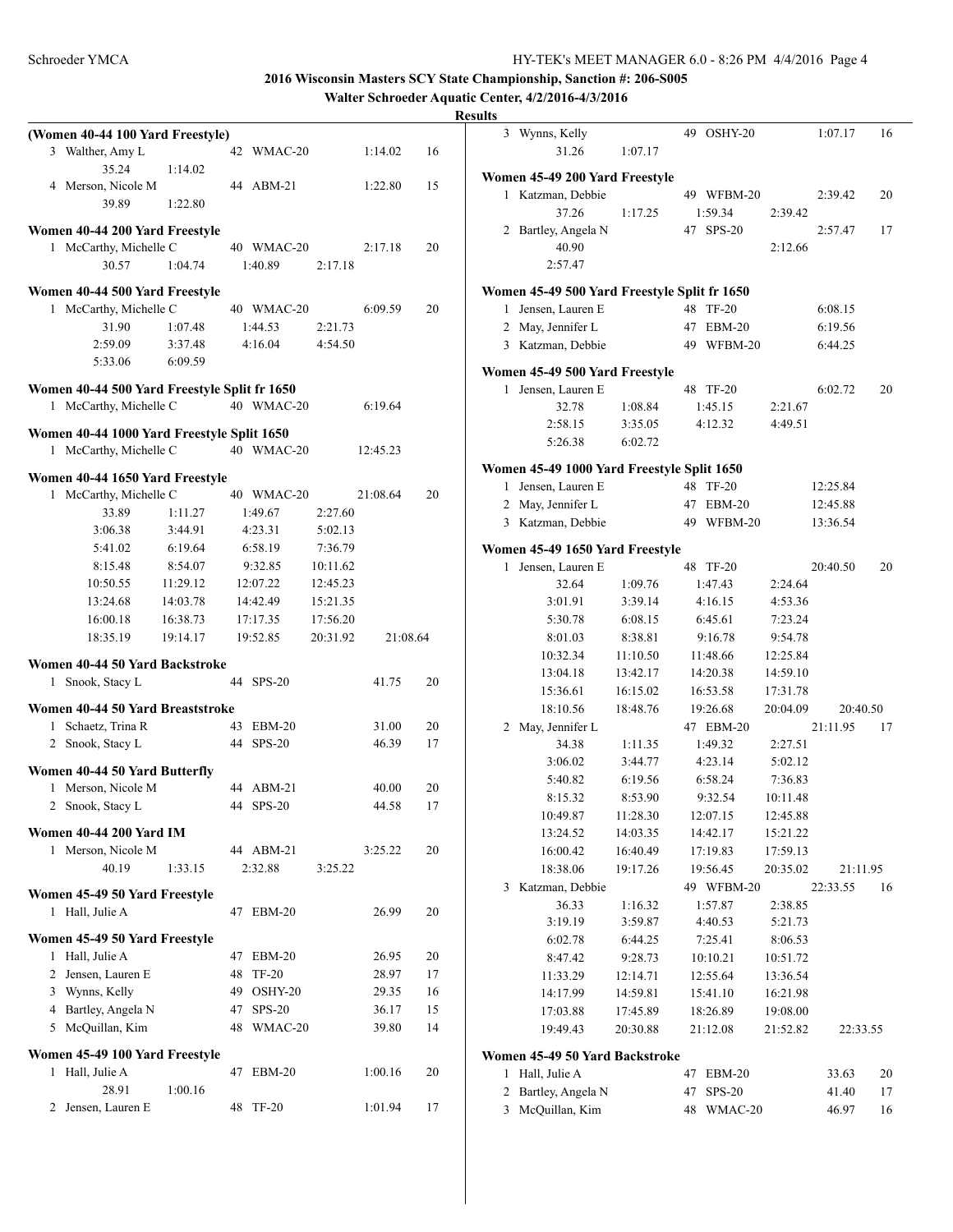**Walter Schroeder Aquatic Center, 4/2/2016-4/3/2016**

|   | Women 45-49 100 Yard Backstroke   |         |    |                          |         |                |    |
|---|-----------------------------------|---------|----|--------------------------|---------|----------------|----|
|   | 1 Hall, Julie A                   |         |    | 47 EBM-20                |         | 1:15.19        | 20 |
|   | 36.53<br>2 Bartley, Angela N      | 1:15.19 |    | 47 SPS-20                |         | 1:28.91        | 17 |
|   | 42.97<br>3 McQuillan, Kim         | 1:28.91 | 48 | WMAC-20                  |         | 1:40.63        | 16 |
|   | 48.41                             | 1:40.63 |    |                          |         |                |    |
|   | Women 45-49 200 Yard Backstroke   |         |    |                          |         |                |    |
|   | 1 Bartley, Angela N               |         |    | 47 SPS-20                |         | 3:18.92        | 20 |
|   | 2 McQuillan, Kim<br>48.58         |         |    | 48 WMAC-20<br>2:36.25    |         | 3:29.18        | 17 |
|   |                                   | 1:42.03 |    |                          | 3:29.18 |                |    |
|   | Women 45-49 50 Yard Breaststroke  |         |    |                          |         |                |    |
|   | 1 Hall, Julie A                   |         |    | 47 EBM-20                |         | 33.59          | 20 |
|   | 2 Wynns, Kelly                    |         |    | 49 OSHY-20               |         | 42.65          | 17 |
|   | Women 45-49 100 Yard Breaststroke |         |    |                          |         |                |    |
|   | 1 Hall, Julie A                   |         |    | 47 EBM-20                |         | 1:14.60        | 20 |
|   | 35.53                             | 1:14.60 |    |                          |         |                |    |
|   | Women 45-49 200 Yard Breaststroke |         |    |                          |         |                |    |
|   | 1 Bartley, Angela N               |         |    | 47 SPS-20                |         | 3:55.81        | 20 |
|   | 53.60                             | 1:53.39 |    | 2:54.74                  | 3:55.81 |                |    |
|   | Women 45-49 50 Yard Butterfly     |         |    |                          |         |                |    |
|   | 1 Jensen, Lauren E                |         |    | 48 TF-20                 |         | 31.25          | 20 |
|   | 2 Wynns, Kelly                    |         |    | 49 OSHY-20               |         | 37.37          | 17 |
|   | <b>Women 45-49 100 Yard IM</b>    |         |    |                          |         |                |    |
|   | 1 Hall, Julie A                   |         |    | 47 EBM-20                |         | 1:09.18        | 20 |
|   | 33.20                             | 1:09.18 |    |                          |         |                |    |
|   | 2 McQuillan, Kim                  |         | 48 | WMAC-20                  |         | 1:38.08        | 17 |
|   | 46.66                             | 1:38.08 |    |                          |         |                |    |
|   | <b>Women 45-49 400 Yard IM</b>    |         |    |                          |         |                |    |
|   | 1 Katzman, Debbie                 |         |    | 49 WFBM-20               |         | 6:14.55        | 20 |
|   | 39.95                             | 1:26.95 |    | 2:18.83                  | 3:07.66 |                |    |
|   | 4:00.11                           | 4:54.90 |    | 5:35.92                  | 6:14.55 |                |    |
|   | Women 50-54 50 Yard Freestyle     |         |    |                          |         |                |    |
|   | 1 Kafka, Heidi                    |         |    | 53 IM-21                 |         | 27.19          | 20 |
|   | 2 Zahorik, Barbara T              |         |    | 52 IM-21                 |         | 29.23          | 17 |
|   | Hoffman, Karen S                  |         |    | 52 EBM-20                |         | 40.81          | 16 |
|   |                                   |         |    |                          |         |                |    |
|   | Women 50-54 50 Yard Freestyle     |         |    |                          |         |                | 20 |
| 2 | 1 Kelly, Darcy L<br>Jushka, Dee   |         |    | 54 MCFM-20<br>54 WMAC-20 |         | 33.63<br>38.83 | 17 |
|   |                                   |         |    |                          |         |                |    |
|   | Women 50-54 100 Yard Freestyle    |         |    |                          |         |                |    |
|   | 1 Kafka, Heidi                    |         | 53 | $IM-21$                  |         | 59.21          | 20 |
|   | 28.65                             | 59.21   |    |                          |         |                |    |
|   | 2 Hoffman, Karen S<br>42.04       |         | 52 | EBM-20                   |         | 1:27.82        | 17 |
|   |                                   | 1:27.82 |    |                          |         |                |    |
|   | Women 50-54 200 Yard Freestyle    |         |    |                          |         |                |    |
| 1 | Block, Andrea J                   |         |    | 54 IM-21                 |         | 2:10.04        | 20 |
|   | 31.15                             | 1:04.04 |    | 1:37.30                  | 2:10.04 |                |    |
|   | 2 Zahorik, Barbara T<br>31.06     |         |    | 52 IM-21<br>1:40.22      |         | 2:13.71        | 17 |
|   |                                   | 1:05.57 |    |                          | 2:13.71 |                |    |

|              | Women 50-54 500 Yard Freestyle                                   |                      |    |                        |          |          |                |
|--------------|------------------------------------------------------------------|----------------------|----|------------------------|----------|----------|----------------|
| $\mathbf{1}$ | Block, Andrea J                                                  |                      |    | 54 IM-21               |          | 5:36.75  | 20             |
|              | 31.19                                                            | 1:04.82              |    | 1:38.77                | 2:12.83  |          |                |
|              | 2:46.99                                                          | 3:21.29              |    | 3:55.60                | 4:30.04  |          |                |
|              | 5:04.14                                                          | 5:36.75              |    |                        |          |          |                |
|              | 2 Zahorik, Barbara T                                             |                      |    | 52 IM-21               |          | 5:51.01  | 17             |
|              | 31.87                                                            | 1:06.44              |    | 1:41.82                | 2:17.37  |          |                |
|              | 2:52.98                                                          | 3:28.86              |    | 4:04.67                | 4:40.61  |          |                |
|              | 5:16.74                                                          | 5:51.01              |    |                        |          |          |                |
|              | Women 50-54 500 Yard Freestyle Split fr 1650                     |                      |    |                        |          |          |                |
| 1            | Zahorik, Barbara T                                               |                      |    | 52 IM-21               |          | 5:58.75  |                |
|              | 2 Kimple, Karen C                                                |                      |    | 54 WFBM-20             |          | 6:32.04  |                |
|              |                                                                  |                      |    |                        |          |          |                |
| $\mathbf{1}$ | Women 50-54 1000 Yard Freestyle Split 1650<br>Zahorik, Barbara T |                      |    | 52 IM-21               |          | 12:03.13 |                |
|              | 2 Kimple, Karen C                                                |                      |    | 54 WFBM-20             |          | 13:14.37 |                |
|              |                                                                  |                      |    |                        |          |          |                |
|              | Women 50-54 1650 Yard Freestyle                                  |                      |    |                        |          |          |                |
| 1            | Zahorik, Barbara T                                               |                      |    | 52 IM-21               |          | 19:52.86 | 20             |
|              | 32.67                                                            | 1:08.35              |    | 1:44.32                | 2:20.33  |          |                |
|              | 2:56.52                                                          | 3:32.91              |    | 4:09.44                | 4:45.82  |          |                |
|              | 5:22.04                                                          | 5:58.75              |    | 6:35.17                | 7:11.39  |          |                |
|              | 7:47.88                                                          | 8:24.05              |    | 9:00.58                | 9:37.08  |          |                |
|              | 10:13.48                                                         | 10:50.14             |    | 11:26.74               | 12:03.13 |          |                |
|              | 12:39.47                                                         | 13:15.51             |    | 13:51.83               | 14:28.11 |          |                |
|              | 15:04.66<br>17:29.90                                             | 15:41.15<br>18:06.21 |    | 16:17.41               | 16:53.71 |          |                |
| 2            | Kimple, Karen C                                                  |                      |    | 18:42.23<br>54 WFBM-20 | 19:18.24 | 21:46.73 | 19:52.86<br>17 |
|              | 34.83                                                            |                      |    | 1:52.59                | 2:32.17  |          |                |
|              | 3:12.17                                                          | 1:13.43<br>3:51.89   |    | 4:32.02                | 5:11.99  |          |                |
|              | 5:51.91                                                          | 6:32.04              |    | 7:12.56                | 7:52.80  |          |                |
|              | 8:32.37                                                          | 9:12.84              |    | 9:53.18                | 10:33.00 |          |                |
|              | 11:13.45                                                         | 11:53.92             |    | 12:34.17               | 13:14.37 |          |                |
|              | 13:54.23                                                         | 14:33.63             |    | 15:13.47               | 15:53.31 |          |                |
|              | 16:33.09                                                         | 17:12.44             |    | 17:51.79               | 18:31.57 |          |                |
|              | 19:11.46                                                         | 19:50.86             |    | 20:30.43               | 21:09.40 |          | 21:46.73       |
|              |                                                                  |                      |    |                        |          |          |                |
|              | Women 50-54 50 Yard Backstroke                                   |                      |    |                        |          |          |                |
| 1            | Kafka, Heidi                                                     |                      | 53 | $IM-21$                |          | 32.39    | 20             |
| 2            | Block, Andrea J                                                  |                      | 54 | $IM-21$                |          | 32.48    | 17             |
|              | Women 50-54 100 Yard Backstroke                                  |                      |    |                        |          |          |                |
| 1            | Kafka, Heidi                                                     |                      | 53 | $IM-21$                |          | 1:07.77  | 20             |
|              | 33.53                                                            | 1:07.77              |    |                        |          |          |                |
|              | 2 Kelly, Darcy L                                                 |                      | 54 | MCFM-20                |          | 1:28.94  | 17             |
|              | 43.26                                                            | 1:28.94              |    |                        |          |          |                |
|              | Women 50-54 200 Yard Backstroke                                  |                      |    |                        |          |          |                |
|              | 1 Kafka, Heidi                                                   |                      |    | 53 IM-21               |          | 2:27.68  | 20             |
|              | 35.60                                                            | 1:12.85              |    | 1:50.52                | 2:27.68  |          |                |
|              | Women 50-54 50 Yard Breaststroke                                 |                      |    |                        |          |          |                |
| 1            | Busalacchi, Pamela                                               |                      | 51 | WFBM-20                |          | 44.20    | 20             |
| 2            | Hoffman, Karen S                                                 |                      | 52 | $EBM-20$               |          | 47.93    | 17             |
|              |                                                                  |                      |    |                        |          |          |                |
|              | Women 50-54 100 Yard Breaststroke<br>1 Kafka, Heidi              |                      | 53 | $IM-21$                |          |          | 20             |
|              | 38.73                                                            | 1:19.55              |    |                        |          | 1:19.55  |                |
|              |                                                                  |                      |    |                        |          |          |                |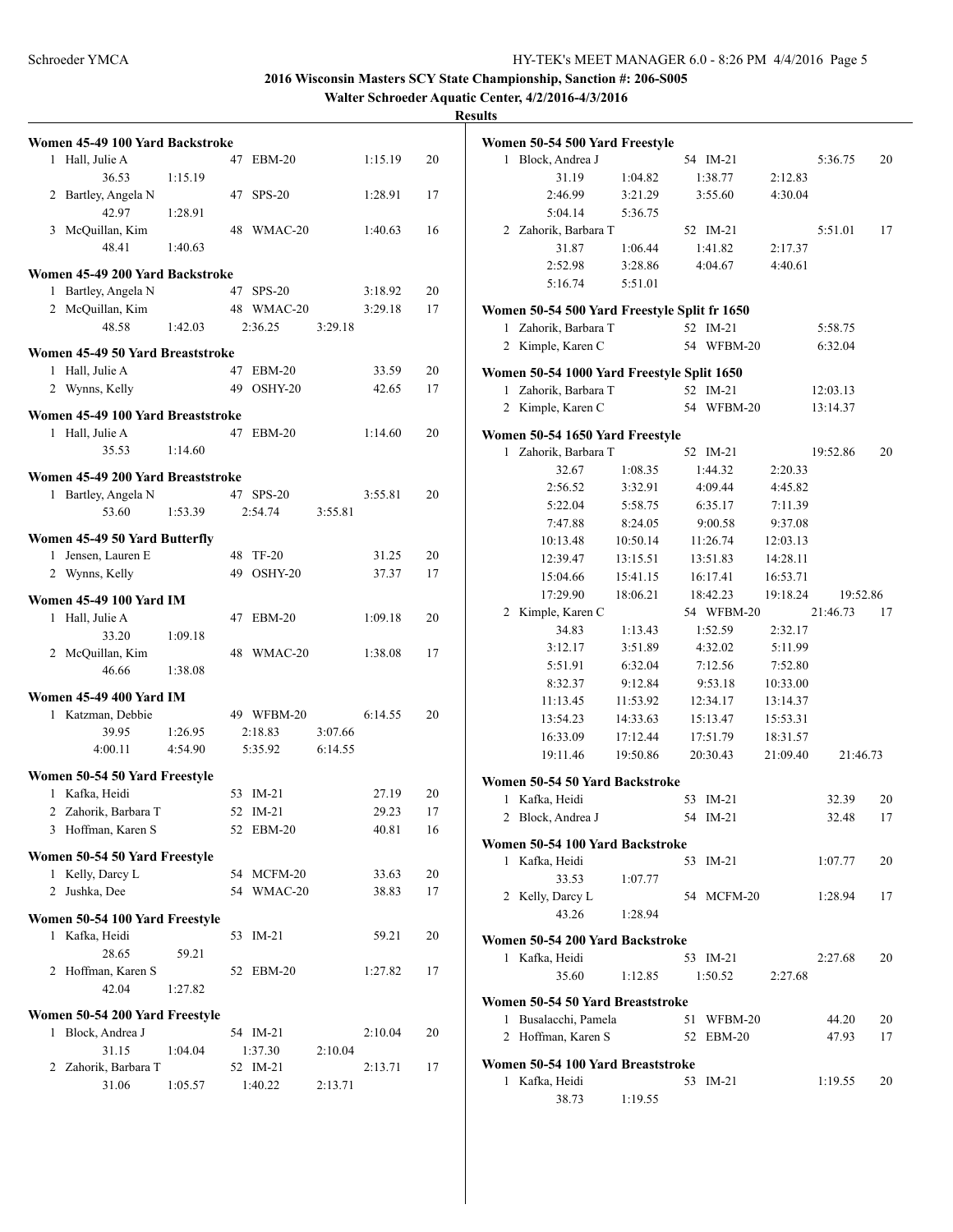**Walter Schroeder Aquatic Center, 4/2/2016-4/3/2016**

|   | (Women 50-54 100 Yard Breaststroke)          |         |    |            |         |          |    |
|---|----------------------------------------------|---------|----|------------|---------|----------|----|
|   | 2 Kimple, Karen C                            |         |    | 54 WFBM-20 |         | 1:26.01  | 17 |
|   | 40.21                                        | 1:26.01 |    |            |         |          |    |
|   | 3 Kelly, Darcy L                             |         |    | 54 MCFM-20 |         | 1:30.14  | 16 |
|   | 43.46                                        | 1:30.14 |    |            |         |          |    |
|   | 4 Busalacchi, Pamela                         |         | 51 | WFBM-20    |         | 1:36.33  | 15 |
|   | 45.46                                        | 1:36.33 |    |            |         |          |    |
| 5 | Jushka, Dee                                  |         |    | 54 WMAC-20 |         | 1:43.41  | 14 |
|   | Women 50-54 200 Yard Breaststroke            |         |    |            |         |          |    |
|   | 1 Jushka, Dee                                |         |    | 54 WMAC-20 |         | 3:42.33  | 20 |
|   | 49.10                                        | 1:45.51 |    | 2:45.28    | 3:42.33 |          |    |
|   |                                              |         |    |            |         |          |    |
|   | Women 50-54 50 Yard Butterfly                |         |    |            |         |          |    |
| 1 | Block, Andrea J                              |         |    | 54 IM-21   |         | 28.94    | 20 |
|   | 2 Zahorik, Barbara T                         |         | 52 | $IM-21$    |         | 32.29    | 17 |
|   | Women 50-54 100 Yard Butterfly               |         |    |            |         |          |    |
|   | 1 Block, Andrea J                            |         |    | 54 IM-21   |         | 1:02.83  | 20 |
|   | 30.19                                        | 1:02.83 |    |            |         |          |    |
|   |                                              |         |    |            |         |          |    |
|   | <b>Women 50-54 100 Yard IM</b>               |         |    |            |         |          |    |
|   | 1 Block, Andrea J                            |         |    | 54 IM-21   |         | 1:08.40  | 20 |
|   | 31.20                                        | 1:08.40 |    |            |         |          |    |
|   | 2 Kelly, Darcy L                             |         |    | 54 MCFM-20 |         | 1:25.48  | 17 |
|   | 41.28                                        | 1:25.48 |    |            |         |          |    |
|   | 3 Busalacchi, Pamela                         |         |    | 51 WFBM-20 |         | 1:30.48  | 16 |
|   | 44.26                                        | 1:30.48 |    |            |         |          |    |
|   | Women 55-59 50 Yard Freestyle                |         |    |            |         |          |    |
|   | 1 Mann, Melinda J                            |         |    | 59 OSHY-20 |         | 28.02    | 20 |
|   | 2 Heymann, Shari                             |         |    | 55 IM-21   |         | 32.56    | 17 |
|   | 3 Moore, Mary                                |         | 59 | $IM-21$    |         | 36.07    | 16 |
|   |                                              |         |    |            |         |          |    |
|   | Women 55-59 50 Yard Freestyle                |         |    |            |         |          |    |
|   | 1 Van Cleave, Julie M                        |         |    | 56 EBM-20  |         | 32.05    | 20 |
|   | Women 55-59 100 Yard Freestyle               |         |    |            |         |          |    |
| 1 | Mann, Melinda J                              |         | 59 | OSHY-20    |         | 1:02.41  | 20 |
|   | 30.24                                        | 1:02.41 |    |            |         |          |    |
|   | 2 Heymann, Shari                             |         |    | 55 IM-21   |         | 1:12.55  | 17 |
| 3 | Moore, Mary                                  |         | 59 | $IM-21$    |         | 1:20.92  | 16 |
|   | 39.40                                        | 1:20.92 |    |            |         |          |    |
|   |                                              |         |    |            |         |          |    |
|   | Women 55-59 500 Yard Freestyle               |         |    |            |         |          |    |
| 1 | Moore, Mary                                  |         |    | 59 IM-21   |         | 7:54.28  | 20 |
|   | 42.29                                        | 1:28.00 |    | 2:15.22    | 3:04.26 |          |    |
|   | 3:52.61                                      | 4:41.01 |    | 5:29.78    | 6:18.68 |          |    |
|   | 7:07.41                                      | 7:54.28 |    |            |         |          |    |
|   | Women 55-59 500 Yard Freestyle Split fr 1650 |         |    |            |         |          |    |
|   | 1 Van Cleave, Julie M                        |         |    | 56 EBM-20  |         | 7:02.37  |    |
|   |                                              |         |    |            |         |          |    |
|   | Women 55-59 1000 Yard Freestyle Split 1650   |         |    |            |         |          |    |
| 1 | Van Cleave, Julie M                          |         |    | 56 EBM-20  |         | 14:26.98 |    |
|   |                                              |         |    |            |         |          |    |

|              | Women 55-59 1650 Yard Freestyle                         |          |    |               |          |          |      |
|--------------|---------------------------------------------------------|----------|----|---------------|----------|----------|------|
|              | 1 Van Cleave, Julie M                                   |          |    | 56 EBM-20     |          | 24:05.21 | 20   |
|              | 36.59                                                   | 1:18.93  |    | 2:01.46       | 2:43.85  |          |      |
|              | 3:27.22                                                 | 4:09.61  |    | 4:52.25       | 5:35.60  |          |      |
|              | 6:19.02                                                 | 7:02.37  |    | 7:45.95       | 8:29.91  |          |      |
|              | 9:13.92                                                 | 9:57.88  |    | 10:42.67      | 11:27.46 |          |      |
|              | 12:12.39                                                | 12:57.03 |    | 13:41.39      | 14:26.98 |          |      |
|              | 15:11.83                                                | 15:55.75 |    | 16:40.18      | 17:24.29 |          |      |
|              | 18:09.06                                                | 18:53.47 |    | 19:38.82      | 20:23.54 |          |      |
|              | 21:08.48                                                | 21:53.45 |    | 22:38.48      | 23:22.55 | 24:05.21 |      |
|              | Women 55-59 50 Yard Backstroke                          |          |    |               |          |          |      |
|              | 1 Mann, Melinda J                                       |          |    | 59 OSHY-20    |          | 34.43    | 20   |
|              | Women 55-59 100 Yard Backstroke                         |          |    |               |          |          |      |
|              | 1 Stratton, Christine                                   |          |    | 57 IM-21      |          | 1:24.28  | 20   |
|              |                                                         |          |    |               |          |          |      |
|              | Women 55-59 200 Yard Backstroke                         |          |    |               |          |          |      |
|              | 1 Moore, Mary                                           |          |    | 59 IM-21      |          | 3:46.25  | 20   |
|              | 55.04                                                   | 1:52.02  |    | 2:50.47       | 3:46.25  |          |      |
|              | Women 55-59 50 Yard Breaststroke                        |          |    |               |          |          |      |
|              | 1 Van Cleave, Julie M                                   |          |    | 56 EBM-20     |          | 40.66    | 20   |
|              | Women 55-59 100 Yard Breaststroke                       |          |    |               |          |          |      |
| $\mathbf{1}$ | Stratton, Christine                                     |          |    | 57 IM-21      |          | 1:28.65  | 20   |
|              | 42.48                                                   | 1:28.65  |    |               |          |          |      |
|              | 2 Van Cleave, Julie M                                   |          |    | 56 EBM-20     |          | 1:32.44  | 17   |
|              | 43.12                                                   | 1:32.44  |    |               |          |          |      |
|              |                                                         |          |    |               |          |          |      |
|              | Women 55-59 200 Yard Breaststroke                       |          |    |               |          |          |      |
|              | 1 Stratton, Christine                                   |          |    | 57 IM-21      |          | 3:14.13  | 20   |
|              | 44.05                                                   | 1:34.85  |    | 2:26.29       | 3:14.13  |          |      |
|              | Women 55-59 50 Yard Butterfly                           |          |    |               |          |          |      |
|              | 1 Mann, Melinda J                                       |          |    | 59 OSHY-20    |          | 30.93    | 20   |
|              | 2 Van Cleave, Julie M                                   |          |    | 56 EBM-20     |          | 36.82    | 17   |
|              | *3 Heymann, Shari                                       |          |    | 55 IM-21      |          | 41.90    | 15.5 |
|              | *3 Moore, Mary                                          |          |    | 59 IM-21      |          | 41.90    | 15.5 |
|              | Women 55-59 100 Yard IM                                 |          |    |               |          |          |      |
|              | 1 Stratton, Christine                                   |          |    | 57 IM-21      |          | 1:21.35  | 20   |
|              | 38.68                                                   | 1:21.35  |    |               |          |          |      |
|              | 2 Van Cleave, Julie M                                   |          |    | 56 EBM-20     |          | 1:22.77  | 17   |
|              | 39.95                                                   | 1:22.77  |    |               |          |          |      |
|              |                                                         |          |    |               |          |          |      |
|              | <b>Women 55-59 200 Yard IM</b><br>1 Van Cleave, Julie M |          |    | 56 EBM-20     |          | 2:59.91  | 20   |
|              |                                                         |          |    | 2:17.70       |          |          |      |
|              | 38.01                                                   | 1:26.20  |    |               | 2:59.91  |          |      |
|              | Women 60-64 50 Yard Freestyle Leadoff 200 fr rl         |          |    |               |          |          |      |
| 1            | Maltry, Cynthia L                                       |          | 61 | WMAC-20       |          | 31.24    |      |
| 2            | Smith, Phyllis J                                        |          | 62 | WMAC-20       |          | 55.10    |      |
|              | Women 60-64 50 Yard Freestyle                           |          |    |               |          |          |      |
| 1            | Bonis, Susan M                                          |          |    | 62 EBM-20     |          | 36.86    | 20   |
|              |                                                         |          |    |               |          |          |      |
|              | Women 60-64 50 Yard Freestyle                           |          |    |               |          |          |      |
| 1            | Bonis, Susan M                                          |          | 62 | EBM-20        |          | 36.58    | 20   |
| 2            | Schneider, Mary P                                       |          | 63 | <b>EBM-20</b> |          | 43.41    | 17   |
| 3            | Smith, Phyllis J                                        |          | 62 | WMAC-20       |          | 52.88    | 16   |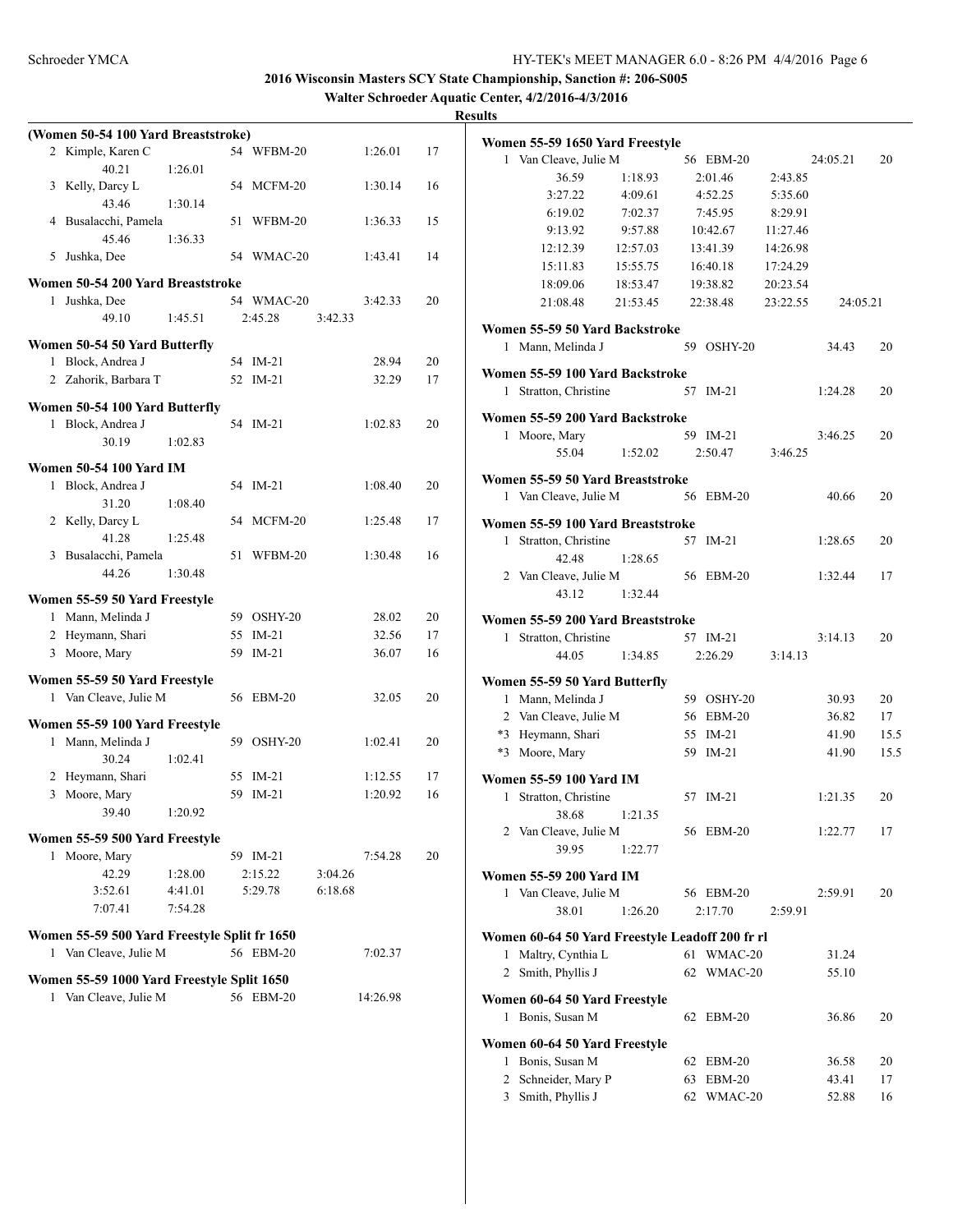**Walter Schroeder Aquatic Center, 4/2/2016-4/3/2016**

```
Results
```

| 1 | Women 60-64 100 Yard Freestyle Leadoff 400 fr rl<br>Smith, Phyllis J |          |    | 62 WMAC-20 |          | 2:00.20  |    |
|---|----------------------------------------------------------------------|----------|----|------------|----------|----------|----|
|   |                                                                      |          |    |            |          |          |    |
| 1 | Women 60-64 100 Yard Freestyle<br>Bonis, Susan M                     |          | 62 | $EBM-20$   |          | 1:22.12  | 20 |
|   | 39.77<br>Schneider, Mary P<br>2                                      | 1:22.12  | 63 | $EBM-20$   |          | 1:32.82  | 17 |
|   |                                                                      |          |    |            |          |          |    |
|   | Women 60-64 200 Yard Freestyle                                       |          |    | 62 EBM-20  |          |          |    |
| 1 | Bonis, Susan M                                                       |          |    |            |          | 3:02.51  | 20 |
|   | 42.48                                                                | 1:28.93  |    | 2:17.12    | 3:02.51  |          |    |
|   | 2 Schneider, Mary P                                                  |          |    | 63 EBM-20  |          | 3:23.25  | 17 |
|   | 47.21                                                                | 1:38.63  |    | 2:31.19    | 3:23.25  |          |    |
|   | Women 60-64 500 Yard Freestyle Split fr 1650                         |          |    |            |          |          |    |
| 1 | Kulak, Marilyn                                                       |          |    | 60 IM-21   |          | 7:58.36  |    |
|   | Women 60-64 500 Yard Freestyle                                       |          |    |            |          |          |    |
| 1 | Bonis, Susan M                                                       |          |    | 62 EBM-20  |          | 8:04.24  | 20 |
|   |                                                                      |          |    |            |          |          |    |
|   | 41.93                                                                | 1:27.75  |    | 2:15.50    | 3:04.45  |          |    |
|   | 3:53.34                                                              | 4:43.25  |    | 5:34.80    | 6:25.93  |          |    |
|   | 7:16.31                                                              | 8:04.24  |    |            |          |          |    |
|   | 2 Kulak, Marilyn                                                     |          |    | 60 IM-21   |          | 8:06.67  | 17 |
|   | 42.97                                                                | 1:30.90  |    | 2:20.23    | 3:10.70  |          |    |
|   | 4:00.63                                                              | 4:50.76  |    | 5:40.61    | 6:30.89  |          |    |
|   | 7:20.93                                                              | 8:06.67  |    |            |          |          |    |
|   | Women 60-64 1000 Yard Freestyle Split 1650                           |          |    |            |          |          |    |
|   |                                                                      |          |    | 60 IM-21   |          |          |    |
|   | 1 Kulak, Marilyn                                                     |          |    |            |          | 16:12.59 |    |
|   | Women 60-64 1650 Yard Freestyle                                      |          |    |            |          |          |    |
| 1 | Kulak, Marilyn                                                       |          |    | 60 IM-21   |          | 26:59.85 | 20 |
|   | 40.17                                                                | 1:26.31  |    | 2:15.31    | 3:03.77  |          |    |
|   | 3:52.75                                                              | 4:42.13  |    | 5:31.14    | 6:20.86  |          |    |
|   | 7:09.86                                                              | 7:58.36  |    | 8:47.25    | 9:37.02  |          |    |
|   | 10:26.51                                                             |          |    |            |          |          |    |
|   |                                                                      | 11:16.30 |    | 12:05.11   | 12:54.92 |          |    |
|   | 13:44.17                                                             | 14:33.97 |    | 15:23.35   | 16:12.59 |          |    |
|   | 17:01.93                                                             | 17:51.66 |    | 18:41.87   | 19:31.65 |          |    |
|   | 20:21.10                                                             | 21:11.39 |    | 22:01.37   | 22:52.08 |          |    |
|   | 23:42.60                                                             | 24:33.40 |    | 25:24.17   | 26:13.63 | 26:59.85 |    |
|   | Women 60-64 50 Yard Backstroke                                       |          |    |            |          |          |    |
| 1 | Kulak, Marilyn                                                       |          |    | 60 IM-21   |          | 47.02    | 20 |
| 2 | Smith, Phyllis J                                                     |          | 62 | WMAC-20    |          | 1:12.95  | 17 |
|   |                                                                      |          |    |            |          |          |    |
|   | Women 60-64 100 Yard Backstroke                                      |          |    |            |          |          |    |
| 1 | Maltry, Cynthia L                                                    |          | 61 | WMAC-20    |          | 1:19.18  | 20 |
|   | 38.00                                                                | 1:19.18  |    |            |          |          |    |
|   | 2 Kulak, Marilyn                                                     |          | 60 | $IM-21$    |          | 1:36.16  | 17 |
|   | 47.35                                                                | 1:36.16  |    |            |          |          |    |
|   |                                                                      |          |    |            |          |          |    |
|   | Women 60-64 200 Yard Backstroke                                      |          |    |            |          |          |    |
| 1 | Kulak, Marilyn                                                       |          |    | 60 IM-21   |          | 3:27.75  | 20 |
|   | 48.30                                                                | 1:41.71  |    | 2:36.63    | 3:27.75  |          |    |
|   | Women 60-64 50 Yard Breaststroke                                     |          |    |            |          |          |    |
| 1 | Schneider, Mary P                                                    |          | 63 | EBM-20     |          | 53.34    | 20 |
| 2 | Smith, Phyllis J                                                     |          | 62 | WMAC-20    |          | 1:22.87  | 17 |
|   |                                                                      |          |    |            |          |          |    |
|   | Women 60-64 100 Yard Breaststroke                                    |          |    |            |          |          |    |
| 1 | Schneider, Mary P                                                    |          | 63 | $EBM-20$   |          | 1:58.99  | 20 |
|   | 56.08                                                                | 1:58.99  |    |            |          |          |    |
|   |                                                                      |          |    |            |          |          |    |

|                | Women 60-64 50 Yard Butterfly                               |                    |    |                       |                    |          |    |
|----------------|-------------------------------------------------------------|--------------------|----|-----------------------|--------------------|----------|----|
| 1              | Schneider, Mary P                                           |                    | 63 | EBM-20                |                    | 1:03.36  | 20 |
|                | Women 60-64 100 Yard Butterfly<br>1 Kulak, Marilyn<br>46.43 | 1:41.67            | 60 | $IM-21$               |                    | 1:41.67  | 20 |
|                | Women 60-64 200 Yard Butterfly                              |                    |    |                       |                    |          |    |
|                | Kulak, Marilyn<br>$\mathbf{1}$<br>48.66                     | 1:47.90            |    | 60 IM-21<br>2:51.58   | 3:53.01            | 3:53.01  | 20 |
|                | Women 60-64 100 Yard IM                                     |                    |    |                       |                    |          |    |
|                | 1 Maltry, Cynthia L                                         |                    | 61 | WMAC-20               |                    | 1:18.82  | 20 |
|                | 39.15<br>2 Kulak, Marilyn                                   | 1:18.82            | 60 | $IM-21$               |                    | 1:38.23  | 17 |
| 3              | 43.86<br>Schneider, Mary P<br>1:01.69                       | 1:38.23<br>1:58.13 | 63 | $EBM-20$              |                    | 1:58.13  | 16 |
| $\overline{4}$ | Smith, Phyllis J<br>1:12.05                                 | 2:26.60            | 62 | WMAC-20               |                    | 2:26.60  | 15 |
|                |                                                             |                    |    |                       |                    |          |    |
|                | <b>Women 60-64 200 Yard IM</b><br>1 Kulak, Marilyn<br>47.85 | 1:41.91            |    | 60 IM-21<br>2:49.58   | 3:36.06            | 3:36.06  | 20 |
|                |                                                             |                    |    |                       |                    |          |    |
|                | Women 60-64 400 Yard IM                                     |                    |    |                       |                    |          |    |
|                | 1 Kulak, Marilyn<br>46.55                                   | 1:45.70            |    | 60 IM-21<br>2:41.69   | 3:36.24            | 7:20.35  | 20 |
|                | 4:39.19                                                     | 5:43.09            |    | 6:32.50               | 7:20.35            |          |    |
|                | Women 65-69 50 Yard Freestyle                               |                    |    |                       |                    |          |    |
| $\mathbf{1}$   | Jones, Cynthia L                                            |                    |    | 66 IM-21              |                    | 32.04    | 20 |
|                | 2 McDaniel, Georgia                                         |                    |    | 69 IM-21              |                    | 34.33    | 17 |
|                | 3 Seidler, Jeanne E                                         |                    |    | 69 WSAC-20            |                    | 1:06.73  | 16 |
|                | Women 65-69 50 Yard Freestyle                               |                    |    |                       |                    |          |    |
| 1              | Christenson, Candy J                                        |                    |    | 69 WMAC-20            |                    | 37.77    | 20 |
|                | Seidler, Jeanne E<br>$\overline{2}$                         |                    |    | 69 WSAC-20            |                    | 1:05.30  | 17 |
|                | Women 65-69 200 Yard Freestyle                              |                    |    |                       |                    |          |    |
| $\mathbf{1}$   | McDaniel, Georgia<br>39.35                                  | 1:23.42            |    | 69 IM-21<br>2:08.25   | 2:52.20            | 2:52.20  | 20 |
|                | Women 65-69 500 Yard Freestyle                              |                    |    |                       |                    |          |    |
|                | 1 Christenson, Candy J                                      |                    |    | 69 WMAC-20            |                    | 8:17.73  | 20 |
|                | 43.71<br>4:08.58                                            | 1:34.16            |    | 2:25.05<br>5:50.28    | 3:16.31<br>6:41.04 |          |    |
|                |                                                             | 7:30.87            |    | 8:17.73               |                    |          |    |
|                | 2 Seidler, Jeanne E<br>1:14.06                              | 2:32.05            |    | 69 WSAC-20<br>3:50.28 | 5:07.49            | 12:49.49 | 17 |
|                | 6:25.76                                                     | 7:43.45            |    | 9:00.92               | 10:18.82           |          |    |
|                | 11:35.49                                                    | 12:49.49           |    |                       |                    |          |    |
|                | Women 65-69 500 Yard Freestyle Split fr 1650                |                    |    |                       |                    |          |    |
| $\mathbf{1}$   | Jones, Cynthia L                                            |                    |    | 66 IM-21              |                    | 7:21.53  |    |
|                | Women 65-69 1000 Yard Freestyle Split 1650                  |                    |    |                       |                    |          |    |
| 1              | Jones, Cynthia L                                            |                    |    | 66 IM-21              |                    | 14:54.98 |    |
|                |                                                             |                    |    |                       |                    |          |    |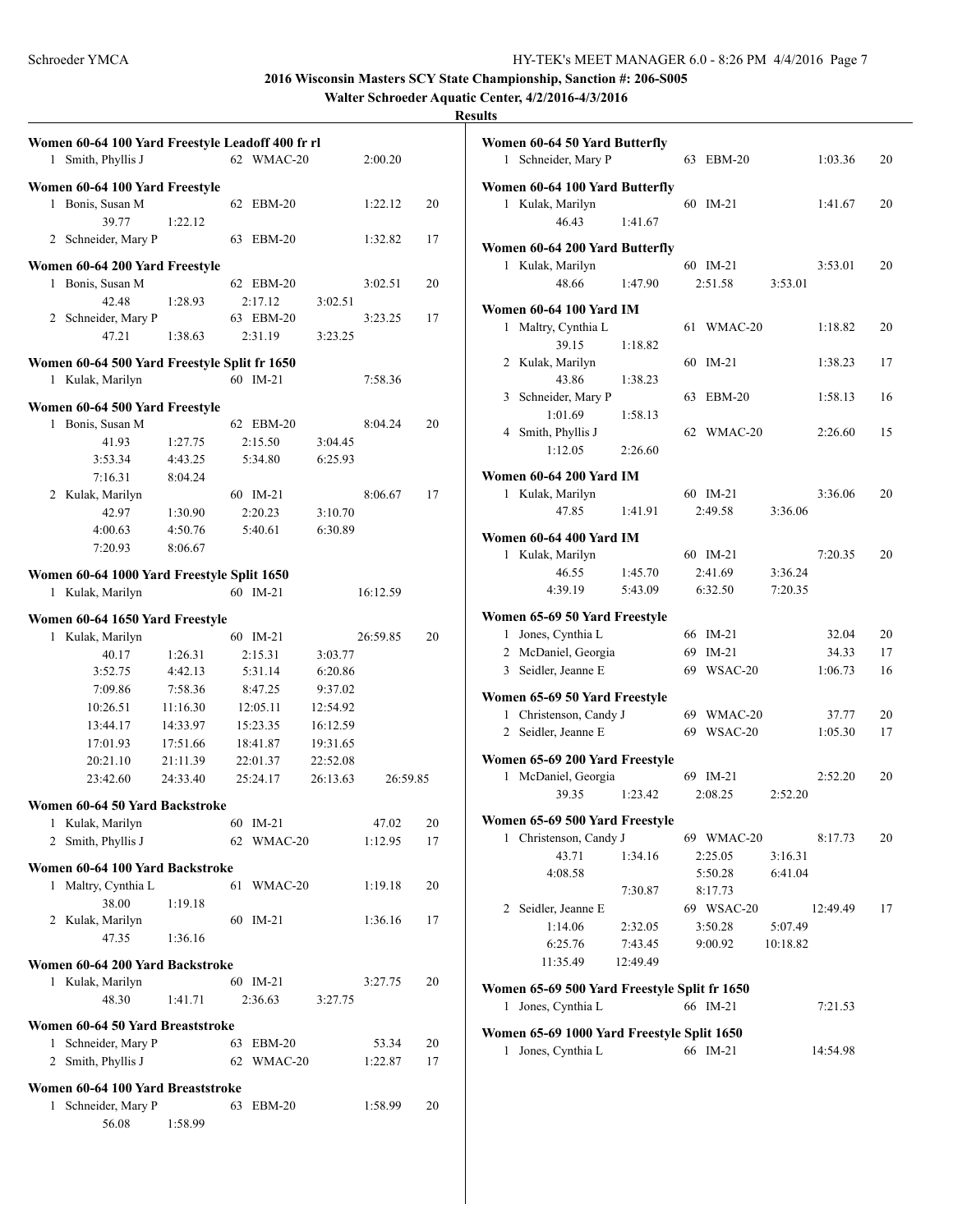**Walter Schroeder Aquatic Center, 4/2/2016-4/3/2016**

|              | Women 65-69 1650 Yard Freestyle                         |          |    |            |          |          |    |
|--------------|---------------------------------------------------------|----------|----|------------|----------|----------|----|
| 1            | Jones, Cynthia L                                        |          |    | 66 IM-21   |          | 24:53.02 | 20 |
|              | 36.82                                                   | 1:19.85  |    | 2:05.08    | 2:50.50  |          |    |
|              | 3:35.59                                                 | 4:20.75  |    | 5:06.15    | 5:51.21  |          |    |
|              | 6:36.15                                                 | 7:21.53  |    | 8:06.37    | 8:51.77  |          |    |
|              | 9:36.87                                                 | 10:21.79 |    | 11:07.17   | 11:52.38 |          |    |
|              | 12:37.83                                                | 13:23.56 |    | 14:09.18   | 14:54.98 |          |    |
|              | 15:40.67                                                | 16:26.24 |    | 17:12.09   | 17:58.47 |          |    |
|              | 18:44.42                                                | 19:30.83 |    | 20:17.08   | 21:03.33 |          |    |
|              | 21:49.54                                                | 22:35.79 |    | 23:22.01   | 24:08.60 | 24:53.02 |    |
| 2            | Seidler, Jeanne E                                       |          |    | 69 WSAC-20 |          | 43:03.82 | 17 |
|              | 1:13.01                                                 | 2:32.94  |    | 3:52.12    | 5:09.05  |          |    |
|              | 6:25.62                                                 | 7:44.55  |    | 9:03.53    | 10:23.65 |          |    |
|              | 11:43.01                                                | 13:01.78 |    | 14:24.38   | 15:38.90 |          |    |
|              | 16:57.68                                                | 18:16.78 |    | 19:35.37   | 20:53.14 |          |    |
|              | 22:12.02                                                | 23:29.78 |    | 24:48.02   | 26:06.62 |          |    |
|              | 27:25.55                                                | 28:45.02 |    | 30:03.40   | 31:21.24 |          |    |
|              | 32:40.78                                                | 33:58.81 |    | 35:18.68   | 36:36.84 |          |    |
|              | 37:54.90                                                | 39:14.24 |    | 40:32.18   | 41:49.58 | 43:03.82 |    |
|              | Women 65-69 50 Yard Backstroke                          |          |    |            |          |          |    |
|              | 1 Christenson, Candy J                                  |          |    | 69 WMAC-20 |          | 51.88    | 20 |
|              | 2 Seidler, Jeanne E                                     |          |    | 69 WSAC-20 |          | 1:07.79  | 17 |
|              | Women 65-69 100 Yard Backstroke                         |          |    |            |          |          |    |
| 1            | McDaniel, Georgia                                       |          |    | 69 IM-21   |          | 1:32.60  | 20 |
|              | 45.16                                                   | 1:32.60  |    |            |          |          |    |
|              | 2 Seidler, Jeanne E                                     |          |    | 69 WSAC-20 |          | 2:28.47  | 17 |
|              | 1:13.28                                                 | 2:28.47  |    |            |          |          |    |
|              |                                                         |          |    |            |          |          |    |
| $\mathbf{1}$ | Women 65-69 200 Yard Backstroke                         |          |    | 69 WSAC-20 |          | 4:56.00  | 20 |
|              | Seidler, Jeanne E<br>1:11.98                            | 2:28.32  |    | 3:43.23    | 4:56.00  |          |    |
|              |                                                         |          |    |            |          |          |    |
|              | Women 65-69 50 Yard Breaststroke                        |          |    |            |          |          |    |
| 1            | Christenson, Candy J                                    |          |    | 69 WMAC-20 |          | 47.01    | 20 |
|              | Women 65-69 100 Yard Breaststroke                       |          |    |            |          |          |    |
|              | 1 Christenson, Candy J                                  |          |    | 69 WMAC-20 |          | 1:48.80  | 20 |
|              | 51.71                                                   | 1:48.80  |    |            |          |          |    |
|              | Women 65-69 200 Yard Breaststroke                       |          |    |            |          |          |    |
| 1            | Christenson, Candy J                                    |          |    | 69 WMAC-20 |          | 3:56.53  | 20 |
|              | 53.48                                                   | 1:54.12  |    | 2:57.38    | 3:56.53  |          |    |
|              |                                                         |          |    |            |          |          |    |
|              | Women 65-69 50 Yard Butterfly                           |          |    |            |          |          |    |
| 1            | Christenson, Candy J                                    |          |    | 69 WMAC-20 |          | 44.89    | 20 |
|              | Women 65-69 100 Yard Butterfly                          |          |    |            |          |          |    |
| 1            | Jones, Cynthia L                                        |          |    | 66 IM-21   |          | 1:33.71  | 20 |
|              | 42.47                                                   | 1:33.71  |    |            |          |          |    |
|              | <b>Women 65-69 100 Yard IM</b>                          |          |    |            |          |          |    |
| 1            | Christenson, Candy J                                    |          |    | 69 WMAC-20 |          | 1:38.43  | 20 |
|              | 47.84                                                   | 1:38.43  |    |            |          |          |    |
|              |                                                         |          |    |            |          |          |    |
| 1            | Women 75-79 50 Yard Freestyle<br>Cordero Magie, Johanna |          | 77 | SWED-21    |          | 1:37.02  | 20 |
|              |                                                         |          |    |            |          |          |    |
|              | Women 75-79 50 Yard Backstroke                          |          |    |            |          |          |    |
| 1            | Cordero Magie, Johanna                                  |          | 77 | SWED-21    |          | 1:31.41  | 20 |

|   | Men 18-24 50 Yard Freestyle                      |         |    |                      |         |         |    |
|---|--------------------------------------------------|---------|----|----------------------|---------|---------|----|
| 1 | Reher, Scott A                                   |         |    | 23 WSUB-21           |         | 23.90   | 20 |
|   | 2 Ozanne, Jeff A                                 |         |    | 24 WMAC-20           |         | 24.68   | 17 |
|   |                                                  |         |    |                      |         |         |    |
|   | Men 18-24 100 Yard Freestyle                     |         |    |                      |         |         |    |
|   | 1 Ozanne, Jeff A                                 |         |    | 24 WMAC-20           |         | 57.34   | 20 |
|   | 27.31                                            | 57.34   |    |                      |         |         |    |
|   | Men 18-24 200 Yard Backstroke                    |         |    |                      |         |         |    |
|   | 1 Reher, Scott A                                 |         |    | 23 WSUB-21           |         | 2:15.14 | 20 |
|   | 32.96                                            | 1:06.67 |    | 1:40.91              | 2:15.14 |         |    |
|   | Men 18-24 50 Yard Butterfly                      |         |    |                      |         |         |    |
|   | 1 Ozanne, Jeff A                                 |         |    | 24 WMAC-20           |         | 29.43   | 20 |
|   |                                                  |         |    |                      |         |         |    |
|   | Men 25-29 50 Yard Freestyle                      |         |    |                      |         |         |    |
|   | 1 Lewitzke, Nikolaus                             |         |    | 28 MAM-20            |         | 24.58   | 20 |
|   | 2 Velasquez, Nick                                |         |    | 28 IM-21             |         | 24.63   | 17 |
|   | Men 25-29 50 Yard Freestyle                      |         |    |                      |         |         |    |
|   | 1 Kaiser, Carl J                                 |         |    | 28 EBM-20            |         | 23.68   | 20 |
|   |                                                  |         |    |                      |         |         |    |
|   | Men 25-29 100 Yard Freestyle<br>1 Kaiser, Carl J |         |    | 28 EBM-20            |         | 52.00   | 20 |
|   | 24.38                                            | 52.00   |    |                      |         |         |    |
|   | 2 Velasquez, Nick                                |         |    | 28 IM-21             |         | 53.33   | 17 |
|   | 25.46                                            | 53.33   |    |                      |         |         |    |
|   | 3 Lewitzke, Nikolaus                             |         |    | 28 MAM-20            |         | 54.68   | 16 |
|   | 25.68                                            | 54.68   |    |                      |         |         |    |
|   |                                                  |         |    |                      |         |         |    |
|   | Men 25-29 200 Yard Freestyle                     |         |    |                      |         |         |    |
|   | 1 Kaiser, Carl J<br>27.04                        | 56.38   |    | 28 EBM-20<br>1:26.57 | 1:56.15 | 1:56.15 | 20 |
|   |                                                  |         |    |                      |         |         |    |
|   | Men 25-29 50 Yard Butterfly                      |         |    |                      |         |         |    |
|   | 1 Velasquez, Nick                                |         |    | 28 IM-21             |         | 27.47   | 20 |
|   | <b>Men 25-29 200 Yard IM</b>                     |         |    |                      |         |         |    |
|   | 1 Velasquez, Nick                                |         |    | 28 IM-21             |         | 2:12.53 | 20 |
|   | 27.29                                            | 1:01.82 |    | 1:40.83              | 2:12.53 |         |    |
|   |                                                  |         |    |                      |         |         |    |
|   | Men 30-34 50 Yard Freestyle<br>1 Weikel, Charlie |         |    | 31 UC21-21           |         | 27.07   | 20 |
|   | 2 Pritchett, Christopher S                       |         |    | 34 ABM-21            |         | 32.95   | 17 |
|   |                                                  |         |    |                      |         |         |    |
|   | Men 30-34 50 Yard Freestyle                      |         |    |                      |         |         |    |
| 1 | Helvey, Derek                                    |         | 33 | $LIB-21$             |         | 24.45   | 20 |
| 2 | McDonnell, Michael P                             |         | 31 | $LIB-21$             |         | 28.29   | 17 |
|   | Men 30-34 100 Yard Freestyle                     |         |    |                      |         |         |    |
| 1 | Hefner, Benjamin                                 |         | 32 | $ELG-21$             |         | 56.96   | 20 |
|   | 26.38                                            | 56.96   |    |                      |         |         |    |
| 2 | Weikel, Charlie                                  |         | 31 | UC21-21              |         | 58.49   | 17 |
|   | 28.57                                            | 58.49   |    |                      |         |         |    |
| 3 | Cowen, Michael W                                 |         | 30 | $IM-21$              |         | 1:02.86 | 16 |
|   | 29.49                                            | 1:02.86 |    |                      |         |         |    |
| 4 | McDonnell, Michael P                             |         | 31 | $LIB-21$             |         | 1:02.91 | 15 |
|   | 30.29                                            | 1:02.91 |    |                      |         |         |    |
| 5 | Pritchett, Christopher S                         |         | 34 | $ABM-21$             |         | 1:15.70 | 14 |
|   | 35.59                                            | 1:15.70 |    |                      |         |         |    |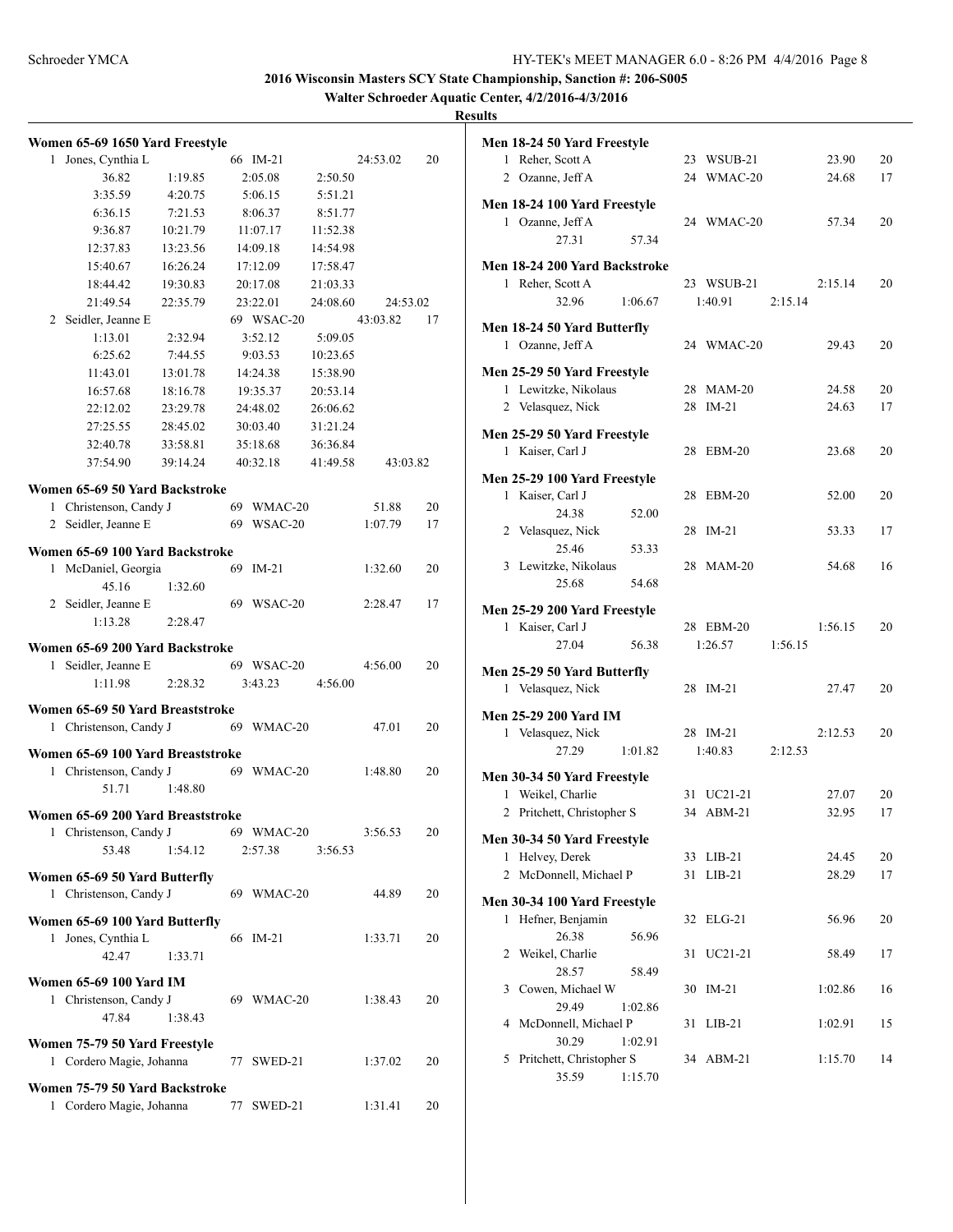**Walter Schroeder Aquatic Center, 4/2/2016-4/3/2016**

| Men 30-34 200 Yard Freestyle                                       |                    |                    |                      |    |
|--------------------------------------------------------------------|--------------------|--------------------|----------------------|----|
| McDonnell, Michael P<br>1                                          |                    | 31 LIB-21          | 2:26.22              | 20 |
| 33.09                                                              | 1:10.00            | 1:47.99            | 2:26.22              |    |
| Men 30-34 500 Yard Freestyle                                       |                    |                    |                      |    |
| 1 Cowen, Michael W                                                 |                    | 30 IM-21           | 6:25.83              | 20 |
| 32.22                                                              | 1:09.68            | 1:49.72            | 2:30.09              |    |
| 3:10.82                                                            | 3:51.37            | 4:31.32            | 5:11.61              |    |
| 5:48.36                                                            | 6:25.83            |                    |                      |    |
| 2 McDonnell, Michael P                                             |                    | 31 LIB-21          | 6:32.17              | 17 |
| 35.15                                                              | 1:13.09            | 1:52.49            | 2:32.50              |    |
| 3:12.86                                                            | 3:54.38            | 4:34.39            | 5:14.34              |    |
| 5:53.72                                                            | 6:32.17            |                    |                      |    |
| Men 30-34 500 Yard Freestyle Split fr 1650                         |                    |                    |                      |    |
| 1 McDonnell, Michael P                                             |                    | 31 LIB-21          | 6:51.03              |    |
|                                                                    |                    |                    |                      |    |
| Men 30-34 1000 Yard Freestyle Split 1650<br>1 McDonnell, Michael P |                    | 31 LIB-21          | 13:44.90             |    |
|                                                                    |                    |                    |                      |    |
| Men 30-34 1650 Yard Freestyle                                      |                    |                    |                      |    |
| McDonnell, Michael P<br>1                                          |                    | 31 LIB-21          | 22:34.60             | 20 |
| 37.29                                                              | 1:18.41            | 2:00.12            | 2:42.30              |    |
| 3:24.18                                                            | 4:05.67            | 4:47.68            | 5:28.60              |    |
| 6:09.77                                                            | 6:51.03            | 7:32.51            | 8:13.73              |    |
| 8:54.91                                                            | 9:36.64            | 10:17.94           | 10:59.31             |    |
| 11:40.63                                                           | 12:22.29           | 13:03.82           | 13:44.90             |    |
| 14:25.69                                                           | 15:06.89           | 15:48.16           | 16:29.46             |    |
| 17:10.40                                                           | 17:51.47           | 18:32.79           | 19:13.98             |    |
| 19:54.29                                                           | 20:35.12           | 21:15.63           | 21:56.91<br>22:34.60 |    |
| Men 30-34 50 Yard Backstroke                                       |                    |                    |                      |    |
| 1 Pritchett, Christopher S                                         |                    | 34 ABM-21          | 42.18                | 20 |
| Men 30-34 100 Yard Backstroke                                      |                    |                    |                      |    |
| Helvey, Derek<br>1                                                 |                    | 33 LIB-21          | 1:02.34              | 20 |
| 29.83                                                              | 1:02.34            |                    |                      |    |
| 2 McDonnell, Michael P                                             |                    | 31 LIB-21          | 1:22.86              | 17 |
| 41.06                                                              | 1:22.86            |                    |                      |    |
| Men 30-34 200 Yard Backstroke                                      |                    |                    |                      |    |
| 1 Cowen, Michael W                                                 |                    | 30 IM-21           | 2:43.29              | 20 |
| 36.61                                                              | 1:17.12            | 1:59.84            | 2:43.29              |    |
|                                                                    |                    |                    |                      |    |
| Men 30-34 50 Yard Butterfly                                        |                    |                    |                      |    |
| 1 Hefner, Benjamin                                                 |                    | 32 ELG-21          | 27.56                | 20 |
| 2 Weikel, Charlie                                                  |                    | UC21-21<br>31      | 33.31                | 17 |
| 3 McDonnell, Michael P                                             |                    | 31<br>$LIB-21$     | 33.47                | 16 |
| <b>Men 30-34 100 Yard IM</b>                                       |                    |                    |                      |    |
| 1 Helvey, Derek                                                    |                    | 33 LIB-21          | 58.09                | 20 |
| 26.79                                                              | 58.09              |                    |                      |    |
| <b>Men 30-34 200 Yard IM</b>                                       |                    |                    |                      |    |
| 1 Cowen, Michael W                                                 |                    | 30 IM-21           | 2:44.99              | 20 |
| 37.18                                                              | 1:18.04            | 2:07.21            | 2:44.99              |    |
|                                                                    |                    |                    |                      |    |
| <b>Men 30-34 400 Yard IM</b>                                       |                    |                    |                      |    |
| Helvey, Derek<br>1                                                 |                    | 33 LIB-21          | 4:41.04              | 20 |
| 28.08<br>2:52.34                                                   | 1:01.43<br>3:33.71 | 1:36.78<br>4:07.95 | 2:12.43<br>4:41.04   |    |
|                                                                    |                    |                    |                      |    |

|                | Men 35-39 50 Yard Freestyle                        |          |    |               |          |          |          |
|----------------|----------------------------------------------------|----------|----|---------------|----------|----------|----------|
| 1              | Parkins, David G                                   |          |    | 37 WMAC-20    |          | 21.47    | 20       |
|                | 2 Dallmann, David D                                |          | 37 | WMAC-20       |          | 22.56    | 17       |
|                | 3 Tetzlaff, Maurice                                |          | 39 | <b>EBM-20</b> |          | 24.98    | 16       |
|                | 4 Murray, Todd M                                   |          |    | 36 EBM-20     |          | 25.06    | 15       |
|                | 5 Myszka, John R                                   |          | 38 | UC21-21       |          | 26.19    | 14       |
|                | 6 Gonzalez, Fermin                                 |          | 38 | HRYB-21       |          | 27.99    | 13       |
|                | Men 35-39 50 Yard Freestyle                        |          |    |               |          |          |          |
|                | 1 Parkins, David G                                 |          |    | 37 WMAC-20    |          | 21.45    | 20       |
|                | 2 Dallmann, David D                                |          | 37 | WMAC-20       |          | 22.67    | 17       |
|                | 3 Babcock, Andrew                                  |          | 38 | EBM-20        |          | 22.89    | 16       |
|                | 4 Babcock, Dan                                     |          |    | 36 SPS-20     |          | 24.52    | 15       |
|                | Men 35-39 100 Yard Freestyle                       |          |    |               |          |          |          |
|                | 1 Parkins, David G                                 |          | 37 | WMAC-20       |          | 48.25    | 20       |
|                | 23.11                                              | 48.25    |    |               |          |          |          |
|                | 2 Babcock, Andrew                                  |          | 38 | EBM-20        |          | 49.49    | 17       |
|                | 23.95                                              | 49.49    |    |               |          |          |          |
| 3              | Dallmann, David D                                  |          | 37 | WMAC-20       |          | 49.64    | 16       |
|                | 23.79                                              | 49.64    |    |               |          |          |          |
| 4              | Mills, Jamie                                       |          | 39 | $LIB-21$      |          | 53.26    | 15       |
|                | 25.69                                              | 53.26    |    |               |          |          |          |
|                | 5 Myszka, John R                                   |          | 38 | UC21-21       |          | 59.95    | 14       |
|                | 28.71                                              | 59.95    |    |               |          |          |          |
|                | Men 35-39 200 Yard Freestyle                       |          |    |               |          |          |          |
| 1              | Babcock, Andrew                                    |          |    | 38 EBM-20     |          | 1:51.82  | 20       |
|                | 26.16                                              | 54.69    |    | 1:23.72       | 1:51.82  |          |          |
|                | 2 Mills, Jamie                                     |          |    | 39 LIB-21     |          | 2:01.69  | 17       |
|                | 28.62                                              | 59.77    |    | 1:31.48       | 2:01.69  |          |          |
|                | Men 35-39 500 Yard Freestyle Split fr 1650         |          |    |               |          |          |          |
|                | 1 Mills, Jamie                                     |          |    | 39 LIB-21     |          | 5:51.51  |          |
|                | Men 35-39 500 Yard Freestyle                       |          |    |               |          |          |          |
| $\mathbf{1}$   | Mills, Jamie                                       |          |    | 39 LIB-21     |          | 5:36.72  | 20       |
|                | 30.16                                              | 1:03.39  |    | 1:37.20       | 2:11.18  |          |          |
|                | 2:45.28                                            | 3:19.55  |    | 3:54.07       | 4:28.37  |          |          |
|                | 5:02.72                                            | 5:36.72  |    |               |          |          |          |
|                | Men 35-39 1000 Yard Freestyle Split 1650           |          |    |               |          |          |          |
|                | 1 Mills, Jamie                                     |          |    | 39 LIB-21     |          | 11:48.72 |          |
|                | Men 35-39 1650 Yard Freestyle                      |          |    |               |          |          |          |
| 1              | Mills, Jamie                                       |          |    | 39 LIB-21     |          | 19:31.56 | 20       |
|                | 31.27                                              | 1:05.85  |    | 1:41.54       | 2:17.40  |          |          |
|                | 2:53.08                                            | 3:28.61  |    | 4:04.02       | 4:39.75  |          |          |
|                | 5:15.66                                            | 5:51.51  |    | 6:27.20       | 7:02.95  |          |          |
|                | 7:38.58                                            | 8:14.16  |    | 8:49.72       | 9:25.10  |          |          |
|                | 10:01.00                                           | 10:36.89 |    | 11:12.86      | 11:48.72 |          |          |
|                | 12:24.15                                           | 12:59.68 |    | 13:35.49      | 14:11.19 |          |          |
|                | 14:47.01                                           | 15:23.06 |    | 15:59.22      | 16:35.23 |          |          |
|                | 17:11.05                                           | 17:47.01 |    | 18:23.00      | 18:58.53 |          | 19:31.56 |
|                |                                                    |          |    |               |          |          |          |
| 1              | Men 35-39 50 Yard Backstroke<br>Oglesby, Matthew A |          | 35 | GYMD-20       |          | 25.29    | 20       |
| $\overline{2}$ | Parkins, David G                                   |          | 37 | WMAC-20       |          | 27.53    | 17       |
| 3              | Murray, Todd M                                     |          | 36 | $EBM-20$      |          | 28.49    | 16       |
| 4              | Tetzlaff, Maurice                                  |          | 39 | EBM-20        |          | 29.32    | 15       |
|                |                                                    |          |    |               |          |          |          |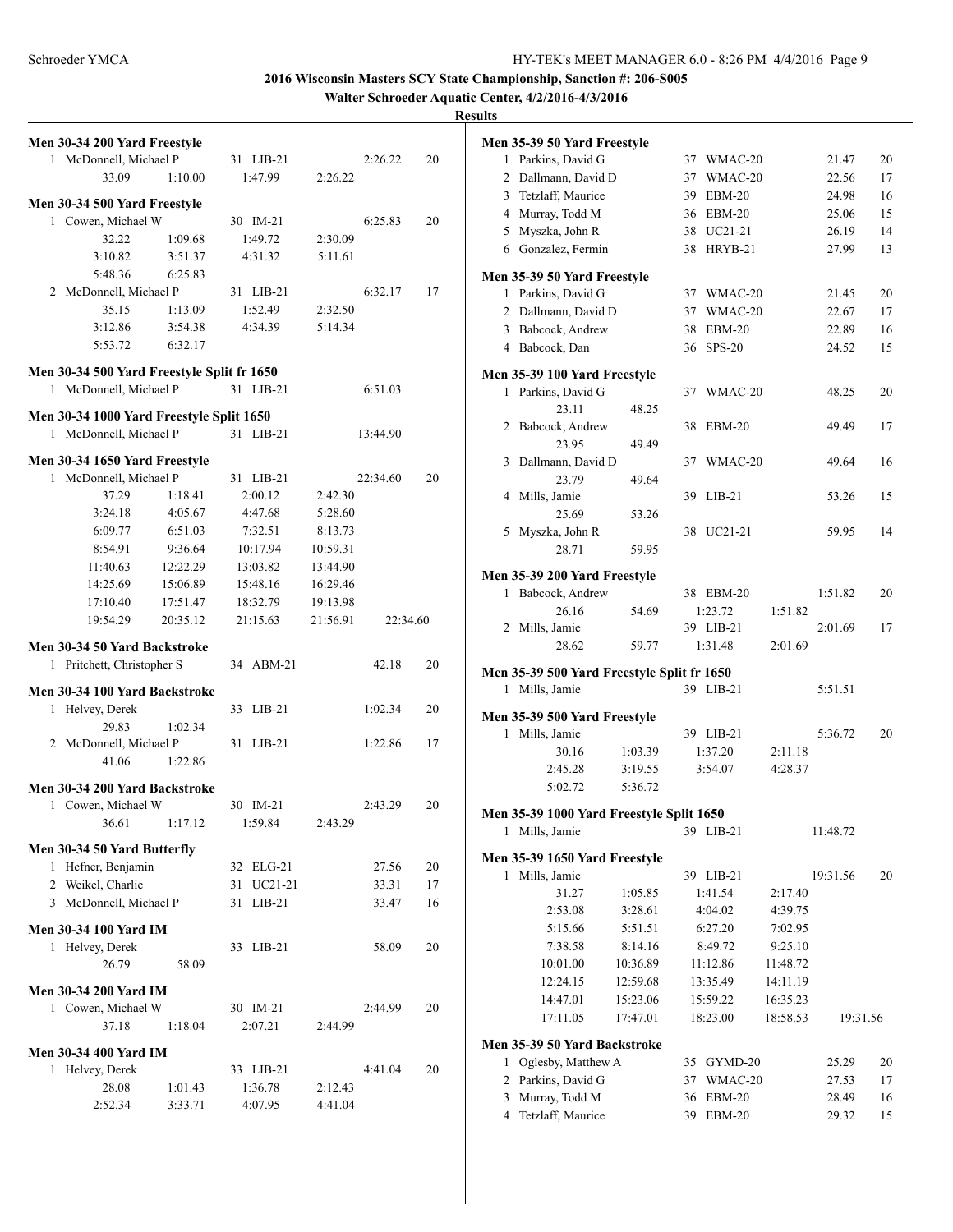**Walter Schroeder Aquatic Center, 4/2/2016-4/3/2016**

|   | (Men 35-39 50 Yard Backstroke)  |         |    |            |         |         |    |
|---|---------------------------------|---------|----|------------|---------|---------|----|
|   | 5 Gonzalez, Fermin              |         |    | 38 HRYB-21 |         | 37.10   | 14 |
|   | Men 35-39 100 Yard Backstroke   |         |    |            |         |         |    |
|   | 1 Murray, Todd M                |         |    | 36 EBM-20  |         | 1:03.52 | 20 |
|   | 30.87                           | 1:03.52 |    |            |         |         |    |
|   |                                 |         |    |            |         |         |    |
|   | Men 35-39 200 Yard Backstroke   |         |    |            |         |         |    |
|   | 1 Tetzlaff, Maurice             |         |    | 39 EBM-20  |         | 2:23.55 | 20 |
|   | 32.66                           | 1:08.33 |    | 1:46.27    | 2:23.55 |         |    |
|   | Men 35-39 50 Yard Breaststroke  |         |    |            |         |         |    |
|   | 1 Murray, Todd M                |         | 36 | $EBM-20$   |         | 31.25   | 20 |
|   | 2 Myszka, John R                |         |    | 38 UC21-21 |         | 34.86   | 17 |
|   | 3 Gonzalez, Fermin              |         | 38 | HRYB-21    |         | 38.30   | 16 |
|   |                                 |         |    |            |         |         |    |
|   | Men 35-39 100 Yard Breaststroke |         |    |            |         |         |    |
|   | 1 Dallmann, David D             |         |    | 37 WMAC-20 |         | 1:04.94 | 20 |
|   | 30.03                           | 1:04.94 |    |            |         |         |    |
|   | 2 Murray, Todd M<br>32.54       |         | 36 | $EBM-20$   |         | 1:08.43 | 17 |
|   |                                 | 1:08.43 |    |            |         |         |    |
|   | Men 35-39 50 Yard Butterfly     |         |    |            |         |         |    |
|   | 1 Parkins, David G              |         |    | 37 WMAC-20 |         | 24.11   | 20 |
|   | 2 Babcock, Andrew               |         |    | 38 EBM-20  |         | 24.45   | 17 |
|   | 3 Oglesby, Matthew A            |         |    | 35 GYMD-20 |         | 24.57   | 16 |
|   | 4 Mills, Jamie                  |         |    | 39 LIB-21  |         | 26.68   | 15 |
|   | 5 Gonzalez, Fermin              |         | 38 | HRYB-21    |         | 32.82   | 14 |
|   | Men 35-39 100 Yard Butterfly    |         |    |            |         |         |    |
|   | 1 Parkins, David G              |         |    | 37 WMAC-20 |         | 53.42   | 20 |
|   | 2 Babcock, Andrew               |         | 38 | $EBM-20$   |         | 53.97   | 17 |
|   | 26.16                           | 53.97   |    |            |         |         |    |
|   | 3 Babcock, Dan                  |         | 36 | $SPS-20$   |         | 55.79   | 16 |
|   | 26.08                           | 55.79   |    |            |         |         |    |
|   | 4 Mills, Jamie                  |         |    | 39 LIB-21  |         | 59.48   | 15 |
|   | 27.69                           | 59.48   |    |            |         |         |    |
|   |                                 |         |    |            |         |         |    |
|   | Men 35-39 200 Yard Butterfly    |         |    |            |         |         |    |
|   | 1 Babcock, Andrew               |         |    | 38 EBM-20  |         | 2:12.85 | 20 |
|   | 29.79                           | 1:03.79 |    | 1:38.77    | 2:12.85 |         |    |
|   | <b>Men 35-39 100 Yard IM</b>    |         |    |            |         |         |    |
|   | 1 Murray, Todd M                |         |    | 36 EBM-20  |         | 1:02.63 | 20 |
|   | 29.10                           | 1:02.63 |    |            |         |         |    |
|   |                                 |         |    |            |         |         |    |
|   | Men 40-44 50 Yard Freestyle     |         |    |            |         |         |    |
| 1 | Larkin, Mark W                  |         |    | 44 GYMD-20 |         | 22.79   | 20 |
|   | 2 Holck, Andy                   |         | 44 | SWED-21    |         | 25.10   | 17 |
|   | 3 Wu, Bobby                     |         | 42 | WMAC-20    |         | 27.38   | 16 |
|   | Men 40-44 50 Yard Freestyle     |         |    |            |         |         |    |
| 1 | Stich, Darryl D                 |         | 40 | EBM-20     |         | 23.86   | 20 |
|   | 2 Reader, Paul                  |         | 40 | $IM-21$    |         | 24.21   | 17 |
|   | 3 Ozimek, Matthew               |         | 43 | $LIB-21$   |         | 26.25   | 16 |
|   | 4 McGaughy, David               |         | 43 | $LIB-21$   |         | 28.31   | 15 |
|   |                                 |         |    |            |         |         |    |
| 1 | Men 40-44 100 Yard Freestyle    |         |    |            |         |         | 20 |
|   | Larkin, Mark W<br>23.81         | 49.96   |    | 44 GYMD-20 |         | 49.96   |    |
|   |                                 |         |    |            |         |         |    |

| $\overline{\phantom{a}}$ |                                                                     |         |    |            |         |         |    |
|--------------------------|---------------------------------------------------------------------|---------|----|------------|---------|---------|----|
| $\overline{2}$           | Scott, Chad                                                         |         |    | 41 LIB-21  |         | 56.92   | 17 |
|                          | 26.62                                                               | 56.92   |    |            |         |         |    |
|                          | 3 Ozimek, Matthew                                                   |         |    | 43 LIB-21  |         | 57.40   | 16 |
|                          | 27.48                                                               | 57.40   |    |            |         |         |    |
|                          | Men 40-44 200 Yard Freestyle                                        |         |    |            |         |         |    |
| 1                        | Reader, Paul                                                        |         |    | 40 IM-21   |         | 1:54.39 | 20 |
|                          | 26.70                                                               | 55.27   |    | 1:24.64    | 1:54.39 |         |    |
|                          | 2 Ozimek, Matthew                                                   |         |    | 43 LIB-21  |         | 2:18.03 | 17 |
|                          | 30.59                                                               | 1:05.01 |    | 1:41.21    | 2:18.03 |         |    |
|                          | Men 40-44 500 Yard Freestyle                                        |         |    |            |         |         |    |
| 1                        | Holck, Andy                                                         |         |    | 44 SWED-21 |         | 5:26.86 | 20 |
|                          | 30.28                                                               | 1:02.64 |    | 1:35.61    | 2:08.68 |         |    |
|                          | 2:42.12                                                             | 3:14.23 |    | 3:46.58    | 4:19.73 |         |    |
|                          | 4:53.30                                                             | 5:26.86 |    |            |         |         |    |
|                          | 2 Scott, Chad                                                       |         |    | 41 LIB-21  |         | 5:45.25 | 17 |
|                          | 30.87                                                               | 1:04.83 |    | 1:39.14    | 2:13.53 |         |    |
|                          | 2:48.80                                                             | 3:24.11 |    | 3:59.50    | 4:34.25 |         |    |
|                          | 5:08.71                                                             | 5:45.25 |    |            |         |         |    |
|                          | 3 McGaughy, David                                                   |         |    | 43 LIB-21  |         | 6:22.91 | 16 |
|                          | 33.73                                                               | 1:10.77 |    | 1:48.62    | 2:26.38 |         |    |
|                          | 3:04.59                                                             | 3:43.30 |    | 4:23.14    | 5:02.78 |         |    |
|                          | 5:43.03                                                             | 6:22.91 |    |            |         |         |    |
|                          |                                                                     |         |    |            |         |         |    |
|                          | Men 40-44 50 Yard Backstroke Leadoff 200 md rl<br>1 Anderson, Tim T |         |    | 44 EBM-20  |         | 31.06   |    |
|                          |                                                                     |         |    |            |         |         |    |
|                          | Men 40-44 50 Yard Backstroke                                        |         |    |            |         |         |    |
|                          | 1 Ozimek, Matthew                                                   |         |    | 43 LIB-21  |         | 29.92   | 20 |
|                          | 2 Anderson, Tim T                                                   |         |    | 44 EBM-20  |         | 30.79   | 17 |
|                          | Men 40-44 100 Yard Backstroke                                       |         |    |            |         |         |    |
|                          | 1 Reader, Paul                                                      |         |    | 40 IM-21   |         | 1:01.05 | 20 |
|                          | 29.99                                                               | 1:01.05 |    |            |         |         |    |
|                          | 2 Ozimek, Matthew                                                   |         |    | 43 LIB-21  |         | 1:04.80 | 17 |
|                          | 30.94                                                               | 1:04.80 |    |            |         |         |    |
|                          |                                                                     |         |    |            |         |         |    |
|                          | Men 40-44 100 Yard Backstroke Leadoff 400 md rl<br>1 Wu, Bobby      |         |    | 42 WMAC-20 |         | 1:15.08 |    |
|                          |                                                                     |         |    |            |         |         |    |
|                          | Men 40-44 200 Yard Backstroke                                       |         |    |            |         |         |    |
|                          | 1 Ozimek, Matthew                                                   |         | 43 | $LIB-21$   |         | 2:36.79 | 20 |
|                          | 35.37                                                               | 1:13.30 |    | 1:54.45    | 2:36.79 |         |    |
|                          | Men 40-44 50 Yard Breaststroke                                      |         |    |            |         |         |    |
|                          | 1 Anderson, Tim T                                                   |         |    | 44 EBM-20  |         | 30.79   | 20 |
|                          | 2 Wu, Bobby                                                         |         | 42 | WMAC-20    |         | 32.70   | 17 |
| 3                        | Ozimek, Matthew                                                     |         | 43 | $LIB-21$   |         | 34.06   | 16 |
|                          | 4 McGaughy, David                                                   |         | 43 | $LIB-21$   |         | 34.59   | 15 |
|                          | Men 40-44 100 Yard Breaststroke                                     |         |    |            |         |         |    |
| 1                        | Stich, Darryl D                                                     |         | 40 | $EBM-20$   |         | 1:05.97 | 20 |
|                          | 30.81                                                               | 1:05.97 |    |            |         |         |    |
|                          | 2 Anderson, Tim T                                                   |         | 44 | EBM-20     |         | 1:07.25 | 17 |
|                          | 31.02                                                               | 1:07.25 |    |            |         |         |    |
| 3                        | McGaughy, David                                                     |         | 43 | $LIB-21$   |         | 1:17.04 | 16 |
|                          | 36.79                                                               | 1:17.04 |    |            |         |         |    |
|                          |                                                                     |         |    |            |         |         |    |
|                          | Men 40-44 200 Yard Breaststroke                                     |         |    |            |         |         |    |
|                          | 1 Wu, Bobby                                                         |         |    | 42 WMAC-20 |         | 2:40.27 | 20 |
|                          | 37.51                                                               | 1:18.27 |    | 1:58.57    | 2:40.27 |         |    |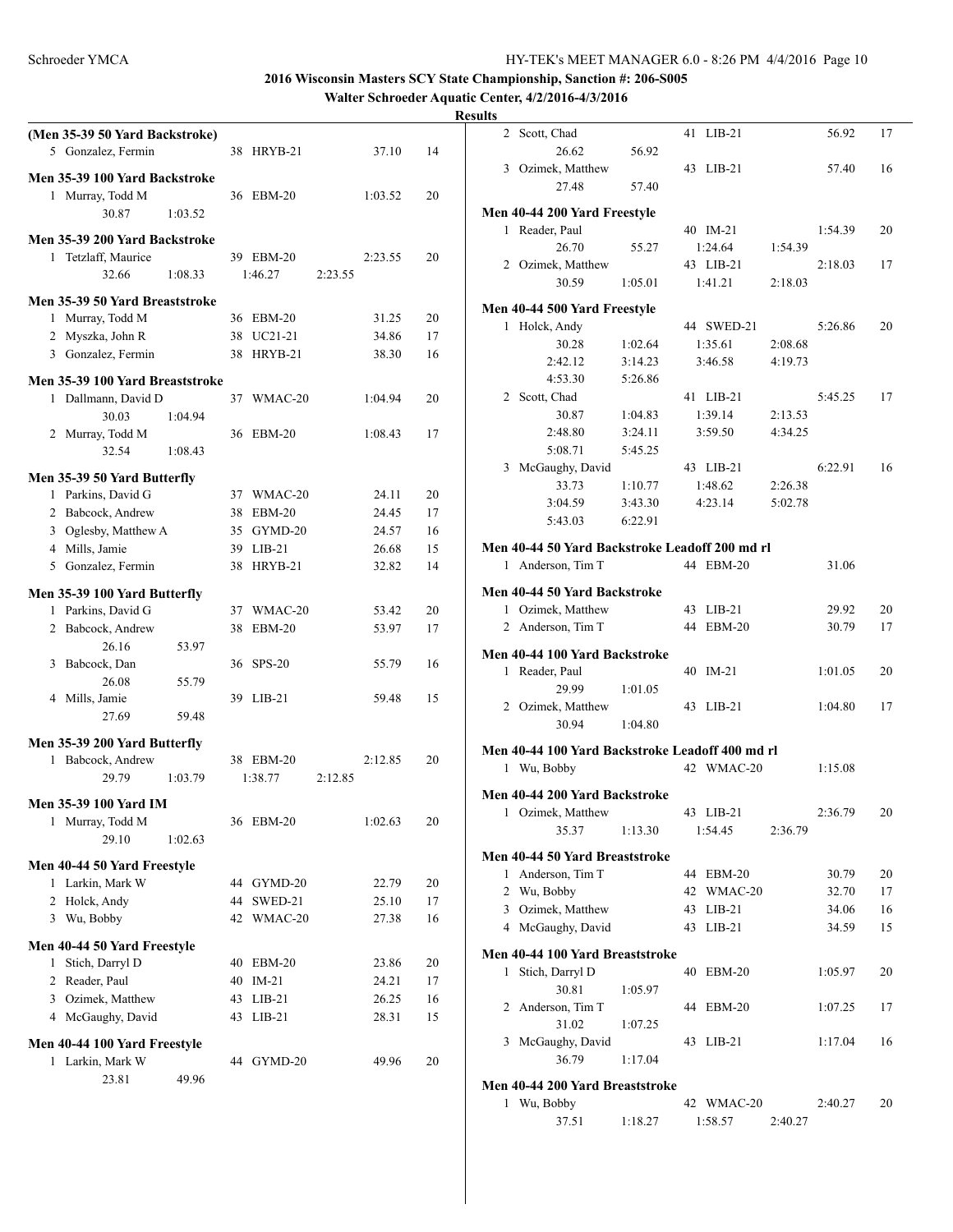**Walter Schroeder Aquatic Center, 4/2/2016-4/3/2016**

|   | Men 40-44 100 Yard Butterfly                   |         |                       |         |         |    |  |
|---|------------------------------------------------|---------|-----------------------|---------|---------|----|--|
| 1 | Stich, Darryl D                                |         | 40 EBM-20             |         | 56.91   | 20 |  |
|   | 26.12                                          | 56.91   |                       |         |         |    |  |
|   | 2 Colburn, Christopher M                       |         | 44 ABM-21             |         | 1:01.29 | 17 |  |
|   | 28.52                                          | 1:01.29 |                       |         |         |    |  |
|   | Men 40-44 200 Yard Butterfly                   |         |                       |         |         |    |  |
|   | 1 Colburn, Christopher M                       |         | 44 ABM-21             |         | 2:26.10 | 20 |  |
|   | 32.20                                          | 1:09.54 | 1:48.47               | 2:26.10 |         |    |  |
|   |                                                |         |                       |         |         |    |  |
|   | <b>Men 40-44 100 Yard IM</b>                   |         |                       |         |         |    |  |
|   | 1 Stich, Darryl D                              |         | 40 EBM-20             |         | 59.24   | 20 |  |
|   | 27.98                                          | 59.24   |                       |         |         |    |  |
|   | 2 Colburn, Christopher M                       |         | 44 ABM-21             |         | 1:03.42 | 17 |  |
|   | 29.54                                          | 1:03.42 |                       |         |         |    |  |
|   | 3 Ozimek, Matthew                              |         | 43 LIB-21             |         | 1:05.88 | 16 |  |
|   | 30.54                                          | 1:05.88 |                       |         |         |    |  |
|   | 4 McGaughy, David                              |         | 43 LIB-21             |         | 1:10.51 | 15 |  |
|   | 33.62                                          | 1:10.51 |                       |         |         |    |  |
|   | <b>Men 40-44 200 Yard IM</b>                   |         |                       |         |         |    |  |
|   | 1 Scott, Chad                                  |         | 41 LIB-21             |         | 2:22.36 | 20 |  |
|   | 29.09                                          | 1:07.58 | 1:50.20               | 2:22.36 |         |    |  |
|   | 2 Colburn, Christopher M                       |         | 44 ABM-21             |         | 2:22.89 | 17 |  |
|   | 30.52                                          | 1:08.19 | 1:50.17               | 2:22.89 |         |    |  |
|   | 3 McGaughy, David                              |         | 43 LIB-21             |         | 2:39.31 | 16 |  |
|   | 33.77                                          | 1:15.78 | 2:03.59               | 2:39.31 |         |    |  |
|   |                                                |         |                       |         |         |    |  |
|   | Men 45-49 50 Yard Freestyle                    |         |                       |         |         |    |  |
|   | 1 Ozimek, Joe                                  |         | 45 IM-21              |         | 23.68   | 20 |  |
|   | 2 Gardner, Aaron K                             |         | 47 WFBM-20            |         | 25.74   | 17 |  |
|   | 3 Melcher, Scott                               |         | 45 LIB-21             |         | 26.53   | 16 |  |
|   | 4 Swiss, Tom                                   |         | 48 IM-21              |         | 26.59   | 15 |  |
|   | 5 Nelson, Steve                                |         | 49 IM-21              |         | 32.58   | 14 |  |
|   | Men 45-49 50 Yard Freestyle                    |         |                       |         |         |    |  |
|   | 1 Keller, Matt                                 |         | 46 IM-21              |         | 23.90   | 20 |  |
|   | 2 Nelson, Steve                                |         | 49 IM-21              |         | 32.59   | 17 |  |
|   |                                                |         |                       |         |         |    |  |
|   | Men 45-49 100 Yard Freestyle                   |         |                       |         |         |    |  |
| 1 | Gardner, Aaron K                               |         | 47 WFBM-20            |         | 56.37   | 20 |  |
|   | 27.10                                          | 56.37   |                       |         |         |    |  |
|   | 2 Swiss, Tom                                   |         | 48 IM-21              |         | 59.00   | 17 |  |
|   | 27.77                                          | 59.00   |                       |         |         |    |  |
| 3 | Nelson, Steve                                  |         | 49 IM-21              |         | 1:12.65 | 16 |  |
|   | 34.73                                          | 1:12.65 |                       |         |         |    |  |
|   |                                                |         |                       |         |         |    |  |
|   | Men 45-49 200 Yard Freestyle<br>1 Keller, Matt |         | 46 IM-21              |         | 1:52.00 | 20 |  |
|   |                                                |         |                       |         |         |    |  |
|   | 26.40                                          | 54.53   | 1:23.13               | 1:52.00 |         | 17 |  |
|   | 2 Gardner, Aaron K                             |         | 47 WFBM-20            |         | 2:01.74 |    |  |
| 3 | 28.16                                          | 59.42   | 1:31.32               | 2:01.74 |         | 16 |  |
|   | DeWeerdt, Daniel L                             |         | 48 WFBM-20<br>1:51.89 |         | 2:28.96 |    |  |
|   | 34.08                                          | 1:12.84 | 49 IM-21              | 2:28.96 |         | 15 |  |
|   | 4 Nelson, Steve                                |         |                       |         | 2:38.74 |    |  |
|   | 36.16                                          | 1:16.33 | 1:57.51               | 2:38.74 |         |    |  |
|   | Men 45-49 500 Yard Freestyle Split fr 1650     |         |                       |         |         |    |  |
| 1 | DeWeerdt, Daniel L                             |         | 48 WFBM-20            |         | 6:52.11 |    |  |
|   | 2 Nelson, Steve                                |         | 49 IM-21              |         | 7:40.24 |    |  |

|              | Men 45-49 500 Yard Freestyle             |          |               |          |          |          |
|--------------|------------------------------------------|----------|---------------|----------|----------|----------|
|              | 1 Cordero, Billy                         |          | 48 SWED-21    |          | 5:26.58  | 20       |
|              | 30.03                                    | 1:02.32  | 1:35.24       | 2:08.12  |          |          |
|              | 2:41.32                                  | 3:14.72  | 3:48.34       | 4:21.71  |          |          |
|              | 4:54.73                                  | 5:26.58  |               |          |          |          |
| 2            | Gardner, Aaron K                         |          | 47 WFBM-20    |          | 5:28.75  | 17       |
|              | 29.44                                    | 1:02.12  | 1:35.47       | 2:08.96  |          |          |
|              | 2:42.47                                  | 3:15.86  | 3:49.94       | 4:23.63  |          |          |
|              | 4:56.56                                  | 5:28.75  |               |          |          |          |
|              | 3 Conley, Scott A                        |          | 46 WMAC-20    |          | 6:20.94  | 16       |
|              | 34.27                                    | 1:11.35  | 1:49.48       | 2:27.91  |          |          |
|              | 3:06.66                                  | 3:45.22  | 4:24.62       | 5:04.14  |          |          |
|              | 5:43.35                                  | 6:20.94  |               |          |          |          |
|              | 4 Nelson, Steve                          |          | 49 IM-21      |          | 7:16.31  | 15       |
|              | 38.06                                    | 1:20.04  | 2:04.15       | 2:48.52  |          |          |
|              | 3:32.65                                  | 4:17.94  | 5:03.28       | 5:48.18  |          |          |
|              | 6:33.53                                  | 7:16.31  |               |          |          |          |
|              |                                          |          |               |          |          |          |
|              | Men 45-49 1000 Yard Freestyle Split 1650 |          |               |          |          |          |
|              | 1 DeWeerdt, Daniel L                     |          | 48<br>WFBM-20 |          | 13:45.54 |          |
|              | 2 Nelson, Steve                          |          | 49 IM-21      |          | 15:41.91 |          |
|              | Men 45-49 1650 Yard Freestyle            |          |               |          |          |          |
| $\mathbf{1}$ | DeWeerdt, Daniel L                       |          | 48 WFBM-20    |          | 22:35.79 | 20       |
|              | 38.08                                    | 1:20.32  | 2:02.63       | 2:44.23  |          |          |
|              | 3:25.48                                  | 4:06.89  | 4:48.78       | 5:29.90  |          |          |
|              | 6:11.04                                  | 6:52.11  | 7:33.40       | 8:14.80  |          |          |
|              | 8:56.17                                  | 9:37.34  | 10:18.83      | 11:00.40 |          |          |
|              | 11:41.77                                 | 12:22.83 | 13:04.12      | 13:45.54 |          |          |
|              | 14:26.56                                 | 15:07.58 | 15:48.62      | 16:29.95 |          |          |
|              | 17:10.92                                 | 17:52.13 | 18:33.08      | 19:14.72 |          |          |
|              | 19:55.79                                 | 20:36.97 | 21:18.28      | 21:58.57 | 22:35.79 |          |
|              | 2 Nelson, Steve                          |          | 49 IM-21      |          | 26:11.96 | 17       |
|              | 39.99                                    | 1:24.34  | 2:09.95       | 2:56.45  |          |          |
|              | 3:43.77                                  | 4:30.67  | 5:18.19       | 6:06.40  |          |          |
|              | 6:53.63                                  | 7:40.24  | 8:27.26       | 9:14.66  |          |          |
|              | 10:02.78                                 | 10:51.18 | 11:38.78      | 12:27.18 |          |          |
|              | 13:15.40                                 | 14:04.54 | 14:53.46      | 15:41.91 |          |          |
|              | 16:31.21                                 | 17:20.03 | 18:08.50      | 18:57.35 |          |          |
|              | 19:45.65                                 | 20:34.63 | 21:23.45      | 22:12.65 |          |          |
|              | 23:01.54                                 | 23:50.06 | 24:38.72      | 25:26.86 |          | 26:11.96 |
|              |                                          |          |               |          |          |          |
|              | Men 45-49 50 Yard Backstroke             |          |               |          |          |          |
|              | 1 Ozimek, Joe                            |          | 45 IM-21      |          | 30.48    | 20       |
|              | 2 Melcher, Scott                         |          | 45 LIB-21     |          | 32.01    | 17       |
|              | 3 Swiss, Tom                             |          | 48 IM-21      |          | 34.26    | 16       |
|              | Men 45-49 200 Yard Backstroke            |          |               |          |          |          |
|              | 1 Cordero, Billy                         |          | 48 SWED-21    |          | 2:16.53  | 20       |
|              | 31.83                                    | 1:06.68  | 1:42.53       | 2:16.53  |          |          |
|              | Men 45-49 50 Yard Breaststroke           |          |               |          |          |          |
|              | 1 Ozimek, Joe                            |          | 45<br>$IM-21$ |          | 29.03    | 20       |
|              | 2 Swiss, Tom                             |          | 48<br>$IM-21$ |          | 30.18    | 17       |
|              | 3 Melcher, Scott                         |          | 45 LIB-21     |          | 34.01    | 16       |
|              | 4 Lotter, David                          |          | 45 WFBM-20    |          | 34.57    | 15       |
|              | 5 Conley, Scott A                        |          | 46 WMAC-20    |          | 34.95    | 14       |
|              |                                          |          |               |          |          |          |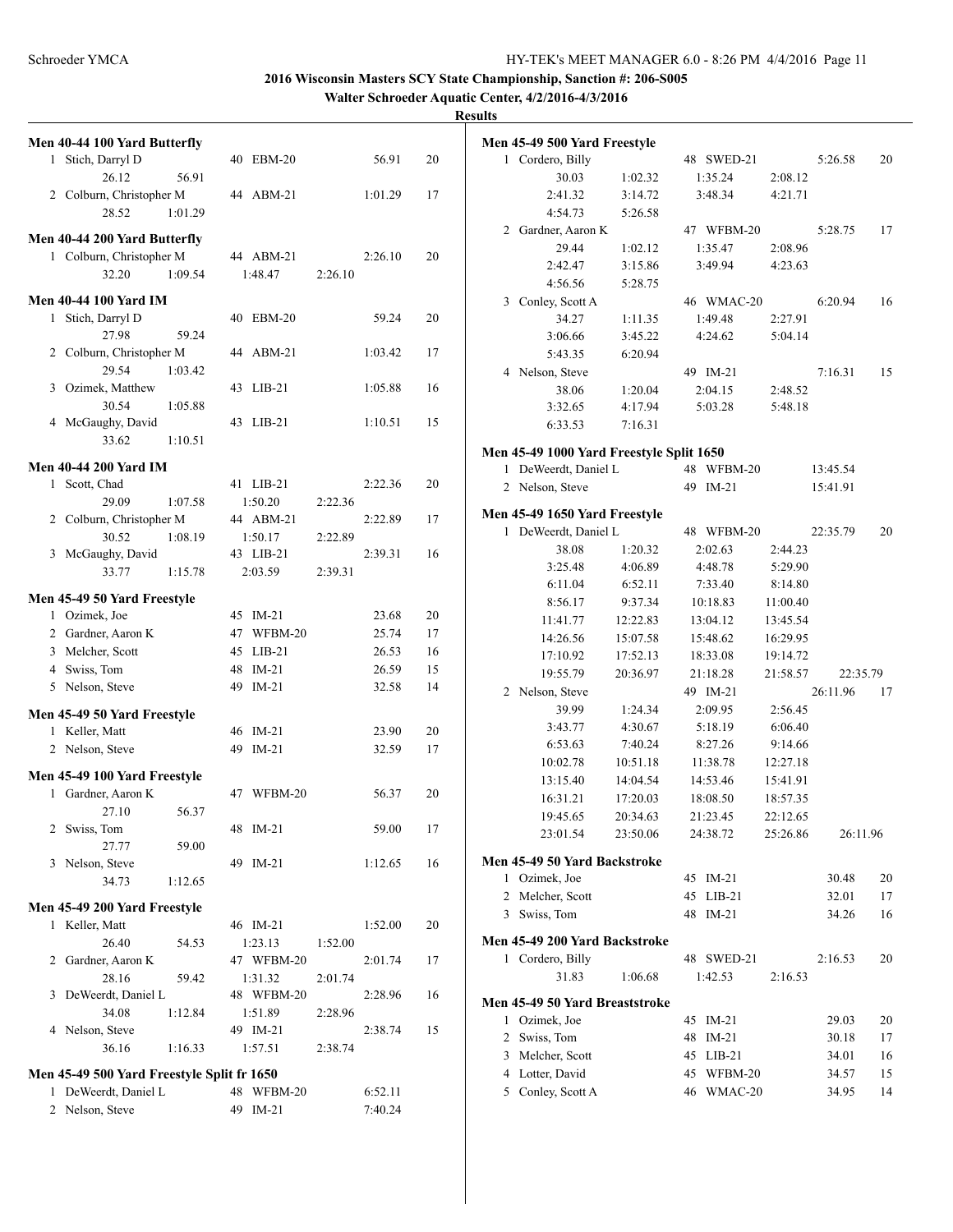**Walter Schroeder Aquatic Center, 4/2/2016-4/3/2016**

|   | Men 45-49 100 Yard Breaststroke |         |    |            |         |         |    |
|---|---------------------------------|---------|----|------------|---------|---------|----|
|   | 1 Ozimek, Joe                   |         | 45 | $IM-21$    |         | 1:05.46 | 20 |
|   | 30.69                           | 1:05.46 |    |            |         |         |    |
|   | 2 Melcher, Scott                |         |    | 45 LIB-21  |         | 1:15.42 | 17 |
|   | 35.34                           | 1:15.42 |    |            |         |         |    |
|   |                                 |         |    |            |         |         |    |
|   | Men 45-49 200 Yard Breaststroke |         |    |            |         |         |    |
| 1 | Melcher, Scott                  |         |    | 45 LIB-21  |         | 2:56.58 | 20 |
|   | 37.98                           | 1:22.51 |    | 2:11.35    | 2:56.58 |         |    |
|   | 2 Conley, Scott A               |         |    | 46 WMAC-20 |         | 2:56.59 | 17 |
|   | 39.81                           | 1:24.68 |    | 2:11.30    | 2:56.59 |         |    |
|   | Men 45-49 50 Yard Butterfly     |         |    |            |         |         |    |
|   | 1 Schaetz, Daniel J             |         | 45 | $EBM-20$   |         | 26.21   | 20 |
|   | 2 Swiss, Tom                    |         | 48 | $IM-21$    |         | 27.97   | 17 |
|   | 3 Melcher, Scott                |         |    | 45 LIB-21  |         | 28.83   | 16 |
|   | 4 Lotter, David                 |         |    | 45 WFBM-20 |         | 30.22   | 15 |
|   |                                 |         |    |            |         |         |    |
|   | 5 Conley, Scott A               |         |    | 46 WMAC-20 |         | 33.90   | 14 |
|   | Men 45-49 100 Yard Butterfly    |         |    |            |         |         |    |
|   | 1 Keller, Matt                  |         |    | 46 IM-21   |         | 56.52   | 20 |
|   | 26.41                           | 56.52   |    |            |         |         |    |
|   | 2 Schaetz, Daniel J             |         | 45 | $EBM-20$   |         | 56.95   | 17 |
|   | 26.90                           | 56.95   |    |            |         |         |    |
|   |                                 |         |    |            |         |         |    |
|   | Men 45-49 200 Yard Butterfly    |         |    |            |         |         |    |
|   | 1 Schaetz, Daniel J             |         |    | 45 EBM-20  |         | 2:12.40 | 20 |
|   | 30.39                           | 1:04.87 |    | 1:39.30    | 2:12.40 |         |    |
|   | <b>Men 45-49 100 Yard IM</b>    |         |    |            |         |         |    |
|   | 1 Ozimek, Joe                   |         | 45 | $IM-21$    |         | 1:00.27 | 20 |
|   | 29.40                           | 1:00.27 |    |            |         |         |    |
|   | 2 Schaetz, Daniel J             |         | 45 | $EBM-20$   |         | 1:01.20 | 17 |
|   | 28.69                           | 1:01.20 |    |            |         |         |    |
|   | 3 Conley, Scott A               |         |    | 46 WMAC-20 |         | 1:16.88 | 16 |
|   | 37.13                           | 1:16.88 |    |            |         |         |    |
|   |                                 |         |    |            |         |         |    |
|   | <b>Men 45-49 200 Yard IM</b>    |         |    |            |         |         |    |
|   | 1 Cordero, Billy                |         |    | 48 SWED-21 |         | 2:19.07 | 20 |
|   | 29.29                           | 1:04.66 |    | 1:45.82    | 2:19.07 |         |    |
|   | 2 Lotter, David                 |         |    | 45 WFBM-20 |         | 2:26.27 | 17 |
|   | 31.15                           | 1:08.89 |    | 1:52.79    | 2:26.27 |         |    |
|   | 3 Conley, Scott A               |         |    | 46 WMAC-20 |         | 2:45.52 | 16 |
|   | 36.08                           | 1:22.58 |    | 2:07.91    | 2:45.52 |         |    |
|   | <b>Men 45-49 400 Yard IM</b>    |         |    |            |         |         |    |
|   | 1 Conley, Scott A               |         |    | 46 WMAC-20 |         | 5:51.50 | 20 |
|   |                                 |         |    |            |         |         |    |
|   | 37.96<br>3:48.27                | 1:22.40 |    | 2:12.65    | 3:01.97 |         |    |
|   |                                 | 4:35.18 |    | 5:14.73    | 5:51.50 |         |    |
|   | Men 50-54 50 Yard Freestyle     |         |    |            |         |         |    |
|   | 1 Dahlke, Grant                 |         | 52 | $IM-21$    |         | 24.98   | 20 |
|   | 2 Gilberg, Steve                |         | 53 | $IM-21$    |         | 25.55   | 17 |
|   | 3 Anderson, David A             |         | 53 | $ABM-21$   |         | 33.20   | 16 |
|   | 4 Whitney, Carl F               |         | 53 | WFBM-20    |         | 34.62   | 15 |
|   |                                 |         |    |            |         |         |    |
|   | Men 50-54 50 Yard Freestyle     |         |    |            |         |         |    |
|   | 1 Holmes, Bruce J               |         | 51 | WSAC-20    |         | 33.13   | 20 |

|   | Men 50-54 100 Yard Freestyle<br>1 Dahlke, Grant |                    |                    |                    | 54.63    | 20 |
|---|-------------------------------------------------|--------------------|--------------------|--------------------|----------|----|
|   |                                                 |                    | 52 IM-21           |                    |          |    |
|   | 25.79<br>2 Gilberg, Steve                       | 54.63              |                    |                    |          |    |
|   |                                                 |                    | 53 IM-21           |                    | 58.38    | 17 |
|   | 27.31                                           | 58.38              |                    |                    |          |    |
|   | 3 Scheck, Tom E                                 |                    | <b>TF-20</b><br>52 |                    | 1:01.56  | 16 |
|   | 29.77                                           | 1:01.56            |                    |                    |          |    |
|   | 4 Anderson, David A                             |                    | 53 ABM-21          |                    | 1:12.77  | 15 |
|   | 34.20                                           | 1:12.77            |                    |                    |          |    |
|   | <b>Men 50-54 200 Yard Freestyle</b>             |                    |                    |                    |          |    |
| 1 | Sims, David E                                   |                    | 53 IM-21           |                    | 1:50.07  | 20 |
|   | 25.85                                           | 53.78              | 1:22.26            | 1:50.07            |          |    |
|   | 2 Scheck, Tom E                                 |                    | 52 TF-20           |                    | 2:22.32  | 17 |
|   | 31.55                                           | 1:06.83            | 1:44.48            | 2:22.32            |          |    |
| 3 | Lourigan, Jerry                                 |                    | 50 MAM-20          |                    | 2:28.13  | 16 |
|   | 34.12                                           | 1:11.68            | 1:50.50            | 2:28.13            |          |    |
|   | 4 Holmes, Bruce J                               |                    | 51 WSAC-20         |                    | 2:39.30  | 15 |
|   | 36.18                                           | 1:16.45            | 1:58.34            | 2:39.30            |          |    |
|   |                                                 |                    |                    |                    |          |    |
|   | Men 50-54 500 Yard Freestyle                    |                    |                    |                    | 6:36.52  |    |
|   | 1 Lourigan, Jerry                               |                    | 50 MAM-20          |                    |          | 20 |
|   | 35.73                                           | 1:14.96            | 1:55.64            | 2:36.81            |          |    |
|   | 3:18.13                                         | 3:58.81            | 4:37.99            | 5:17.97            |          |    |
|   | 5:58.08                                         | 6:36.52            |                    |                    |          |    |
|   | 2 Whitney, Carl F                               |                    | 53 WFBM-20         |                    | 7:28.40  | 17 |
|   | 40.91                                           | 1:26.51            | 2:13.39            | 2:59.92            |          |    |
|   | 3:46.16                                         | 4:32.47            | 5:17.97            | 6:03.50            |          |    |
|   | 6:47.39                                         | 7:28.40            |                    |                    |          |    |
| 3 | Torosian, Craig                                 |                    | 54 ABM-21          |                    | 8:37.04  | 16 |
|   | 45.30                                           | 1:36.96            | 2:29.32            | 3:22.93            |          |    |
|   | 4:17.00                                         | 5:11.47            | 6:04.39            | 6:58.69            |          |    |
|   | 7:51.22                                         | 8:37.04            |                    |                    |          |    |
|   | Men 50-54 500 Yard Freestyle Split fr 1650      |                    |                    |                    |          |    |
|   | 1 Sims, David E                                 |                    | 53 IM-21           |                    | 5:16.38  |    |
|   | 2 Lourigan, Jerry                               |                    | 50 MAM-20          |                    | 6:46.01  |    |
|   | 3 Whitney, Carl F                               |                    | 53 WFBM-20         |                    | 7:56.31  |    |
|   |                                                 |                    |                    |                    |          |    |
|   | Men 50-54 1000 Yard Freestyle Split 1650        |                    |                    |                    |          |    |
|   | 1 Sims, David E                                 |                    | 53 IM-21           |                    | 10:27.67 |    |
|   | 2 Lourigan, Jerry                               |                    | 50 MAM-20          |                    | 13:44.37 |    |
| 3 | Whitney, Carl F                                 |                    | WFBM-20<br>53      |                    | 15:52.41 |    |
|   | Men 50-54 1650 Yard Freestyle                   |                    |                    |                    |          |    |
| 1 | Sims, David E                                   |                    | $IM-21$<br>53      |                    | 17:57.06 | 20 |
|   |                                                 |                    | 1:34.10            |                    |          |    |
|   | 29.72<br>2:37.63                                | 1:02.06<br>3:09.41 | 3:41.25            | 2:05.95<br>4:12.96 |          |    |
|   |                                                 |                    | 5:47.87            |                    |          |    |
|   | 4:44.81                                         | 5:16.38            |                    | 6:19.30            |          |    |
|   | 6:50.65                                         | 7:21.94            | 7:53.18            | 8:24.47            |          |    |
|   | 8:55.76                                         | 9:26.94            | 9:58.04            | 10:27.67           |          |    |
|   | 11:13.41                                        | 11:49.67           | 12:25.55           | 13:00.99           |          |    |
|   | 13:35.06                                        | 14:09.34           | 14:42.42           | 15:15.69           |          |    |
|   | 15:48.66                                        | 16:21.26           | 16:53.76           | 17:26.12           | 17:57.06 |    |
|   |                                                 |                    |                    |                    |          |    |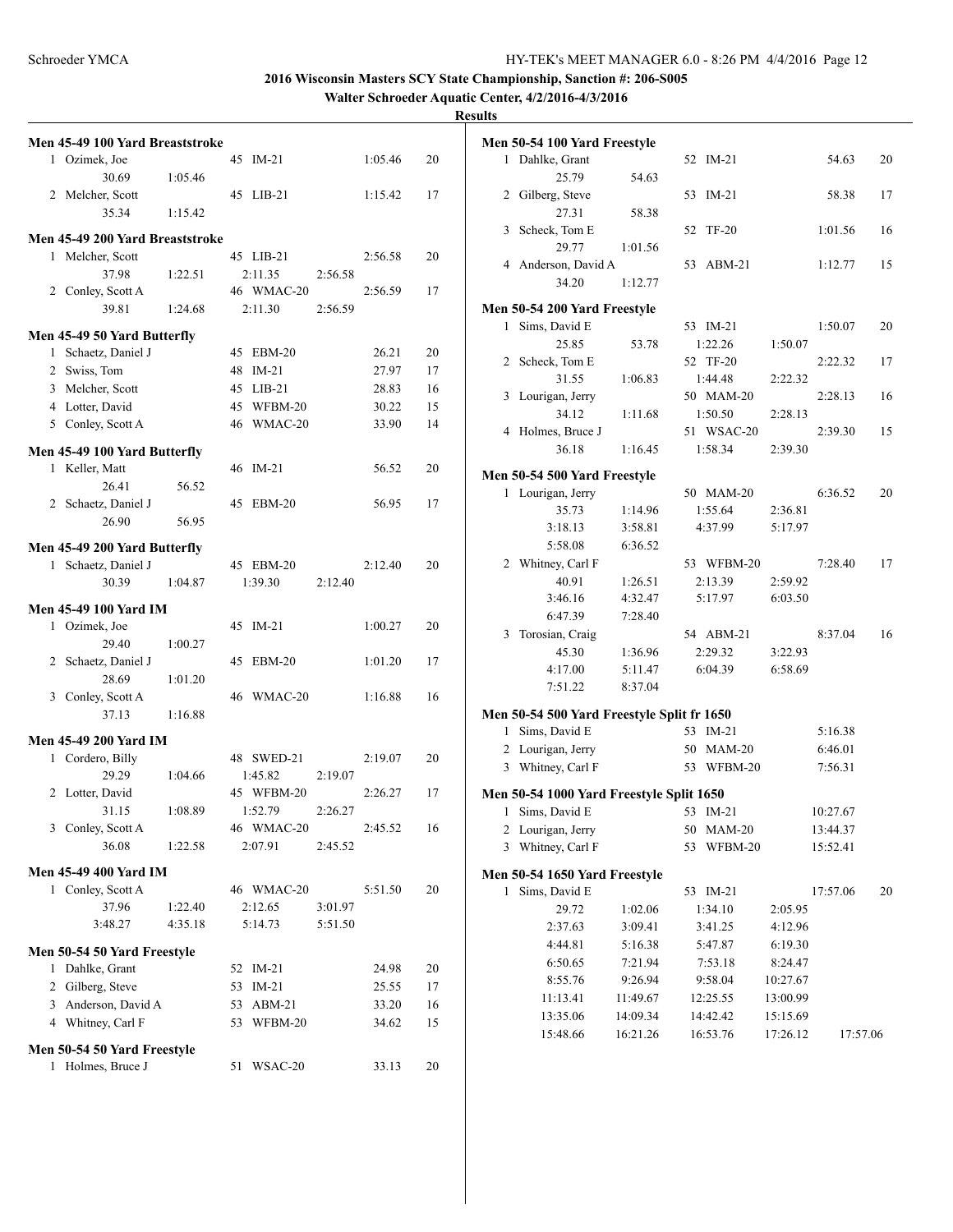**Walter Schroeder Aquatic Center, 4/2/2016-4/3/2016**

|   | (Men 50-54 1650 Yard Freestyle) |          |    |              |          |          |    |
|---|---------------------------------|----------|----|--------------|----------|----------|----|
|   | 2 Lourigan, Jerry               |          |    | 50 MAM-20    |          | 22:57.22 | 17 |
|   | 35.49                           | 1:15.41  |    | 1:56.89      | 2:38.20  |          |    |
|   | 3:19.50                         | 4:00.66  |    | 4:41.38      | 5:22.65  |          |    |
|   | 6:04.07                         | 6:46.01  |    | 7:27.76      | 8:09.48  |          |    |
|   | 8:51.12                         | 9:33.13  |    | 10:15.03     | 10:56.46 |          |    |
|   | 11:37.92                        | 12:19.87 |    | 13:02.67     | 13:44.37 |          |    |
|   | 14:26.01                        | 15:08.42 |    | 15:50.97     | 16:33.46 |          |    |
|   | 17:15.89                        | 17:58.94 |    | 18:41.20     | 19:23.54 |          |    |
|   | 20:06.35                        | 20:49.35 |    | 21:32.64     | 22:15.69 | 22:57.22 |    |
| 3 | Whitney, Carl F                 |          |    | 53 WFBM-20   |          | 26:10.00 | 16 |
|   | 42.76                           | 1:30.14  |    | 2:19.16      | 3:07.85  |          |    |
|   | 3:56.74                         | 4:45.90  |    | 5:33.65      | 6:20.81  |          |    |
|   | 7:08.51                         | 7:56.31  |    | 8:43.92      | 9:30.95  |          |    |
|   | 10:18.42                        | 11:05.92 |    | 11:53.64     | 12:41.23 |          |    |
|   | 13:29.06                        | 14:17.17 |    | 15:04.40     | 15:52.41 |          |    |
|   | 16:40.19                        | 17:28.12 |    | 18:16.23     | 19:04.46 |          |    |
|   | 19:52.28                        | 20:39.75 |    | 21:27.49     | 22:15.04 |          |    |
|   | 23:03.40                        | 23:51.56 |    | 24:38.31     | 25:24.07 | 26:10.00 |    |
|   |                                 |          |    |              |          |          |    |
|   | Men 50-54 50 Yard Backstroke    |          |    |              |          |          |    |
| 1 | Tuchler, Jim                    |          | 51 | IM-21        |          | 26.27    | 20 |
|   | 2 Grisa, Thomas M               |          |    | 54 EBM-20    |          | 29.80    | 17 |
|   | 3 Gilberg, Steve                |          |    | 53 IM-21     |          | 32.09    | 16 |
|   | 4 Dahlke, Grant                 |          |    | 52 IM-21     |          | 32.96    | 15 |
|   | 5 Anderson, David A             |          |    | 53 ABM-21    |          | 39.30    | 14 |
| 6 | Whitney, Carl F                 |          | 53 | WFBM-20      |          | 49.39    | 13 |
|   | Men 50-54 100 Yard Backstroke   |          |    |              |          |          |    |
| 1 | Grisa, Thomas M                 |          | 54 | $EBM-20$     |          | 1:05.03  | 20 |
|   | 31.39                           | 1:05.03  |    |              |          |          |    |
| 2 | Scheck, Tom E                   |          | 52 | <b>TF-20</b> |          | 1:16.06  | 17 |
|   | 38.47                           | 1:16.06  |    |              |          |          |    |
| 3 | Whitney, Carl F                 |          | 53 | WFBM-20      |          | 1:44.15  | 16 |
|   | 51.43                           | 1:44.15  |    |              |          |          |    |
|   |                                 |          |    |              |          |          |    |
|   | Men 50-54 200 Yard Backstroke   |          |    |              |          |          |    |
|   | 1 Whelchel, David               |          |    | 54 LIB-21    |          | 2:17.33  | 20 |
|   | 31.60                           | 1:05.96  |    | 1:41.13      | 2:17.33  |          |    |
| 2 | Grisa, Thomas M                 |          |    | 54 EBM-20    |          | 2:17.41  | 17 |
|   | 32.10                           | 1:06.02  |    | 1:41.72      | 2:17.41  |          |    |
|   | 3 Lourigan, Jerry               |          |    | 50 MAM-20    |          | 3:01.82  | 16 |
|   | 41.97                           | 1:27.07  |    | 2:14.20      | 3:01.82  |          |    |
|   | Men 50-54 50 Yard Breaststroke  |          |    |              |          |          |    |
|   | 1 Tuchler, Jim                  |          |    | 51 IM-21     |          | 28.38    | 20 |
|   | 2 Gilberg, Steve                |          |    | 53 IM-21     |          | 35.12    | 17 |
|   | 3 Anderson, David A             |          |    | 53 ABM-21    |          | 41.92    | 16 |
|   | --- Whitney, Carl F             |          |    | 53 WFBM-20   |          | DQ       |    |
|   |                                 |          |    |              |          |          |    |
|   | Men 50-54 100 Yard Breaststroke |          |    |              |          |          |    |
|   | 1 Whitney, Carl F               |          | 53 | WFBM-20      |          | 1:40.52  | 20 |
|   | 46.19                           | 1:40.52  |    |              |          |          |    |
|   | Men 50-54 200 Yard Breaststroke |          |    |              |          |          |    |
| 1 | Sims, David E                   |          |    | 53 IM-21     |          | 2:28.00  | 20 |
|   | 33.89                           | 1:12.45  |    | 1:50.46      | 2:28.00  |          |    |
| 2 | Lourigan, Jerry                 |          |    | 50 MAM-20    |          | 3:04.17  | 17 |
|   | 42.94                           | 1:30.40  |    | 2:18.57      | 3:04.17  |          |    |

|              | Men 50-54 50 Yard Butterfly                                        |         |    |            |         |         |                |
|--------------|--------------------------------------------------------------------|---------|----|------------|---------|---------|----------------|
| 1            | Tuchler, Jim                                                       |         | 51 | $IM-21$    |         | 24.79   | 20             |
|              | 2 Gilberg, Steve                                                   |         | 53 | $IM-21$    |         | 27.07   | 17             |
|              | 3 Whitney, Carl F                                                  |         | 53 | WFBM-20    |         | 48.14   | 16             |
|              | Men 50-54 100 Yard Butterfly                                       |         |    |            |         |         |                |
|              | 1 Whelchel, David                                                  |         |    | 54 LIB-21  |         | 1:03.89 | 20             |
|              | 29.60                                                              | 1:03.89 |    |            |         |         |                |
|              | Men 50-54 200 Yard Butterfly                                       |         |    |            |         |         |                |
|              | 1 Lourigan, Jerry                                                  |         |    | 50 MAM-20  |         | 3:06.89 | 20             |
|              | 39.34                                                              | 1:27.09 |    | 2:17.22    | 3:06.89 |         |                |
|              |                                                                    |         |    |            |         |         |                |
|              | <b>Men 50-54 100 Yard IM</b>                                       |         |    |            |         |         |                |
|              | 1 Grisa, Thomas M<br>28.81                                         |         |    | 54 EBM-20  |         | 1:03.24 | 20             |
|              | 2 Whelchel, David                                                  | 1:03.24 | 54 | $LIB-21$   |         | 1:05.33 | 17             |
|              | 29.16                                                              | 1:05.33 |    |            |         |         |                |
|              | 3 Whitney, Carl F                                                  |         | 53 | WFBM-20    |         | 1:42.38 | 16             |
|              | 51.60                                                              | 1:42.38 |    |            |         |         |                |
|              |                                                                    |         |    |            |         |         |                |
|              | <b>Men 50-54 200 Yard IM</b>                                       |         |    |            |         |         |                |
| $\mathbf{1}$ | Tuchler, Jim                                                       |         |    | 51 IM-21   |         | 2:04.46 | 20             |
|              | 27.21                                                              | 59.15   |    | 1:36.42    | 2:04.46 |         |                |
|              | 2 Lourigan, Jerry                                                  |         |    | 50 MAM-20  |         | 2:49.77 | 17             |
|              | 38.87                                                              | 1:22.80 |    | 2:10.57    | 2:49.77 |         |                |
|              | <b>Men 50-54 400 Yard IM</b>                                       |         |    |            |         |         |                |
|              | 1 Lourigan, Jerry                                                  |         |    | 50 MAM-20  |         | 5:58.54 | 20             |
|              | 38.27                                                              | 1:22.69 |    | 2:08.99    | 2:54.79 |         |                |
|              | 3:45.01                                                            | 4:35.91 |    | 5:17.99    | 5:58.54 |         |                |
|              | Men 55-59 50 Yard Freestyle                                        |         |    |            |         |         |                |
| 1            | Steinhafel, Mark J                                                 |         | 55 | $EBM-20$   |         | 24.13   | 20             |
|              | 2 Blommel, Gregory G                                               |         | 56 | WMAC-20    |         | 25.15   | 17             |
| $*3$         | Richards, Scott J                                                  |         | 55 | WMAC-20    |         | 25.27   | 15.5           |
|              | *3 Pegues, Lex                                                     |         | 55 | $ELG-21$   |         | 25.27   | 15.5           |
| 5            | Hoganson, Robert B                                                 |         |    | 58 WMAC-20 |         | 26.47   | 14             |
|              | 6 Drury, David L                                                   |         |    | 56 WFBM-20 |         | 26.95   | 13             |
|              | 7 Wilcox, Tim                                                      |         |    | 56 WMAC-20 |         | 27.21   | 12             |
| 8            | Bernard, William A                                                 |         |    | 58 UC21-21 |         | 27.40   | 11             |
|              | 9 Bennett, Brian J                                                 |         |    | 55 WFBM-20 |         | 28.37   | 9              |
|              | 10 Rolbiecki, Glenn                                                |         |    | 58 ABM-21  |         | 28.49   | 7 <sup>7</sup> |
| 11           | Rosner, Gregory M                                                  |         |    | 58 WMAC-20 |         | 30.27   | 6              |
| 12           | Robledo, Gus I                                                     |         | 57 | WMAC-20    |         | 32.74   | 5              |
|              | Men 55-59 50 Yard Freestyle                                        |         |    |            |         |         |                |
|              | 1 Ursu, Andrei H                                                   |         | 58 | $ELG-21$   |         | 25.42   | 20             |
|              |                                                                    |         |    |            |         |         |                |
|              | Men 55-59 100 Yard Freestyle Leadoff 400 fr rl<br>1 Ursu, Andrei H |         |    | 58 ELG-21  |         | 55.91   |                |
|              |                                                                    |         |    |            |         |         |                |
|              | Men 55-59 100 Yard Freestyle                                       |         |    |            |         |         |                |
| 1            | Steinhafel, Mark J                                                 |         | 55 | EBM-20     |         | 53.17   | 20             |
|              | 25.33                                                              | 53.17   |    |            |         |         |                |
| 2            | Richards, Scott J                                                  |         | 55 | WMAC-20    |         | 54.88   | 17             |
|              | 25.98                                                              | 54.88   |    |            |         |         |                |
| 3            | Drury, David L                                                     |         | 56 | WFBM-20    |         | 58.90   | 16             |
|              | 28.90                                                              | 58.90   |    |            |         |         |                |
| 4            | Magiera, Joseph S                                                  |         | 59 | UC21-21    |         | 59.08   | 15             |
|              | 27.89                                                              | 59.08   |    |            |         |         |                |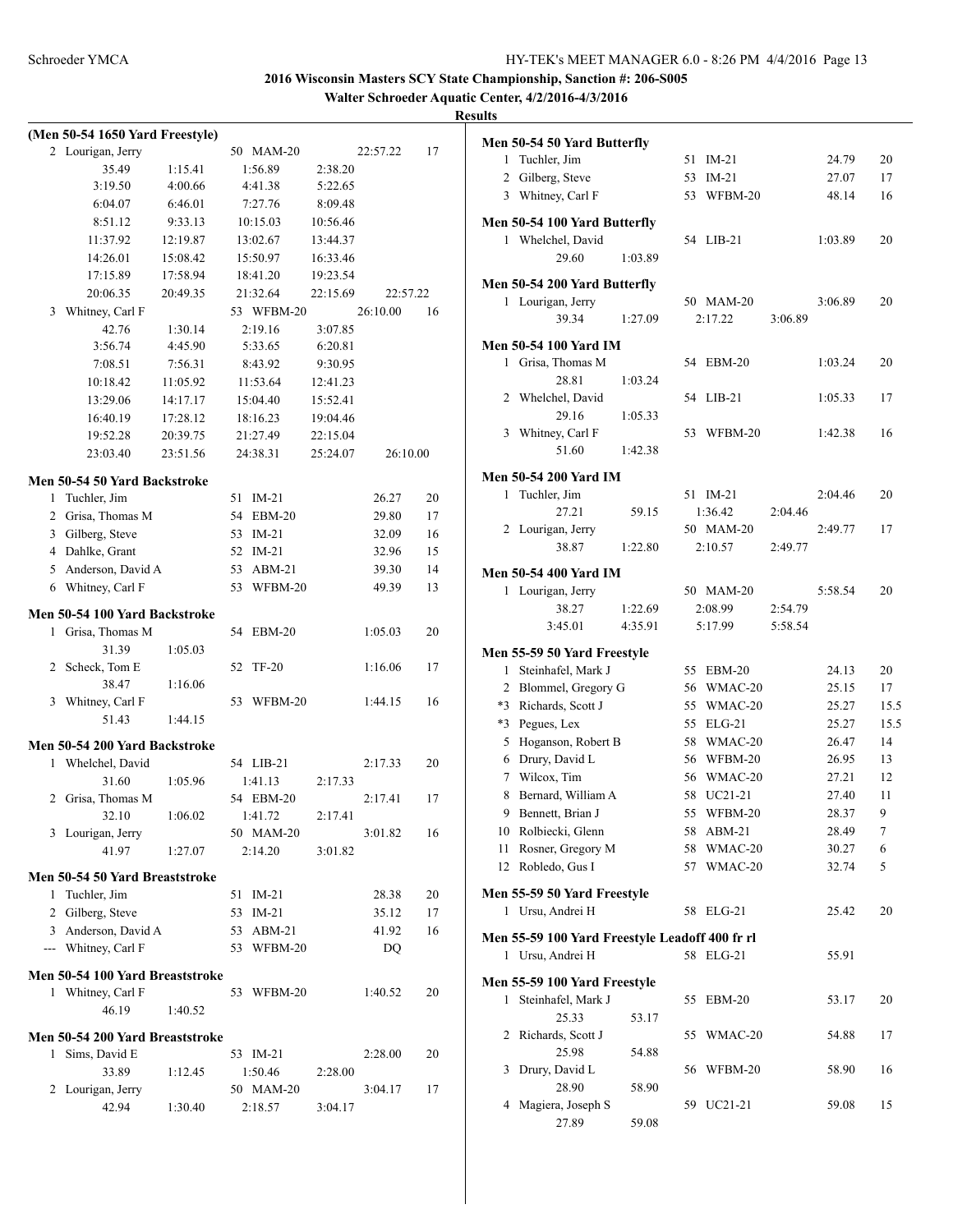**Walter Schroeder Aquatic Center, 4/2/2016-4/3/2016**

|              | (Men 55-59 100 Yard Freestyle)                 |         |                |          |    |
|--------------|------------------------------------------------|---------|----------------|----------|----|
|              | 5 Bernard, William A                           |         | 58 UC21-21     | 59.74    | 14 |
|              | 28.59                                          | 59.74   |                |          |    |
| 6            | Rolbiecki, Glenn                               |         | $ABM-21$<br>58 | 1:00.53  | 13 |
|              | 28.43                                          | 1:00.53 |                |          |    |
| 7            | Bennett, Brian J                               |         | WFBM-20<br>55  | 1:05.27  | 12 |
|              | 31.13                                          | 1:05.27 |                |          |    |
| 8            | Robledo, Gus I                                 |         | 57<br>WMAC-20  | 1:14.28  | 11 |
|              | 35.02                                          | 1:14.28 |                |          |    |
|              |                                                |         |                |          |    |
|              | Men 55-59 200 Yard Freestyle                   |         |                |          |    |
|              | 1 Steinhafel, Mark J                           |         | 55 EBM-20      | 2:02.59  | 20 |
|              | 26.98                                          | 57.88   | 1:30.39        | 2:02.59  |    |
| 2            | Drury, David L                                 |         | 56 WFBM-20     | 2:13.45  | 17 |
|              | 31.25                                          | 1:05.61 | 1:41.01        | 2:13.45  |    |
| 3            | Smith, Don E                                   |         | 59 WMAC-20     | 3:04.79  | 16 |
|              | Men 55-59 200 Yard Freestyle Leadoff 800 fr rl |         |                |          |    |
|              | 1 Mathieu, Bud P                               |         | 58 ELG-21      | 2:06.97  |    |
|              | 2 Biles, James B                               |         | 55 WSAC-20     | 2:07.81  |    |
|              | 3 Drury, David L                               |         | 56 WFBM-20     | 2:12.48  |    |
|              |                                                |         |                |          |    |
|              | Men 55-59 500 Yard Freestyle Split fr 1650     |         |                |          |    |
| 1            | Seibt, Andreas K                               |         | 58 IM-21       | 5:47.94  |    |
|              | 2 Drury, David L                               |         | 56 WFBM-20     | 6:36.29  |    |
|              | Men 55-59 500 Yard Freestyle                   |         |                |          |    |
|              | 1 Biles, James B                               |         | 55 WSAC-20     | 5:33.59  | 20 |
|              | 31.15                                          | 1:04.46 | 1:37.85        | 2:11.65  |    |
|              | 2:45.37                                        | 3:19.39 | 3:53.14        | 4:26.94  |    |
|              | 5:00.65                                        | 5:33.59 |                |          |    |
|              | 2 Seibt, Andreas K                             |         | 58 IM-21       | 5:39.83  | 17 |
|              | 30.45                                          | 1:04.21 | 1:38.62        | 2:13.02  |    |
|              | 2:47.37                                        | 3:21.80 | 3:56.25        | 4:30.54  |    |
|              | 5:06.01                                        | 5:39.83 |                |          |    |
| 3            | Mathieu, Bud P                                 |         | 58 ELG-21      | 5:48.00  | 16 |
|              | 32.09                                          | 1:07.16 | 1:42.85        | 2:18.38  |    |
|              | 2:54.03                                        | 3:29.48 | 4:04.43        | 4:39.36  |    |
|              | 5:14.34                                        | 5:48.00 |                |          |    |
| 4            | Ursu, Andrei H                                 |         | 58 ELG-21      | 5:58.99  | 15 |
|              | 31.29                                          | 1:07.24 | 1:43.96        | 2:21.66  |    |
|              | 2:59.44                                        | 3:36.13 | 4:12.31        | 4:48.49  |    |
|              | 5:24.67                                        | 5:58.99 |                |          |    |
|              | 5 Rolbiecki, Glenn                             |         | 58 ABM-21      | 6:27.36  | 14 |
|              | 33.46                                          | 1:10.59 | 1:47.65        | 2:26.06  |    |
|              | 3:06.07                                        | 3:45.82 | 4:26.24        | 5:07.95  |    |
|              | 5:48.28                                        | 6:27.36 |                |          |    |
| 6            | Robledo, Gus I                                 |         | 57 WMAC-20     | 7:43.69  | 13 |
|              | 39.87                                          | 1:25.90 | 2:15.18        | 3:02.60  |    |
|              | 3:52.90                                        | 4:40.97 | 5:29.67        | 6:16.52  |    |
|              |                                                |         |                |          |    |
|              | 7:02.64                                        | 7:43.69 |                |          |    |
|              | Men 55-59 1000 Yard Freestyle Split 1650       |         |                |          |    |
| 1            | Seibt, Andreas K                               |         | 58 IM-21       | 11:41.30 |    |
| $\mathbf{2}$ | Drury, David L                                 |         | 56 WFBM-20     | 13:15.93 |    |

|              | Men 55-59 1650 Yard Freestyle                    |          |    |                      |          |                |          |
|--------------|--------------------------------------------------|----------|----|----------------------|----------|----------------|----------|
| $\mathbf{1}$ | Seibt, Andreas K                                 |          |    | 58 IM-21             |          | 19:29.54       | 20       |
|              | 30.98                                            | 1:05.25  |    | 1:40.67              | 2:15.87  |                |          |
|              | 2:51.19                                          | 3:26.76  |    | 4:02.30              | 4:37.47  |                |          |
|              | 5:12.71                                          | 5:47.94  |    | 6:23.16              | 6:58.21  |                |          |
|              | 7:33.15                                          | 8:08.56  |    | 8:43.99              | 9:19.25  |                |          |
|              | 9:54.72                                          | 10:30.04 |    | 11:05.59             | 11:41.30 |                |          |
|              | 12:16.87                                         | 12:52.73 |    | 13:28.77             | 14:04.96 |                |          |
|              | 14:41.37                                         | 15:17.64 |    | 15:53.78             | 16:30.25 |                |          |
|              | 17:06.81                                         | 17:42.79 |    | 18:18.82             | 18:54.79 |                | 19:29.54 |
| 2            | Drury, David L                                   |          |    | 56 WFBM-20           |          | 21:47.18       | 17       |
|              | 35.86                                            | 1:15.61  |    | 1:56.25              | 2:36.92  |                |          |
|              | 3:16.60                                          | 3:56.58  |    | 4:36.35              | 5:16.09  |                |          |
|              | 5:56.02                                          | 6:36.29  |    | 7:16.20              | 7:56.27  |                |          |
|              | 8:36.42                                          | 9:16.48  |    | 9:56.33              | 10:36.28 |                |          |
|              | 11:16.38                                         | 11:56.32 |    | 12:35.83             | 13:15.93 |                |          |
|              | 13:55.72                                         | 14:35.67 |    | 15:15.45             | 15:55.33 |                |          |
|              | 16:34.91                                         | 17:15.65 |    | 17:56.03             | 18:36.61 |                |          |
|              | 19:16.84                                         | 19:56.44 |    | 20:35.89             | 21:13.74 |                | 21:47.18 |
|              | Men 55-59 50 Yard Backstroke                     |          |    |                      |          |                |          |
|              | 1 Welton, Kevin D                                |          |    | 56 MAM-20            |          | 29.34          | 20       |
|              | 2 Blommel, Gregory G                             |          |    | 56 WMAC-20           |          | 30.24          | 17       |
| 3            | Steinhafel, Mark J                               |          |    | 55 EBM-20            |          | 30.86          | 16       |
|              | 4 Hoganson, Robert B                             |          |    | 58 WMAC-20           |          | 34.63          | 15       |
| 5            | Wilcox, Tim                                      |          |    | 56 WMAC-20           |          | 34.71          | 14       |
|              | 6 Rosner, Gregory M                              |          |    | 58 WMAC-20           |          | 36.36          | 13       |
|              |                                                  |          |    |                      |          |                |          |
|              | Men 55-59 100 Yard Backstroke Leadoff 400 md rl  |          |    |                      |          |                |          |
|              |                                                  |          |    |                      |          |                |          |
|              | 1 Clark, David L                                 |          |    | 58 WFBM-20           |          | 1:19.62        |          |
|              | Men 55-59 100 Yard Backstroke                    |          |    |                      |          |                |          |
| 1            | Steinhafel, Mark J                               |          |    | 55 EBM-20            |          | 1:07.28        | 20       |
|              | 32.66                                            | 1:07.28  |    |                      |          |                |          |
| 2            | Magiera, Joseph S                                |          |    | 59 UC21-21           |          | 1:10.11        | 17       |
|              | 34.30                                            | 1:10.11  |    |                      |          |                |          |
| 3            | Rosner, Gregory M                                |          | 58 | WMAC-20              |          | 1:20.57        | 16       |
|              | 38.53                                            | 1:20.57  |    |                      |          |                |          |
|              | 4 Smith, Don E                                   |          |    | 59 WMAC-20           |          | 2:08.08        | 15       |
|              | 1:00.85                                          | 2:08.08  |    |                      |          |                |          |
|              |                                                  |          |    |                      |          |                |          |
| 1            | Men 55-59 200 Yard Backstroke<br>Welton, Kevin D |          |    | 56 MAM-20            |          | 2:24.68        | 20       |
|              | 34.29                                            | 1:11.00  |    | 1:48.61              | 2:24.68  |                |          |
| 2            | Seibt, Andreas K                                 |          |    | 58 IM-21             |          | 2:26.78        | 17       |
|              | 34.39                                            | 1:11.22  |    | 1:49.06              | 2:26.78  |                |          |
| 3            | Pegues, Lex                                      |          |    | 55 ELG-21            |          | 2:28.46        | 16       |
|              | 33.89                                            | 1:11.26  |    | 1:50.62              | 2:28.46  |                |          |
| 4            | Mathieu, Bud P                                   |          |    | 58 ELG-21            |          | 2:31.43        | 15       |
|              | 35.80                                            | 1:13.73  |    | 1:52.79              | 2:31.43  |                |          |
|              |                                                  |          |    |                      |          |                |          |
|              | Men 55-59 50 Yard Breaststroke                   |          |    |                      |          |                |          |
| 1            | Blommel, Gregory G                               |          | 56 | WMAC-20              |          | 30.51          | 20       |
| 2            | Wilczak, Tom                                     |          | 55 | $ELG-21$             |          | 32.59          | 17       |
| 3            | Hoganson, Robert B<br>4 Ursu, Andrei H           |          | 58 | WMAC-20<br>58 ELG-21 |          | 32.98<br>33.70 | 16<br>15 |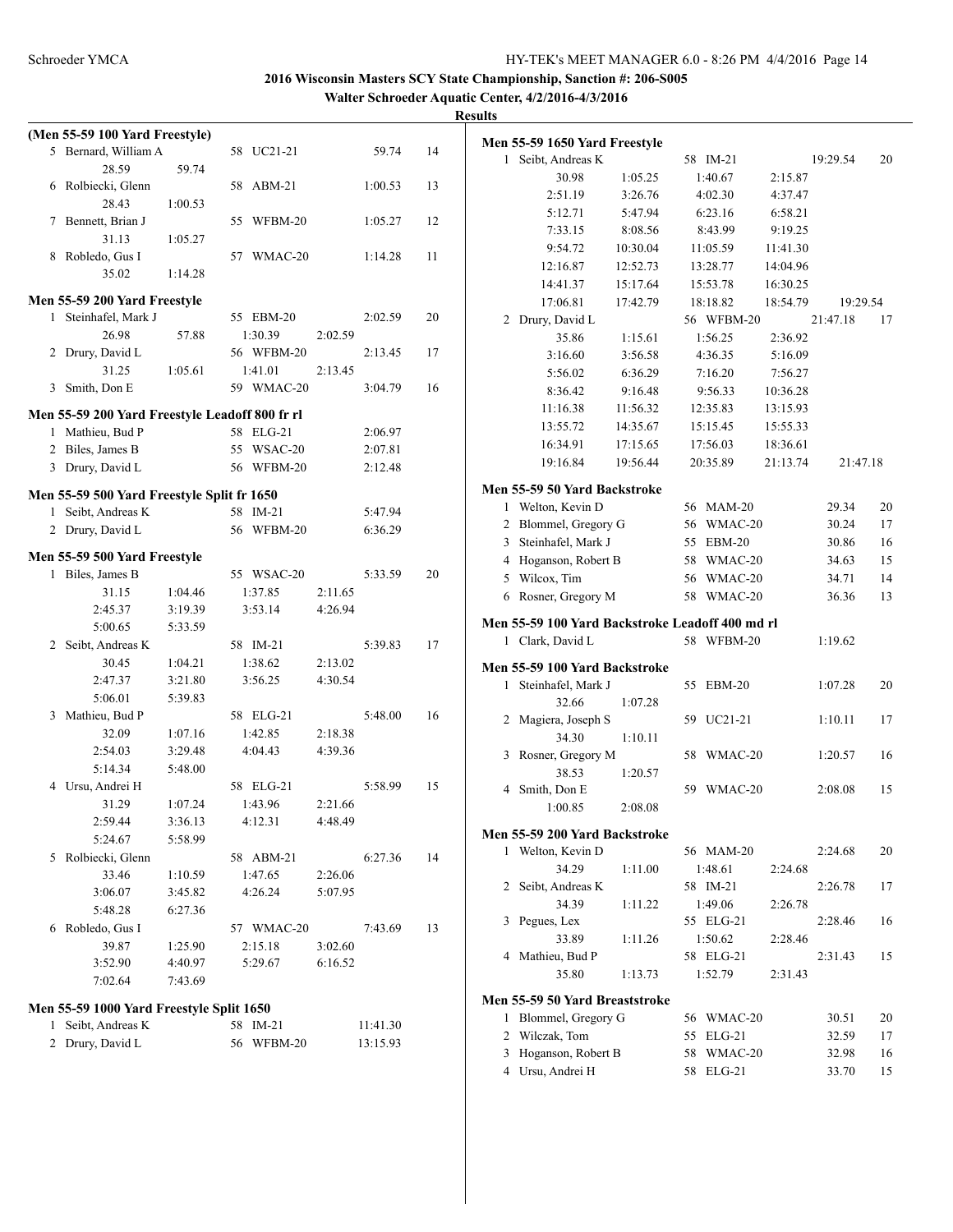**Walter Schroeder Aquatic Center, 4/2/2016-4/3/2016**

|              | Men 55-59 100 Yard Breaststroke |         |                       |         |         |    |
|--------------|---------------------------------|---------|-----------------------|---------|---------|----|
| 1            | Blommel, Gregory G              |         | 56 WMAC-20            |         | 1:09.33 | 20 |
|              | 33.10                           | 1:09.33 |                       |         |         |    |
| 2            | Magiera, Joseph S               |         | UC21-21<br>59         |         | 1:12.90 | 17 |
|              | 34.91                           | 1:12.90 |                       |         |         |    |
| 3            | Bennett, Brian J                |         | 55<br>WFBM-20         |         | 1:19.78 | 16 |
|              | 37.16                           | 1:19.78 |                       |         |         |    |
| 4            | Robledo, Gus I                  |         | WMAC-20<br>57         |         | 1:29.00 | 15 |
|              | 41.41                           | 1:29.00 |                       |         |         |    |
|              |                                 |         |                       |         |         |    |
|              | Men 55-59 200 Yard Breaststroke |         |                       |         |         |    |
| 1            | Magiera, Joseph S               |         | 59 UC21-21            |         | 2:43.01 | 20 |
|              | 38.65                           | 1:20.87 | 2:02.21               | 2:43.01 |         |    |
| 2            | Richards, Scott J               |         | 55 WMAC-20            |         | 2:43.63 | 17 |
|              | 36.87                           | 1:17.23 | 1:59.99               | 2:43.63 |         |    |
| 3            | Ursu, Andrei H                  |         | 58 ELG-21             |         | 2:47.07 | 16 |
|              | 38.28                           | 1:21.25 | 2:05.27               | 2:47.07 |         |    |
| 4            | Bennett, Brian J                |         | 55 WFBM-20            |         | 3:02.22 | 15 |
|              | 41.03                           | 1:26.18 | 2:14.11               | 3:02.22 |         |    |
| 5            | Robledo, Gus I                  |         | 57 WMAC-20            |         | 3:30.31 | 14 |
|              | 45.93                           | 1:40.92 | 2:39.65               | 3:30.31 |         |    |
|              |                                 |         |                       |         |         |    |
|              | Men 55-59 50 Yard Butterfly     |         |                       |         |         |    |
|              | 1 Richards, Scott J             |         | 55<br>WMAC-20         |         | 26.61   | 20 |
|              | 2 Ursu, Andrei H                |         | 58<br>$ELG-21$        |         | 27.64   | 17 |
|              | 3 Wilczak, Tom                  |         | 55 ELG-21             |         | 28.51   | 16 |
|              | 4 Wilcox, Tim                   |         | 56 WMAC-20            |         | 30.63   | 15 |
|              | 5 Rolbiecki, Glenn              |         | 58<br>$ABM-21$        |         | 31.23   | 14 |
|              |                                 |         |                       |         |         |    |
|              |                                 |         |                       |         |         |    |
|              | Men 55-59 100 Yard Butterfly    |         |                       |         |         |    |
| 1            | Richards, Scott J               |         | 55<br>WMAC-20         |         | 57.82   | 20 |
|              | 26.58                           | 57.82   |                       |         |         |    |
|              | 2 Ursu, Andrei H                |         | 58<br>$ELG-21$        |         | 1:01.84 | 17 |
|              | 28.49                           | 1:01.84 |                       |         |         |    |
|              |                                 |         |                       |         |         |    |
|              | Men 55-59 100 Yard IM           |         |                       |         |         |    |
| $\mathbf{1}$ | Richards, Scott J               |         | 55 WMAC-20            |         | 1:02.75 | 20 |
|              | 28.01                           | 1:02.75 |                       |         |         |    |
| 2            | Blommel, Gregory G              |         | 56 WMAC-20            |         | 1:05.02 | 17 |
|              | 30.96                           | 1:05.02 |                       |         |         |    |
| 3            | Steinhafel, Mark J              |         | 55<br>$EBM-20$        |         | 1:05.08 | 16 |
|              |                                 |         |                       |         |         |    |
|              | 30.40                           | 1:05.08 |                       |         |         |    |
|              | 4 Ursu, Andrei H                |         | 58 ELG-21             |         | 1:05.14 | 15 |
| 5            | Seibt, Andreas K                |         | $IM-21$<br>58         |         | 1:06.10 | 14 |
|              | 30.38                           | 1:06.10 |                       |         |         |    |
| 6            | Robledo, Gus I                  |         | WMAC-20<br>57         |         | 1:26.66 | 13 |
|              | 44.50                           | 1:26.66 |                       |         |         |    |
|              | <b>Men 55-59 200 Yard IM</b>    |         |                       |         |         |    |
| 1            | Biles, James B                  |         | 55 WSAC-20            |         | 2:20.45 | 20 |
|              | 30.86                           | 1:07.42 | 1:48.60               | 2:20.45 |         |    |
|              |                                 |         |                       |         |         |    |
| 2            | Seibt, Andreas K                |         | 58 IM-21              |         | 2:23.46 | 17 |
|              | 31.30                           | 1:07.51 | 1:50.28               | 2:23.46 |         |    |
| 3            | Welton, Kevin D                 |         | 56 MAM-20             |         | 2:24.06 | 16 |
|              | 30.12                           | 1:07.05 | 1:50.49               | 2:24.06 |         |    |
| 4            | Magiera, Joseph S<br>29.60      | 1:08.65 | 59 UC21-21<br>1:50.65 | 2:26.90 | 2:26.90 | 15 |

|   | <b>Men 55-59 400 Yard IM</b> |         |     |            |         |         |    |
|---|------------------------------|---------|-----|------------|---------|---------|----|
|   | 1 Seibt, Andreas K           |         |     | 58 IM-21   |         | 5:02.73 | 20 |
|   | 32.05                        | 1:09.72 |     | 1:48.41    | 2:27.00 |         |    |
|   | 3:11.00                      | 3:54.72 |     | 4:29.47    | 5:02.73 |         |    |
|   | Men 60-64 50 Yard Freestyle  |         |     |            |         |         |    |
| 1 | Mandel, Barry R              |         |     | 63 WSAC-20 |         | 26.74   | 20 |
|   | 2 Seybold, Harvey G          |         |     | 61 IM-21   |         | 28.01   | 17 |
|   | 3 Chovanec, James A          |         |     | 61 WMAC-20 |         | 29.12   | 16 |
|   | 4 Reed, Michael E            |         |     | 60 LIB-21  |         | 29.80   | 15 |
|   | 5 Watts, David T             |         |     | 63 WMAC-20 |         | 29.95   | 14 |
|   | 6 Keil, Todd A               |         |     | 60 LIB-21  |         | 33.75   | 13 |
|   | Men 60-64 50 Yard Freestyle  |         |     |            |         |         |    |
|   | 1 Mandel, Barry R            |         |     | 63 WSAC-20 |         | 26.68   | 20 |
|   | 2 Keil, Todd A               |         |     | 60 LIB-21  |         | 27.87   | 17 |
|   | Men 60-64 100 Yard Freestyle |         |     |            |         |         |    |
| 1 | Mandel, Barry R              |         | 63. | WSAC-20    |         | 58.82   | 20 |
|   | 28.60                        | 58.82   |     |            |         |         |    |
|   | 2 Gibson, Christopher E      |         |     | 60 PAA-7   |         | 1:00.25 | 17 |
|   | 29.28                        | 1:00.25 |     |            |         |         |    |
|   | 3 Chovanec, James A          |         | 61  | WMAC-20    |         | 1:04.69 | 16 |
|   | 30.77                        | 1:04.69 |     |            |         |         |    |
|   | 4 Anderson, Mark J           |         | 62  | $IM-21$    |         | 1:05.80 | 15 |
|   | 31.81                        | 1:05.80 |     |            |         |         |    |
|   | 5 Watts, David T             |         | 63  | WMAC-20    |         | 1:07.41 | 14 |
|   | 32.30                        | 1:07.41 |     |            |         |         |    |
|   | 6 Reed, Michael E            |         |     | 60 LIB-21  |         | 1:08.42 | 13 |
|   | 33.64                        | 1:08.42 |     |            |         |         |    |
|   | Men 60-64 200 Yard Freestyle |         |     |            |         |         |    |
|   | 1 Gibson, Christopher E      |         |     | 60 PAA-7   |         | 2:07.24 | 20 |
|   | 29.35                        | 1:01.76 |     | 1:34.90    | 2:07.24 |         |    |
|   | 2 Mandel, Barry R            |         |     | 63 WSAC-20 |         | 2:10.57 | 17 |
|   | 30.09                        | 1:02.48 |     | 1:36.01    | 2:10.57 |         |    |
| 3 | Millholland, Carl D          |         |     | 63 WMAC-20 |         | 2:28.30 | 16 |
|   | 34.93                        | 1:11.66 |     | 1:50.21    | 2:28.30 |         |    |
|   | 4 Watts, David T             |         |     | 63 WMAC-20 |         | 2:30.91 | 15 |
|   | 34.35                        | 1:12.32 |     | 1:51.85    | 2:30.91 |         |    |
|   | Men 60-64 500 Yard Freestyle |         |     |            |         |         |    |
|   | 1 Gibson, Christopher E      |         |     | 60 PAA-7   |         | 5:37.88 | 20 |
|   | 30.04                        | 1:03.63 |     | 1:37.53    | 2:12.05 |         |    |
|   | 2:46.89                      | 3:21.58 |     | 3:56.38    | 4:31.20 |         |    |
|   | 5:05.31                      | 5:37.88 |     |            |         |         |    |
|   | 2 Keil, Todd A               |         |     | 60 LIB-21  |         | 6:06.99 | 17 |
|   | 34.37                        | 1:12.18 |     | 1:48.79    | 2:27.03 |         |    |
|   | 3:03.63                      | 3:42.05 |     | 4:18.89    | 4:57.34 |         |    |
|   | 5:33.52                      | 6:06.99 |     |            |         |         |    |
|   | 3 Millholland, Carl D        |         |     | 63 WMAC-20 |         | 6:35.18 | 16 |
|   | 35.47                        | 1:15.05 |     | 1:55.45    | 2:35.32 |         |    |
|   | 3:15.67                      | 3:55.82 |     | 4:35.81    | 5:15.90 |         |    |
|   | 5:56.08                      | 6:35.18 |     |            |         |         |    |
|   | 4 Watts, David T             |         |     | 63 WMAC-20 |         | 6:47.60 | 15 |
|   | 34.83                        | 1:14.24 |     | 1:54.98    | 2:36.59 |         |    |
|   | 3:18.30                      | 3:59.98 |     | 4:42.00    | 5:23.98 |         |    |
|   | 6:06.26                      | 6:47.60 |     |            |         |         |    |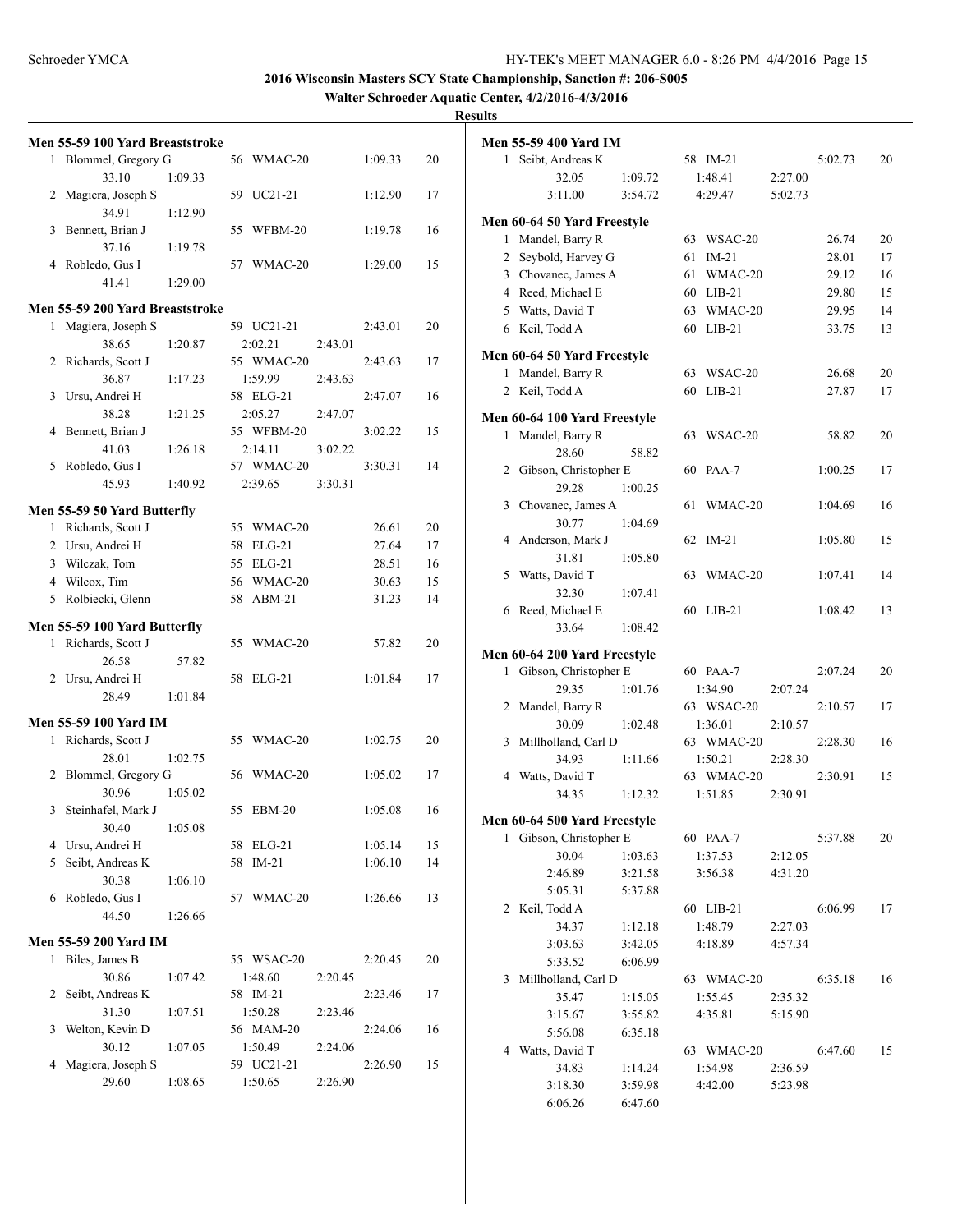**Walter Schroeder Aquatic Center, 4/2/2016-4/3/2016**

|                | (Men 60-64 500 Yard Freestyle)             |          |    |            |          |          |    |
|----------------|--------------------------------------------|----------|----|------------|----------|----------|----|
| 5              | Reed, Michael E                            |          |    | 60 LIB-21  |          | 6:51.11  | 14 |
|                | 36.77                                      | 1:17.08  |    | 1:59.18    | 2:42.02  |          |    |
|                | 3:24.28                                    | 4:06.91  |    | 4:49.00    | 5:31.09  |          |    |
|                | 6:12.84                                    | 6:51.11  |    |            |          |          |    |
|                | Men 60-64 500 Yard Freestyle Split fr 1650 |          |    |            |          |          |    |
| 1              | Gibson, Christopher E                      |          |    | 60 PAA-7   |          | 5:52.20  |    |
| $\overline{2}$ | Fochios, Dean T                            |          | 62 | $MAM-20$   |          | 5:56.21  |    |
|                | 3 Millholland, Carl D                      |          | 63 | WMAC-20    |          | 6:56.25  |    |
|                |                                            |          |    |            |          |          |    |
|                | Men 60-64 1000 Yard Freestyle Split 1650   |          |    |            |          |          |    |
| 1              | Gibson, Christopher E                      |          | 60 | PAA-7      |          | 11:48.23 |    |
| 2              | Fochios, Dean T                            |          | 62 | $MAM-20$   |          | 12:06.91 |    |
|                | 3 Millholland, Carl D                      |          | 63 | WMAC-20    |          | 13:58.05 |    |
|                | Men 60-64 1650 Yard Freestyle              |          |    |            |          |          |    |
| 1              | Gibson, Christopher E                      |          |    | 60 PAA-7   |          | 19:24.24 | 20 |
|                | 31.59                                      | 1:06.49  |    | 1:42.07    | 2:18.33  |          |    |
|                | 2:54.26                                    | 3:30.06  |    | 4:05.76    | 4:41.13  |          |    |
|                | 5:16.90                                    | 5:52.20  |    | 6:27.47    | 7:02.89  |          |    |
|                | 7:38.30                                    | 8:13.67  |    | 8:49.34    | 9:24.88  |          |    |
|                | 10:00.64                                   | 10:36.64 |    | 11:12.61   | 11:48.23 |          |    |
|                | 12:23.67                                   | 12:59.17 |    | 13:34.69   | 14:09.88 |          |    |
|                | 14:45.20                                   | 15:20.40 |    | 15:55.79   | 16:31.47 |          |    |
|                | 17:06.66                                   | 17:41.30 |    | 18:16.13   |          | 19:24.24 |    |
|                |                                            |          |    |            | 18:50.82 | 20:13.27 |    |
| 2              | Fochios, Dean T                            |          |    | 62 MAM-20  |          |          | 17 |
|                | 31.79                                      | 1:06.43  |    | 1:42.05    | 2:18.12  |          |    |
|                | 2:54.29                                    | 3:30.46  |    | 4:06.62    | 4:42.99  |          |    |
|                | 5:19.72                                    | 5:56.21  |    | 6:32.95    | 7:09.92  |          |    |
|                | 7:47.04                                    | 8:24.16  |    | 9:01.01    | 9:38.13  |          |    |
|                | 10:15.58                                   | 10:52.53 |    | 11:29.69   | 12:06.91 |          |    |
|                | 12:44.53                                   | 13:21.90 |    | 13:59.34   | 14:36.77 |          |    |
|                | 15:14.70                                   | 15:52.37 |    | 16:29.93   | 17:07.35 |          |    |
|                | 17:45.04                                   | 18:22.58 |    | 19:00.39   | 19:37.44 | 20:13.27 |    |
| 3              | Millholland, Carl D                        |          |    | 63 WMAC-20 |          | 23:12.23 | 16 |
|                | 36.78                                      | 1:18.03  |    | 1:59.94    | 2:42.27  |          |    |
|                | 3:24.62                                    | 4:07.13  |    | 4:49.12    | 5:31.50  |          |    |
|                | 6:13.78                                    | 6:56.25  |    | 7:38.25    | 8:20.31  |          |    |
|                | 9:02.34                                    | 9:44.82  |    | 10:27.40   | 11:09.49 |          |    |
|                | 11:51.30                                   | 12:33.79 |    | 13:16.19   | 13:58.05 |          |    |
|                | 14:40.55                                   | 15:22.80 |    | 16:05.60   | 16:48.12 |          |    |
|                | 17:30.59                                   | 18:13.09 |    | 18:55.99   | 19:38.66 |          |    |
|                | 20:21.09                                   | 21:03.79 |    | 21:47.12   | 22:30.49 | 23:12.23 |    |
|                | Men 60-64 50 Yard Backstroke               |          |    |            |          |          |    |
| 1              | Keil, Todd A                               |          | 60 | $LIB-21$   |          | 31.27    | 20 |
| 2              | Seybold, Harvey G                          |          | 61 | $IM-21$    |          | 36.21    | 17 |
|                |                                            |          |    |            |          |          |    |
|                | Men 60-64 100 Yard Backstroke              |          |    |            |          |          |    |
|                | 1 Keil, Todd A                             |          |    | 60 LIB-21  |          | 1:06.84  | 20 |
|                | 33.03                                      | 1:06.84  |    |            |          |          |    |
|                | Men 60-64 200 Yard Backstroke              |          |    |            |          |          |    |
|                | 1 Keil, Todd A                             |          |    | 60 LIB-21  |          | 2:20.73  | 20 |
|                | 33.92                                      | 1:09.22  |    | 1:45.00    | 2:20.73  |          |    |
| 2              | Millholland, Carl D                        |          |    | 63 WMAC-20 |          | 2:39.52  | 17 |
|                | 38.24                                      | 1:18.51  |    | 1:59.16    | 2:39.52  |          |    |

|              | 3 Anderson, Mark J                                  |         |    | 62 IM-21   |         | 2:40.60 | 16 |
|--------------|-----------------------------------------------------|---------|----|------------|---------|---------|----|
|              | 38.28                                               | 1:19.23 |    | 2:00.76    | 2:40.60 |         |    |
|              |                                                     |         |    |            |         |         |    |
| $\mathbf{1}$ | Men 60-64 50 Yard Breaststroke<br>Seybold, Harvey G |         | 61 | $IM-21$    |         | 32.95   | 20 |
|              |                                                     |         |    |            |         |         |    |
|              | Men 60-64 100 Yard Breaststroke                     |         |    |            |         |         |    |
| 1            | Evers, John N                                       |         | 61 | $MINN-30$  |         | 1:11.86 | 20 |
|              | 33.78                                               | 1:11.86 |    |            |         |         |    |
|              | 2 Reed, Michael E                                   |         |    | 60 LIB-21  |         | 1:36.77 | 17 |
|              | 44.77                                               | 1:36.77 |    |            |         |         |    |
|              | Men 60-64 200 Yard Breaststroke                     |         |    |            |         |         |    |
| 1            | Evers, John N                                       |         |    | 61 MINN-30 |         | 2:43.83 | 20 |
|              | 36.10                                               | 1:17.63 |    | 1:59.59    | 2:43.83 |         |    |
|              | 2 Reed, Michael E                                   |         |    | 60 LIB-21  |         | 3:38.56 | 17 |
|              | 48.49                                               | 1:44.41 |    | 2:42.69    | 3:38.56 |         |    |
|              |                                                     |         |    |            |         |         |    |
|              | <b>Men 60-64 100 Yard IM</b>                        |         |    |            |         |         |    |
|              | 1 Evers, John N                                     |         | 61 | $MINN-30$  |         | 1:10.02 | 20 |
|              | 33.99                                               | 1:10.02 |    |            |         |         |    |
|              | 2 Reed, Michael E                                   |         |    | 60 LIB-21  |         | 1:24.37 | 17 |
|              | 39.77                                               | 1:24.37 |    |            |         |         |    |
|              | <b>Men 60-64 200 Yard IM</b>                        |         |    |            |         |         |    |
|              | 1 Millholland, Carl D                               |         |    | 63 WMAC-20 |         | 2:39.35 | 20 |
|              | 34.10                                               | 1:16.10 |    | 2:03.43    | 2:39.35 |         |    |
|              | 2 Anderson, Mark J                                  |         |    | 62 IM-21   |         | 2:49.04 | 17 |
|              | 36.93                                               | 1:19.06 |    | 2:11.62    | 2:49.04 |         |    |
|              |                                                     |         |    |            |         |         |    |
|              | <b>Men 60-64 400 Yard IM</b>                        |         |    |            |         |         |    |
| 1            | Millholland, Carl D                                 |         |    | 63 WMAC-20 |         | 5:55.08 | 20 |
|              | 37.72                                               | 1:21.43 |    | 2:09.29    | 2:52.91 |         |    |
|              | 3:44.08                                             | 4:34.38 |    | 5:15.91    | 5:55.08 |         |    |
|              | Men 65-69 50 Yard Freestyle                         |         |    |            |         |         |    |
|              | 1 Murray, Mike                                      |         |    | 65 EBM-20  |         | 33.08   | 20 |
|              | 2 Alsen, Donald J                                   |         |    | 66 IM-21   |         | 34.72   | 17 |
|              | 3 Lopez, Francisco                                  |         | 67 | WSAC-20    |         | 49.46   | 16 |
|              |                                                     |         |    |            |         |         |    |
|              | Men 65-69 50 Yard Freestyle                         |         |    |            |         |         |    |
|              | 1 Weiner, HR                                        |         |    | 65 WFBM-20 |         | 30.41   | 20 |
|              | 2 Anderson, John H                                  |         |    | 65 IM-21   |         | 36.19   | 17 |
|              | 3 Lopez, Francisco                                  |         |    | 67 WSAC-20 |         | 47.88   | 16 |
|              | Men 65-69 100 Yard Freestyle                        |         |    |            |         |         |    |
|              | 1 Anderson, John H                                  |         |    | 65 IM-21   |         | 1:24.24 | 20 |
|              | 40.33                                               | 1:24.24 |    |            |         |         |    |
|              | 2 Lopez, Francisco                                  |         |    | 67 WSAC-20 |         | 1:47.73 | 17 |
|              | 52.40                                               | 1:47.73 |    |            |         |         |    |
|              |                                                     |         |    |            |         |         |    |
|              | Men 65-69 50 Yard Backstroke                        |         |    |            |         |         |    |
| 1            | Murray, Mike                                        |         |    | 65 EBM-20  |         | 40.57   | 20 |
|              | Men 65-69 100 Yard Backstroke                       |         |    |            |         |         |    |
|              | 1 Murray, Mike                                      |         |    | 65 EBM-20  |         | 1:28.35 | 20 |
|              | 44.95                                               | 1:28.35 |    |            |         |         |    |
|              |                                                     |         |    |            |         |         |    |
|              | Men 65-69 200 Yard Backstroke                       |         |    |            |         |         |    |
| 1            | Murray, Mike                                        |         |    | 65 EBM-20  |         | 3:19.04 | 20 |
|              | 46.28                                               | 1:39.12 |    | 2:30.79    | 3:19.04 |         |    |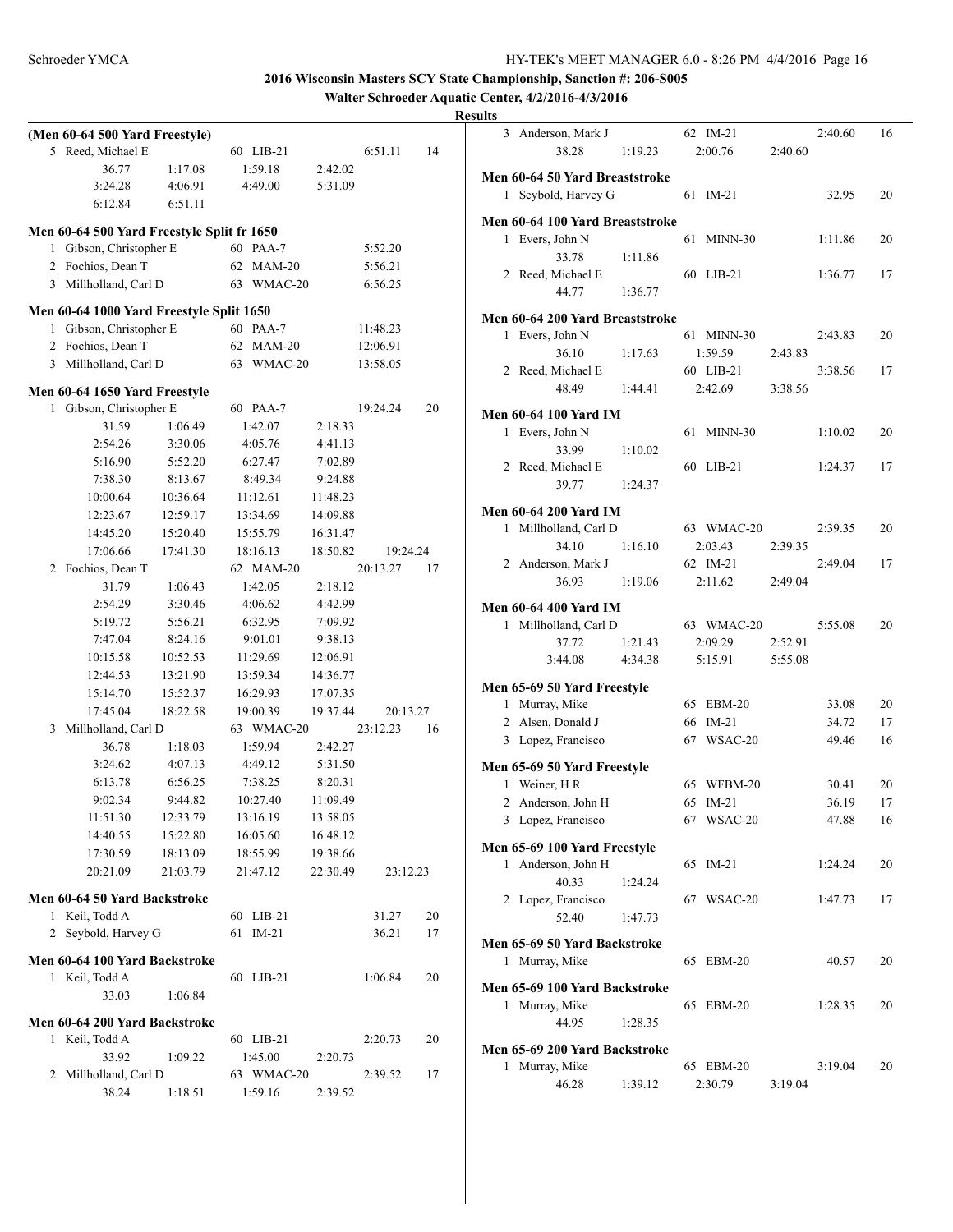**Walter Schroeder Aquatic Center, 4/2/2016-4/3/2016**

|   | Men 65-69 50 Yard Breaststroke             |          |            |          |          |    |
|---|--------------------------------------------|----------|------------|----------|----------|----|
|   | 1 Pease, Richard L                         |          | 68 EBM-20  |          | 39.99    | 20 |
|   |                                            |          |            |          |          |    |
|   | Men 65-69 100 Yard Breaststroke            |          |            |          |          |    |
|   | 1 Alsen, Donald J                          |          | 66 IM-21   |          | 1:46.13  | 20 |
|   | Men 65-69 200 Yard Breaststroke            |          |            |          |          |    |
|   | 1 Pease, Richard L                         |          | 68 EBM-20  |          | 3:26.63  | 20 |
|   | 43.61                                      | 1:35.51  | 2:32.89    | 3:26.63  |          |    |
|   | 2 Alsen, Donald J                          |          | 66 IM-21   |          | 4:14.31  | 17 |
|   | 52.88                                      | 1:58.73  | 3:06.33    | 4:14.31  |          |    |
|   | Men 65-69 100 Yard IM                      |          |            |          |          |    |
|   | 1 Alsen, Donald J                          |          | 66 IM-21   |          | 1:40.41  | 20 |
|   | 45.64                                      | 1:40.41  |            |          |          |    |
|   |                                            |          |            |          |          |    |
|   | Men 70-74 50 Yard Freestyle                |          |            |          |          |    |
|   | 1 Arnold, James E                          |          | 72 WSAC-20 |          | 1:12.43  | 20 |
|   | Men 70-74 50 Yard Freestyle                |          |            |          |          |    |
|   | 1 Mueller, Lawrence W                      |          | 71 WMAC-20 |          | 36.25    | 20 |
|   | 2 Arnold, James E                          |          | 72 WSAC-20 |          | 1:12.66  | 17 |
|   |                                            |          |            |          |          |    |
|   | Men 70-74 100 Yard Freestyle               |          |            |          |          |    |
|   | 1 Pitman, Dick M                           |          | 71 MAM-20  |          | 1:14.44  | 20 |
|   | 35.74                                      | 1.1444   |            |          |          |    |
|   | 2 Mueller, Lawrence W                      |          | 71 WMAC-20 |          | 1:20.93  | 17 |
|   | 3 Arnold, James E                          |          | 72 WSAC-20 |          | 2:46.92  | 16 |
|   | 1:18.50                                    | 2:46.92  |            |          |          |    |
|   | Men 70-74 200 Yard Freestyle               |          |            |          |          |    |
|   | 1 Corris, Robert B                         |          | 70 WAVE-20 |          | 2:36.28  | 20 |
|   | 36.00                                      | 1:14.72  | 1:55.82    | 2:36.28  |          |    |
|   | 2 Mueller, Lawrence W                      |          | 71 WMAC-20 |          | 2:53.55  | 17 |
|   | 38.55                                      | 1:22.77  | 2:08.38    | 2:53.55  |          |    |
|   | 3 Arnold, James E                          |          | 72 WSAC-20 |          | 5:37.11  | 16 |
|   | Men 70-74 500 Yard Freestyle Split fr 1650 |          |            |          |          |    |
|   | 1 Mueller, Lawrence W                      |          | 71 WMAC-20 |          | 7:55.13  |    |
|   |                                            |          |            |          |          |    |
|   | Men 70-74 500 Yard Freestyle               |          |            |          |          |    |
|   | 1 Mueller, Lawrence W                      |          | 71 WMAC-20 |          | 7:44.27  | 20 |
|   | 41.16                                      | 1:27.54  | 2:15.75    | 3:03.55  |          |    |
|   | 3:51.25                                    | 4:38.83  | 5:26.89    | 6:14.87  |          |    |
|   | 7:01.62                                    | 7:44.27  |            |          |          |    |
|   | Men 70-74 1000 Yard Freestyle Split 1650   |          |            |          |          |    |
|   | 1 Mueller, Lawrence W                      |          | 71 WMAC-20 |          | 15:53.95 |    |
|   | Men 70-74 1650 Yard Freestyle              |          |            |          |          |    |
| 1 | Mueller, Lawrence W                        |          | 71 WMAC-20 |          | 26:29.53 | 20 |
|   | 40.71                                      | 1:27.59  | 2:15.96    | 3:04.95  |          |    |
|   | 3:53.94                                    | 4:42.87  | 5:31.20    | 6:19.54  |          |    |
|   | 7:06.99                                    | 7:55.13  | 8:42.80    | 9:30.46  |          |    |
|   | 10:18.02                                   | 11:05.57 | 11:53.35   | 12:41.59 |          |    |
|   | 13:29.40                                   | 14:17.70 | 15:05.55   | 15:53.95 |          |    |
|   | 16:42.46                                   | 17:31.57 | 18:20.33   | 19:09.54 |          |    |
|   | 19:58.32                                   | 20:47.23 | 21:35.74   | 22:25.00 |          |    |
|   | 23:14.12                                   | 24:03.01 | 24:52.60   | 25:42.19 | 26:29.53 |    |
|   |                                            |          |            |          |          |    |
|   | Men 70-74 50 Yard Breaststroke             |          |            |          |          |    |
|   | --- Arnold, James E                        |          | 72 WSAC-20 |          | DQ       |    |

|              | Men 70-74 200 Yard Breaststroke                |          |    |            |          |          |    |
|--------------|------------------------------------------------|----------|----|------------|----------|----------|----|
|              | 1 Corris, Robert B                             |          |    | 70 WAVE-20 |          | 3:19.29  | 20 |
|              | 44.17                                          | 1:33.50  |    | 2:25.76    | 3:19.29  |          |    |
|              |                                                |          |    |            |          |          |    |
|              | Men 70-74 50 Yard Butterfly                    |          |    |            |          |          |    |
|              | 1 Pitman, Dick M                               |          | 71 | $MAM-20$   |          | 41.79    | 20 |
|              | <b>Men 70-74 200 Yard IM</b>                   |          |    |            |          |          |    |
|              |                                                |          |    |            |          |          |    |
| 1            | Pitman, Dick M                                 |          |    | 71 MAM-20  |          | 3:19.73  | 20 |
|              | 43.70                                          | 1:35.74  |    | 2:35.08    | 3:19.73  |          |    |
|              | Men 75-79 50 Yard Freestyle                    |          |    |            |          |          |    |
|              | 1 Davis, Stephen A                             |          |    | 78 ELG-21  |          | 41.01    | 20 |
|              |                                                |          |    |            |          |          |    |
|              | Men 75-79 100 Yard Freestyle                   |          |    |            |          |          |    |
|              | 1 Davis, Stephen A                             |          |    | 78 ELG-21  |          | 1:34.72  | 20 |
|              | 45.58                                          | 1:34.72  |    |            |          |          |    |
|              |                                                |          |    |            |          |          |    |
|              | Men 80-84 50 Yard Freestyle                    |          |    |            |          |          |    |
| $\mathbf{1}$ | Salzmann, Fred                                 |          |    | 83 WMAC-20 |          | 54.66    | 20 |
|              | Men 80-84 50 Yard Freestyle                    |          |    |            |          |          |    |
|              |                                                |          |    | 83 WMAC-20 |          |          |    |
|              | 1 Salzmann, Fred                               |          |    |            |          | 52.97    | 20 |
|              | Men 80-84 200 Yard Freestyle                   |          |    |            |          |          |    |
|              | 1 Salzmann, Fred                               |          |    | 83 WMAC-20 |          | 4:05.65  | 20 |
|              |                                                |          |    |            |          |          |    |
|              | Men 80-84 200 Yard Freestyle Leadoff 800 fr rl |          |    |            |          |          |    |
| 1            | Salzmann, Fred                                 |          |    | 83 WMAC-20 |          | 4:10.01  |    |
|              |                                                |          |    |            |          |          |    |
|              | Men 80-84 500 Yard Freestyle                   |          |    |            |          |          |    |
| 1            | Salzmann, Fred                                 |          |    | 83 WMAC-20 |          | 10:48.35 | 20 |
|              | 58.14                                          | 2:03.52  |    | 3:07.90    |          |          |    |
|              | 5:20.49                                        | 6:26.71  |    | 7:32.43    | 8:38.33  |          |    |
|              | 9:43.72                                        | 10:48.35 |    |            |          |          |    |
|              |                                                |          |    |            |          |          |    |
|              | Men 80-84 1650 Yard Freestyle                  |          |    |            |          |          |    |
| $\mathbf{1}$ | Salzmann, Fred                                 |          |    | 83 WMAC-20 |          | 38:27.99 | 20 |
|              | 1:02.53                                        | 2:08.53  |    | 3:15.37    | 4:23.02  |          |    |
|              | 5:31.53                                        | 6:39.18  |    | 7:48.46    | 8:56.07  |          |    |
|              | 10:04.65                                       | 11:13.87 |    | 12:24.94   | 13:35.40 |          |    |
|              | 14:45.44                                       | 16:00.18 |    | 17:05.72   | 18:15.24 |          |    |
|              | 19:26.77                                       | 20:37.44 |    | 21:47.82   | 22:59.34 |          |    |
|              | 24:12.55                                       | 25:21.14 |    | 26:32.62   | 27:44.58 |          |    |
|              | 28:56.87                                       | 30:08.37 |    | 31:19.55   | 32:31.53 |          |    |
|              | 33:43.40                                       | 34:54.08 |    | 36:05.40   | 37:17.24 | 38:27.99 |    |
|              |                                                |          |    |            |          |          |    |
|              |                                                |          |    |            |          |          |    |
|              | Men 80-84 50 Yard Backstroke                   |          |    |            |          |          |    |
|              | 1 Salzmann, Fred                               |          |    | 83 WMAC-20 |          | 54.38    | 20 |
|              |                                                |          |    |            |          |          |    |
|              | Men 80-84 100 Yard Backstroke                  |          |    |            |          |          |    |
|              | 1 Salzmann, Fred                               |          |    | 83 WMAC-20 |          | 1:55.14  | 20 |
|              | 56.04                                          | 1:55.14  |    |            |          |          |    |
|              |                                                |          |    |            |          |          |    |
|              | Men 80-84 200 Yard Backstroke                  |          |    |            |          |          |    |
|              | 1 Salzmann, Fred                               |          |    | 83 WMAC-20 |          | 4:04.94  | 20 |
|              | 57.51                                          | 1:59.36  |    | 3:02.76    | 4:04.94  |          |    |
|              | Men 80-84 50 Yard Breaststroke                 |          |    |            |          |          |    |
|              | 1 Salzmann, Fred                               |          |    | 83 WMAC-20 |          | 1:17.30  | 20 |
|              |                                                |          |    |            |          |          |    |
|              | Men 80-84 100 Yard Breaststroke                |          |    |            |          |          |    |
| 1            | Salzmann, Fred                                 |          |    | 83 WMAC-20 |          | 2:41.80  | 20 |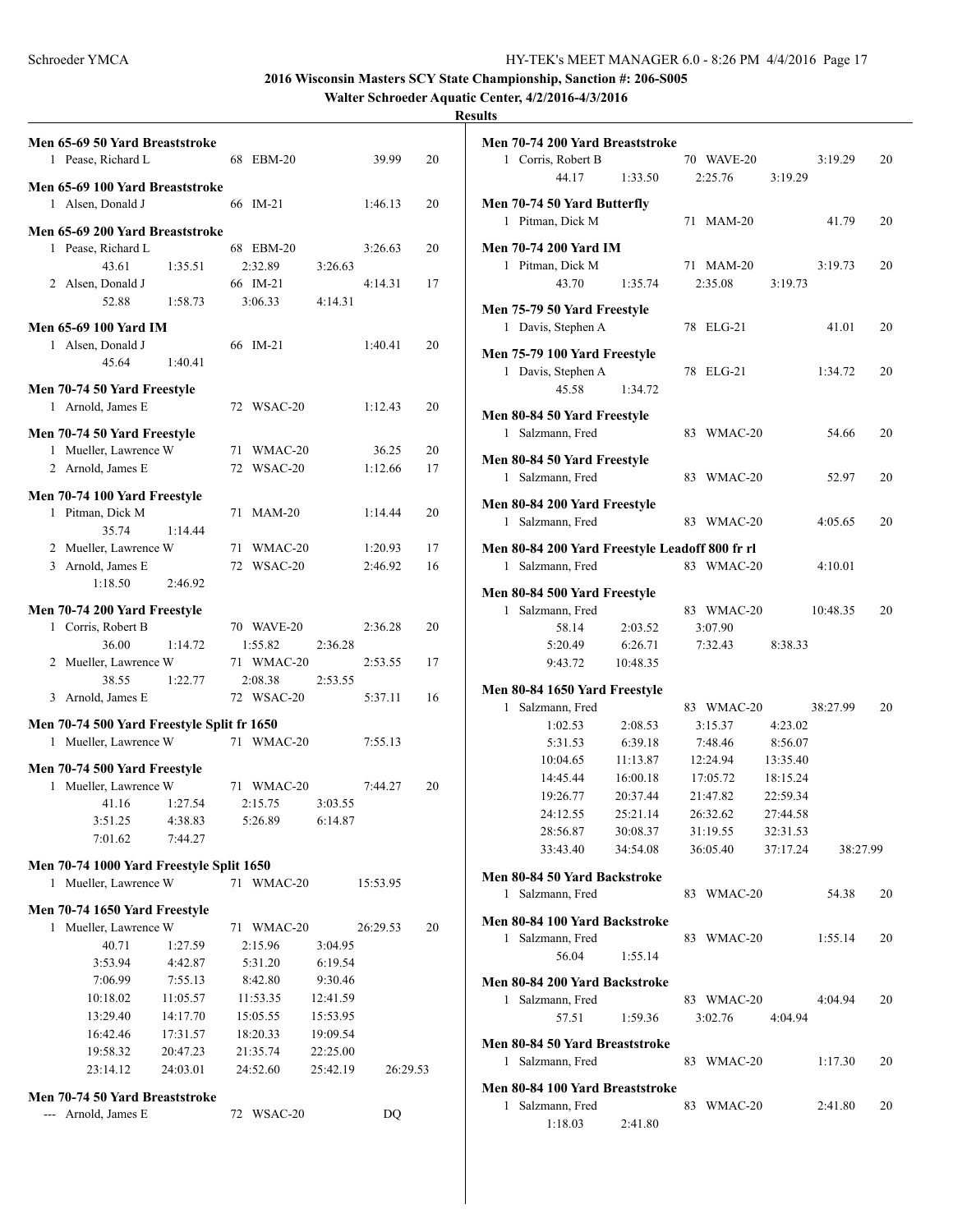**Walter Schroeder Aquatic Center, 4/2/2016-4/3/2016**

| Men 85-89 50 Yard Freestyle                    |         |            |                          |                             |    | Men 55+800 Yard Freestyle Relay                    |                   |
|------------------------------------------------|---------|------------|--------------------------|-----------------------------|----|----------------------------------------------------|-------------------|
| 1 McClow, Richard I                            |         | 85 IM-21   |                          | 33.52                       | 20 | 1 ELG-21                                           |                   |
| Men 85-89 50 Yard Freestyle                    |         |            |                          |                             |    | 1) Mathieu, Bud P M58                              |                   |
| 1 McClow, Richard I                            |         | 85 IM-21   |                          | 33.61                       | 20 | 3) Wilczak, Tom M55                                |                   |
| 2 Payne, Bill J                                |         | 86 WMAC-20 |                          | 51.80                       | 17 | 29.53                                              | 1:01.36           |
|                                                |         |            |                          |                             |    | 2:35.62                                            | 3:08.39           |
| Men 85-89 100 Yard Freestyle                   |         |            |                          |                             |    | 4:43.16                                            | 5:16.42           |
| 1 Payne, Bill J                                |         | 86 WMAC-20 |                          | 1:52.21                     | 20 | 6:55.06                                            | 7:30.10           |
| 52.73                                          | 1:52.21 |            |                          |                             |    | Mixed 18+400 Yard Freestyle Rela                   |                   |
| Men 85-89 500 Yard Freestyle                   |         |            |                          |                             |    | 1 WMAC-20                                          |                   |
| 1 Payne, Bill J                                |         | 86 WMAC-20 |                          | 11:39.01                    | 20 | 1) Thorp, Valerie M W24                            |                   |
| 4:33.29                                        |         | 9:22.15    | 11:39.01                 |                             |    | 3) Wu, Bobby M42                                   |                   |
| Men 85-89 50 Yard Backstroke                   |         |            |                          |                             |    | 28.37                                              | 58.53             |
| 1 Bauman, John H                               |         | 85 WMAC-20 |                          | 57.09                       | 20 | 2:45.53                                            | 3:19.79           |
|                                                |         |            |                          |                             |    | Mixed 18+800 Yard Freestyle Rela                   |                   |
| Men 85-89 50 Yard Breaststroke                 |         |            |                          |                             |    | 1 WMAC-20                                          |                   |
| 1 McClow, Richard I                            |         | 85 IM-21   |                          | 46.73                       | 20 | 1) Biles, James B M55                              |                   |
| 2 Bauman, John H                               |         | 85 WMAC-20 |                          | 1:04.61                     | 17 | 3) Zwickey, Jodi W29                               |                   |
| Men 85-89 50 Yard Butterfly                    |         |            |                          |                             |    | 31.24                                              | 1:04.24           |
| 1 Payne, Bill J                                |         | 86 WMAC-20 |                          | 1:01.55                     | 20 | 2:37.02                                            | 3:08.63           |
|                                                |         |            |                          |                             |    | 4:51.32                                            | 5:34.42           |
| Women 18+200 Yard Freestyle Relay              |         |            |                          |                             |    | 7:39.21                                            | 8:15.32           |
| 1 WMAC-20                                      |         | A          |                          | 1:56.36                     | 40 |                                                    |                   |
| 1) Kintop, Kristy L W33                        |         |            | 2) Gableman, Andrea W24  |                             |    | Mixed 18+200 Yard Medley Relay<br>1 WMAC-20        |                   |
| 3) Mortimer, Shannon L W37                     |         |            | 4) Hall, Julie A W47     |                             |    |                                                    |                   |
| 29.19                                          | 57.80   | 1:29.56    | 1:56.36                  |                             |    | 1) Thorp, Valerie M W24<br>3) Seidler, Mindy E W36 |                   |
| Women 55+200 Yard Freestyle Relay              |         |            |                          |                             |    | 30.72                                              | 1:03.93           |
| 1 WMAC-20                                      |         | A          |                          | 2:26.36                     | 40 |                                                    |                   |
| 1) Maltry, Cynthia L W61                       |         |            | 2) Schneider, Mary P W63 |                             |    | Mixed 18+400 Yard Medley Relay                     |                   |
| 3) Van Cleave, Julie M W56                     |         |            |                          | 4) Christenson, Candy J W69 |    | 1 WMAC-20                                          |                   |
| 31.24                                          | 1:14.21 | 1:54.43    | 2:26.36                  |                             |    | 1) Wu, Bobby M42                                   |                   |
|                                                |         |            |                          |                             |    | 3) Thorp, Valerie M W24                            |                   |
| Men 25+400 Yard Freestyle Relay<br>$- -$ IM-21 |         | А          |                          | X3:56.49                    |    | 35.96                                              | 1:15.08           |
| 1) Swiss, Tom M48                              |         |            | 2) Weikel, Charlie M31   |                             |    | 3:08.67                                            | 3:42.37           |
| 3) Gonzalez, Fermin M38                        |         |            | 4) Velasquez, Nick M28   |                             |    | Mixed 25+800 Yard Freestyle Rela                   |                   |
| 28.36                                          | 59.76   | 1:28.55    | 1:59.62                  |                             |    | 1 WMAC-20                                          |                   |
| 2:29.85                                        | 3:02.43 | 3:28.01    | 3:56.49                  |                             |    | 1) Woodford, Molly W26                             |                   |
|                                                |         |            |                          |                             |    | 3) Dallmann, David D M37                           |                   |
| Men 45+800 Yard Freestyle Relay                |         |            |                          |                             |    | 30.40                                              | 1:03.20           |
| 1 WFBM-20                                      |         | A          |                          | 8:35.46                     | 40 | 2:46.63                                            | 3:29.59           |
| 1) Drury, David L M56                          |         |            | 2) Lotter, David M45     |                             |    | 5:25.71                                            | 5:55.11           |
| 3) Gardner, Aaron K M47                        |         |            | 4) Clark, David L M58    |                             |    | 7:32.34                                            | 8:10.90           |
| 30.44                                          | 1:04.25 | 1:38.79    | 2:12.48                  |                             |    |                                                    |                   |
| 2:40.39                                        | 3:10.90 | 3:42.52    | 4:14.09                  |                             |    | Mixed 25+200 Yard Medley Relay<br>1 TF-20          |                   |
| 4:42.14                                        | 5:13.41 | 5:45.83    | 6:17.39                  |                             |    | 1) Anderson, Tim T M44                             |                   |
| 6:49.91                                        | 7:25.34 | 8:01.00    | 8:35.46                  |                             |    | 3) Jensen, Lauren E W48                            |                   |
| Men 55+400 Yard Freestyle Relay                |         |            |                          |                             |    | 31.06                                              | 1:05.70           |
| 1 ELG-21                                       |         | A          |                          | 3:49.08                     | 40 |                                                    |                   |
| 1) Ursu, Andrei H M58                          |         |            | 2) Wilczak, Tom M55      |                             |    | Mixed 45+400 Yard Medley Relay                     |                   |
| 3) Mathieu, Bud P M58                          |         |            | 4) Pegues, Lex M55       |                             |    | 1 WFBM-20                                          |                   |
| 26.57                                          | 55.91   | 1:16.17    | 1:53.47                  |                             |    | 1) Clark, David L M58                              |                   |
| 2:21.04                                        | 2:51.19 | 3:18.80    | 3:49.08                  |                             |    | 3) Katzman, Debbie W49                             |                   |
|                                                |         |            |                          |                             |    | 39.39<br>3.2191                                    | 1:19.62<br>4.1327 |
|                                                |         |            |                          |                             |    |                                                    |                   |

|   | Men 55+ 800 Yard Freestyle Relay   |         |         |                            |    |
|---|------------------------------------|---------|---------|----------------------------|----|
| 1 | $ELG-21$                           |         | А       | 8:40.24                    | 40 |
|   | 1) Mathieu, Bud P M58              |         |         | 2) Pegues, Lex M55         |    |
|   | 3) Wilczak, Tom M55                |         |         | 4) Ursu, Andrei H M58      |    |
|   | 29.53                              | 1:01.36 | 1:34.21 | 2:06.97                    |    |
|   | 2:35.62                            | 3:08.39 | 3:41.76 | 4:13.87                    |    |
|   | 4:43.16                            | 5:16.42 | 5:50.63 | 6:24.46                    |    |
|   | 6:55.06                            | 7:30.10 | 8:05.94 | 8:40.24                    |    |
|   | Mixed 18+400 Yard Freestyle Relay  |         |         |                            |    |
| 1 | WMAC-20                            |         | A       | 4:20.65                    | 40 |
|   | 1) Thorp, Valerie M W24            |         |         | 2) Zwickey, Jodi W29       |    |
|   | 3) Wu, Bobby M42                   |         |         | 4) Biles, James B M55      |    |
|   | 28.37                              | 58.53   | 1:33.74 | 2:23.56                    |    |
|   | 2:45.53                            | 3:19.79 | 3:49.64 | 4:20.65                    |    |
|   | Mixed 18+ 800 Yard Freestyle Relay |         |         |                            |    |
| 1 | WMAC-20                            |         | A       | 9:31.89                    | 40 |
|   | 1) Biles, James B M55              |         |         | 2) Thorp, Valerie M W24    |    |
|   | 3) Zwickey, Jodi W29               |         |         | 4) Wu, Bobby M42           |    |
|   | 31.24                              | 1:04.24 | 1:36.37 | 2:07.81                    |    |
|   | 2:37.02                            | 3:08.63 | 3:41.12 | 4:14.10                    |    |
|   | 4:51.32                            | 5:34.42 | 6:21.77 | 7:07.39                    |    |
|   | 7:39.21                            | 8:15.32 | 8:53.39 | 9:31.89                    |    |
|   |                                    |         |         |                            |    |
|   | Mixed 18+ 200 Yard Medley Relay    |         |         |                            |    |
| 1 | WMAC-20                            |         | A       | 2:08.61                    | 40 |
|   | 1) Thorp, Valerie M W24            |         |         | 2) Wu, Bobby M42           |    |
|   | 3) Seidler, Mindy E W36            |         |         | 4) Holmes, Bruce J M51     |    |
|   | 30.72                              | 1:03.93 | 1:36.52 | 2:08.61                    |    |
|   | Mixed 18+ 400 Yard Medley Relay    |         |         |                            |    |
| 1 | WMAC-20                            |         | A       | 4:53.74                    | 40 |
|   | 1) Wu, Bobby M42                   |         |         | 2) Seidler, Mindy E W36    |    |
|   | 3) Thorp, Valerie M W24            |         |         | 4) Holmes, Bruce J M51     |    |
|   | 35.96                              | 1:15.08 | 1:53.74 | 2:39.36                    |    |
|   | 3:08.67                            | 3:42.37 | 4:16.12 | 4:53.74                    |    |
|   | Mixed 25+ 800 Yard Freestyle Relay |         |         |                            |    |
| 1 | WMAC-20                            |         | A       | 9:33.20                    | 40 |
|   | 1) Woodford, Molly W26             |         |         | 2) Whitney, Carl F M53     |    |
|   | 3) Dallmann, David D M37           |         |         | 4) Mortimer, Shannon L W37 |    |
|   | 30.40 1:03.20                      |         |         | 1:36.19 2:09.07            |    |
|   | 2:46.63                            | 3:29.59 | 4:15.49 | 4:59.15                    |    |
|   | 5:25.71                            | 5:55.11 | 6:26.27 | 6:58.72                    |    |
|   | 7:32.34                            | 8:10.90 | 8:51.65 | 9:33.20                    |    |
|   | Mixed 25+ 200 Yard Medley Relay    |         |         |                            |    |
| 1 | <b>TF-20</b>                       |         | А       | 2:03.69                    | 40 |
|   | 1) Anderson, Tim T M44             |         |         | 2) Kintop, Kristy L W33    |    |
|   | 3) Jensen, Lauren E W48            |         |         | 4) Scheck, Tom E M52       |    |
|   | 31.06                              | 1:05.70 | 1:36.79 | 2:03.69                    |    |
|   | Mixed 45+ 400 Yard Medley Relay    |         |         |                            |    |
| 1 | WFBM-20                            |         | A       | 5:04.90                    | 40 |
|   | 1) Clark, David L M58              |         |         | 2) Kimple, Karen C W54     |    |
|   | 3) Katzman, Debbie W49             |         |         | 4) Gardner, Aaron K M47    |    |
|   | 39.39                              | 1:19.62 | 1:58.99 | 2:57.85                    |    |
|   | 3:21.91                            | 4:13.27 | 4:35.19 | 5:04.90                    |    |
|   |                                    |         |         |                            |    |